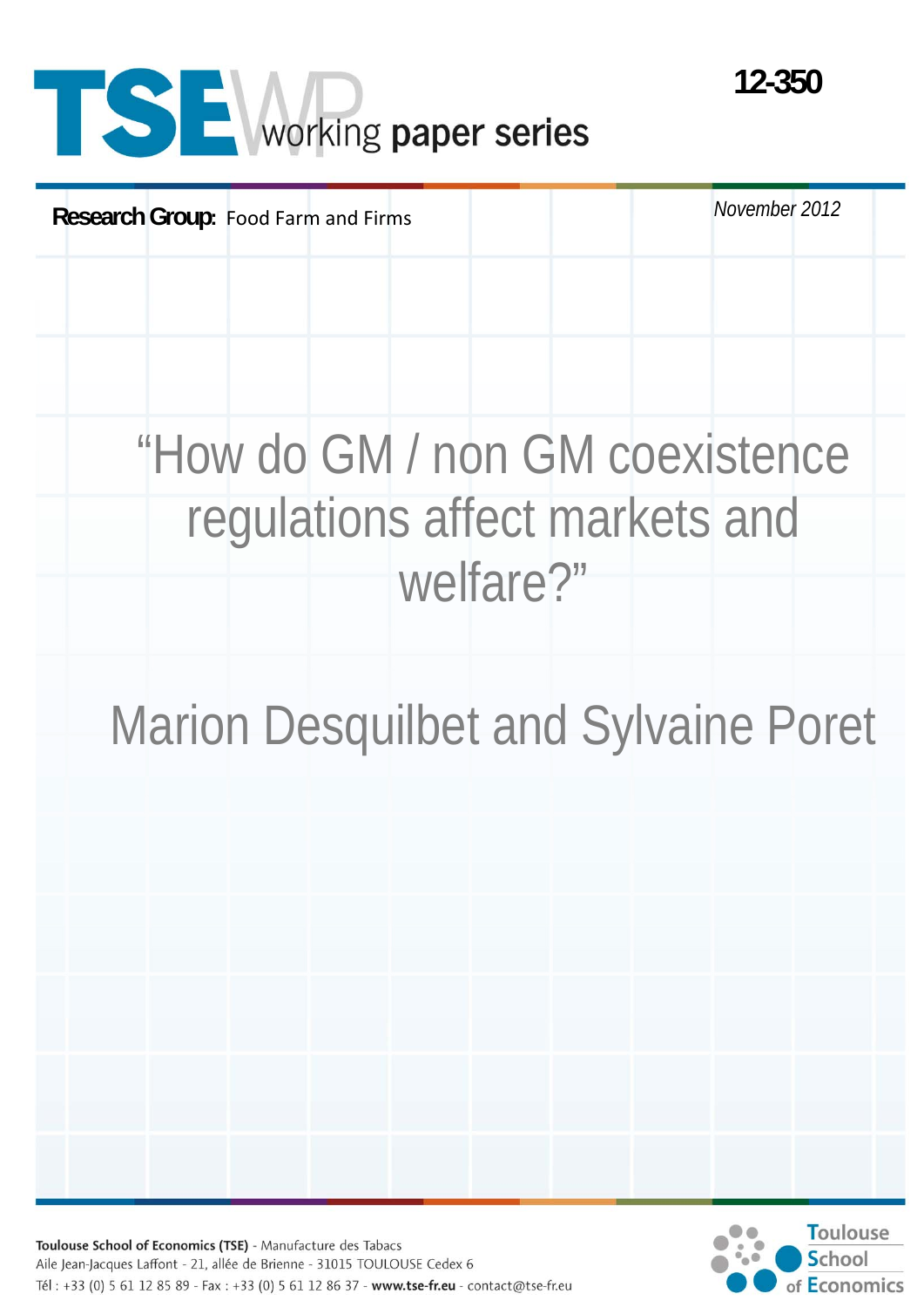# How do GM / non GM coexistence regulations affect markets and welfare?

Marion Desquilbet<sup>\*</sup> and Sylvaine Poret<sup>†‡</sup>

#### Abstract

This paper presents a theoretical economic model assessing the effects of the level of mandatory genetically modified (GM) / non-GM coexistence regulations on market and welfare outcomes. We assume vertical differentiation of GM and non-GM goods on the consumer side. Producers are heterogeneous in their production cost for GM crops. Producers of non-GM crops face a probability of having their harvest downgraded if gene flow from GM fields raises its content in GMOs (genetically modified organisms) above the labeling threshold. The government may impose on GMO producers mandatory *ex ante* isolation distances from non-GM fields in order to decrease the probability of non-GM harvest downgrading. It may also introduce an *ex post* compensation to non-GMO farmers for profit losses due to harvest downgrading, imposing GMO farmers' participation to a compensation fund via a tax on GM seeds. Assuming endogenous crop choices and prices, we study the effects of *ex ante* regulation and *ex post* liability of GMO producers on market equilibrium, on the achievement of coexistence, and on both global and interest group welfare.

Keywords: genetically modified organisms, coexistence, identity preservation, regulation, liability, vertical differentiation, law and economics.

**JEL classification**: D62; H23; K32; L15.

<sup>∗</sup>Corresponding author. Toulouse School of Economics (GREMAQ, INRA). Manufacture des Tabacs, 21 allée de Brienne, 31015 Toulouse cedex 6 - France. Marion.Desquilbet@toulouse.inra.fr. Phone: (00) 33 5 61 12 85 78. Fax: (00) 33 5 61 22 55 63.

<sup>†</sup> INRA, UR1303 ALISS, 94205 Ivry-sur-Seine, France. Department of Economics, Ecole Polytechnique, 91128 Palaiseau, France. Sylvaine.Poret@ivry.inra.fr.

<sup>‡</sup>Senior authorship not implied.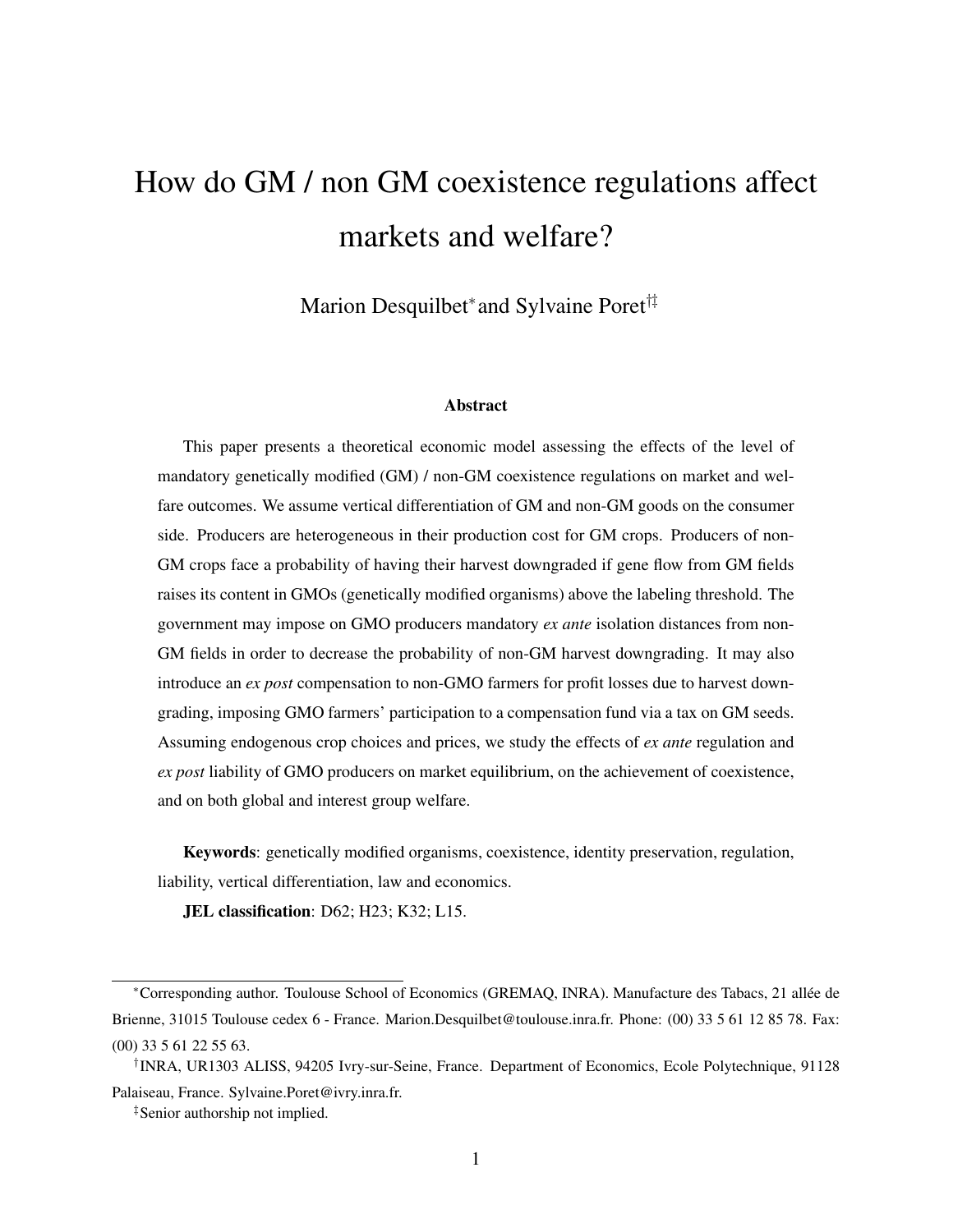# 1 Introduction

The introduction of genetically modified organisms (GMOs) in the agri-food system entails antagonistic effects and therefore raises intricate issues. On one hand, currently available GM crops allow returns for some companies upstream in the agricultural supply chain and productivity gains for many producers, a part of which can be transferred to consumers through price reductions on final products. On the other hand, some political and farm groups, environmentalists and consumers/citizens oppose them. Reasons for this opposition include perceived potential environmental and health risks, opposition to the private appropriation of genetic resources, and ethical concerns. The ways in which public authorities have been regulating GMOs, compromising between the interests of these opposing groups, have been influenced by the political shape of the controversy. Interest group involvement and public opinions have been very different across countries and, as a consequence, current GMO regulations vary greatly. Notably, in the United States, GMO/non-GMO labeling is voluntary and coexistence between GMOs and non-GMOs is not regulated. At the opposite end of the spectrum, the European Union (EU) has adopted mandatory labeling of GMOs and has defined a framework to regulate the coexistence of GM and non-GM crops in fields. In this paper we propose a theoretical market and welfare analysis of this coexistence policy, a topic that has only been partially addressed by economists so far. Our model accounts for both *ex ante* coexistence regulations, such as isolation distances between fields, and *ex post* liability measures, by which GMO producers compensate non-GMO producers for economic damages due to GMO commingling in their harvest. We identify and discuss the contrasting effects of these two types of coexistence regulations in light of the literature on the economic analysis of law.

The considerable and lasting societal opposition to GMOs in the EU has led to numerous revisions of the regulatory framework in an attempt to restore public confidence (see Devos et *al.*, 2006, for a thorough analysis). In particular, GM labeling has been made mandatory on the premise that consumers have a right to information and that labeling enables them to make informed choices (EC, 1997; EC, 2003a). More precisely, any food or feed product containing GMOs has to be labeled as such, unless it contains less than 0.9% of GM material and this presence is adventitious or technically unavoidable (EC, 2003a). This labeling threshold reflects a balance of power between notifiers (requesting high thresholds) and non-governmental organizations and consumers (demanding low ones) (Devos et *al.*, 2006). Its implementation is complicated by sampling uncertainties and measurement errors, so that in practice operators typically use much lower contractual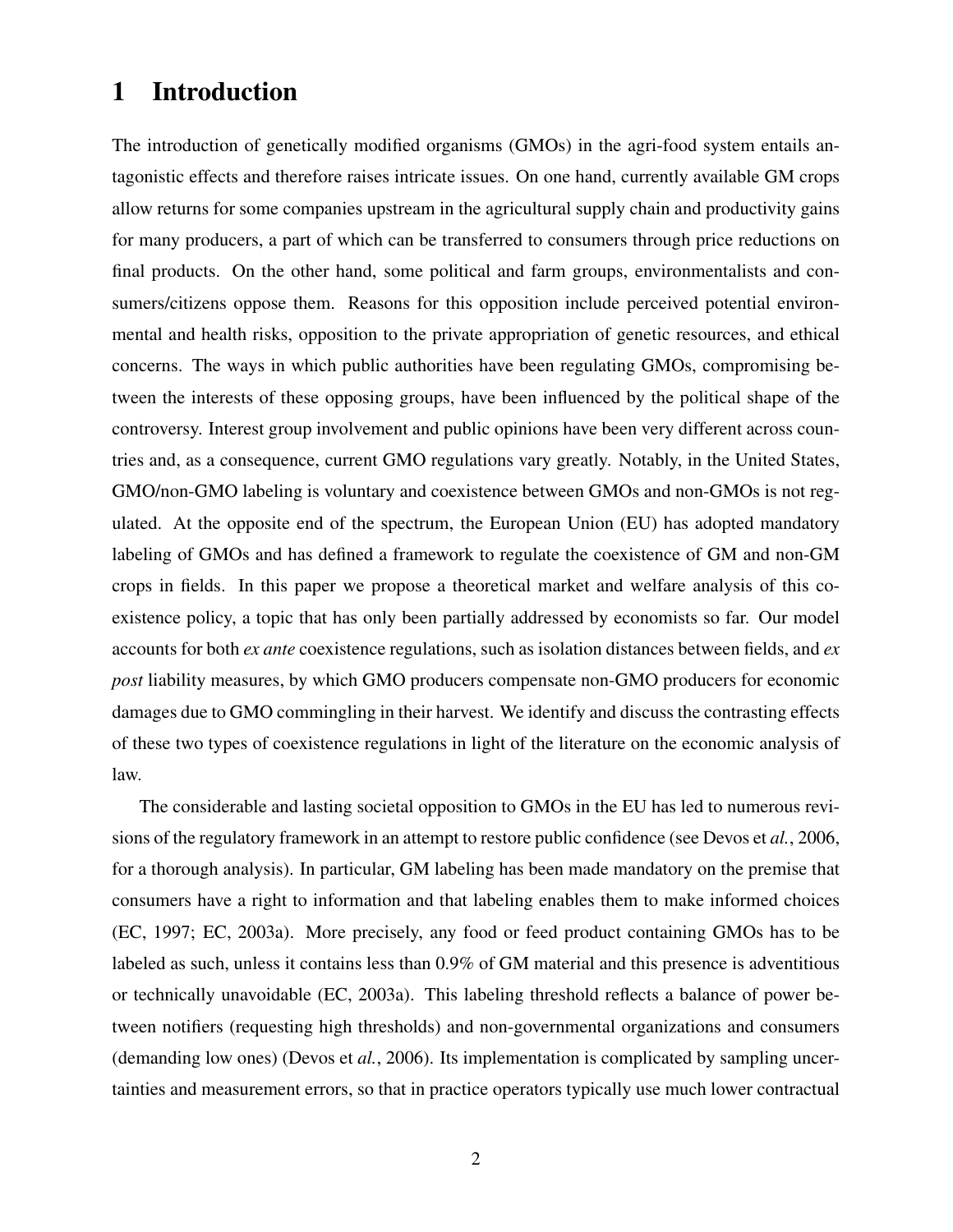thresholds (0.01% to 0.1%) (Bertheau, 2012).

This labeling legislation indeed guarantees a right to information. The right to make an informed choice, however, only follows when both GM and non-GM products are available in the market. This issue is addressed in the first version of the EC recommendations on coexistence, published in 2003 (EC, 2003b). This version of the recommendations points out that the ability of the food industry to deliver a high degree of consumer choice depends on the ability of the agricultural sector to maintain different production systems. It defines coexistence as the ability of farmers to make a practical choice between conventional, organic and GM-crop production, in compliance with the legal obligations for labeling and/or purity standards. To prevent potential economic losses and other impacts of the admixture of GM and non-GM crops, this recommendation allows Member States to impose mandatory regulations on farmers growing GM crops in order to limit gene flows from their fields to neighboring non-GM fields. The second version of the EC recommendations on coexistence, issued in 2010, retreats from this vision of coexistence as ensuring freedom of choice. Indeed, it no longer provides a formal definition of coexistence, defining coexistence measures simply as measures to avoid the unintended presence of GMOs in conventional and organic crops (EC, 2010).

Existing national coexistence regulations rely mainly on isolation distances, which define a minimum spacing between GM plantings and those non-GM plantings dedicated to identity preserved (IP) non-GM markets. These isolation distances may be planted with a non-GM variety of the same crop, planted with another crop, or left uncultivated. In some countries, either instead of isolation distances or as a complement to them, GMO farmers may adopt mandatory buffer zones by planting strips at the outer border of the GM field with a non-GM variety of the same crop, or by staggering sowing. In addition, within the framework of national civil law, Member States may also adopt specific provisions for liability in cases of GMO admixture. These provisions may include the definition of procedures to compensate the economic damage suffered by non-GMO producers who end up facing a GMO admixture in their harvest above the tolerance threshold. Currently defined liability rules for farmers cultivating GMOs vary between states. In some countries GMO farmers must subscribe to an insurance scheme or provide a financial guarantee to feed a compensation fund, and are still liable even if they follow mandatory regulations set up to limit the extent of admixture. Other countries have not introduced specific liability rules and rely on general civil liability (Beckmann et al., 2006; EC, 2009; Koch, 2010).

The practical experience of these regulations is yet limited. At the present time, *Bt* maize is the only GM crop grown in the EU in significant amounts, and 90% of that production takes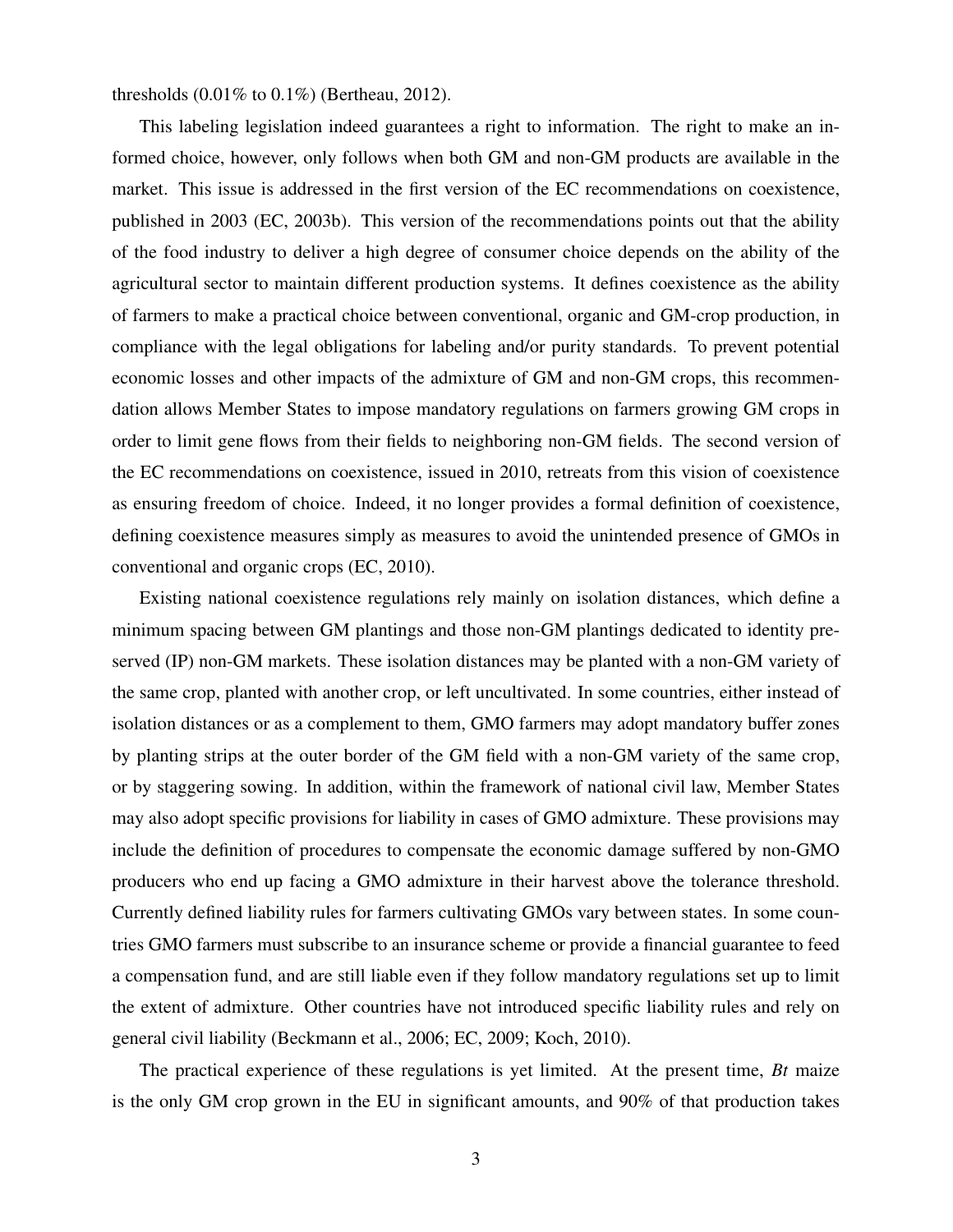place in Spain where no coexistence regulations are enforced. Austria, France, Greece, Hungary, Germany and Luxembourg currently apply bans on GMO cultivation, *via* safeguard clauses on GMO events (Lusser *et al.*, 2012; USDA FAS, 2011; EC, 2012). Portugal is the only country where coexistence regulations have already been put into practice. Authorities there have observed good compliance with *ex ante* coexistence regulations and the implementation of *ex post* regulation has not been necessary, as no excessive GMO admixture in non-GM crops has yet been observed. These observations must, however, be taken with some caution given that the current adoption rate of *Bt* corn in Portugal is only 4% (Quedas and de Carvalho, 2012).

From an economic perspective, the rejection by some consumers of GMO technology, which is advantageous for some producers, splits the pre-existing market in two: one market for the non-GM product, another for the GM product. These two markets may be perceived as more or less differentiated for consumers, depending on the stringency of the labeling threshold. On the production side, the cultivation of GM crops creates a negative externality on non-GMO producers, who strive to prevent GMO commingling in their harvest at levels above the labeling threshold.

The law and economic literature addresses how to choose between *ex ante* safety regulation and *ex post* liability, or how to combine both types of regulations, in order to correct an externality. Because the advantages of each instrument are context specific, there is no definitive judgment on the superiority of either one (Burrows, 1999).<sup>1</sup> Less attention has been bestowed on the joint use of *ex ante* and *ex post* policies, although their complementarity is widespread in practice for the control of environmental and products-related external costs. In this literature, the objective is to find the combination of liability rules and safety standards to be imposed on firms in order to minimize the expected social cost of accidents (Shavell, 1984b; Kolstad, Ulen and Johnson, 1990; Burrows, 1999; Schmitz, 2000). In the context of GM / non-GM coexistence regulation, the externality is a form of non-point source pollution, because it is technically impossible to trace the admixture created by gene flow to a definite source. As a result, it is possible that the perpetrators could avoid facing a suit for harm done. In this case, tort liability alone is not adapted, thus *ex ante* safety regulation is warranted (Shavell, 1984a). In addition, there may be a case for *ex post* compensation by GM farmers for economic losses faced by non-GM farmers, because technical *ex ante* coexistence measures do not entirely eliminate the risk of gene flow. Then, *ex ante* safety regulation and tort liability may complement each other: their joint use may optimally correct

<sup>&</sup>lt;sup>1</sup>See Shavell (1984a) for a discussion on the theoretical determinants of the relative desirability of safety regulation and liability and Desquilbet and Poret (2012) for a discussion in the context of the coexistence between GM and non-GM crops.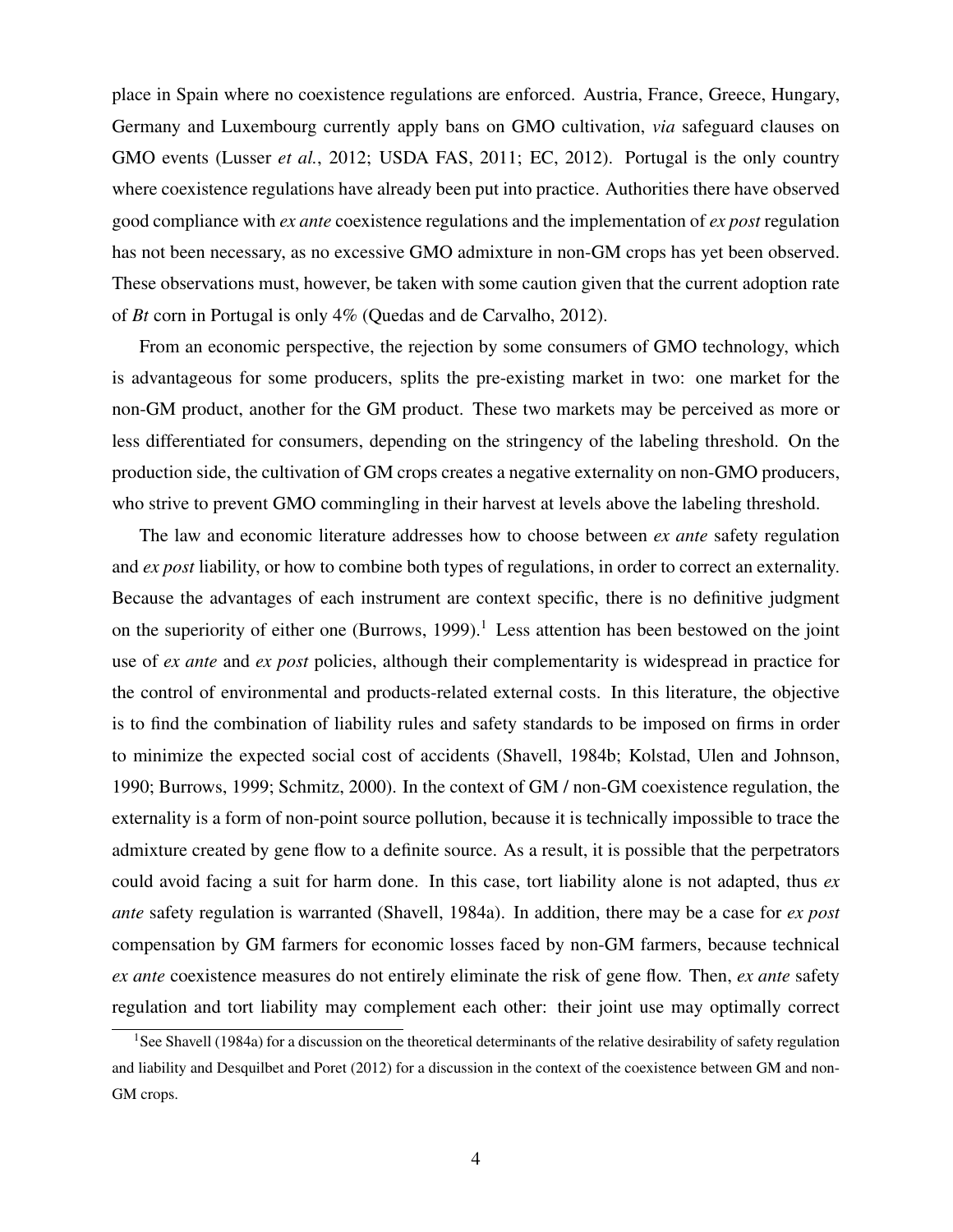inefficiencies that appear when only one approach is used to correct an externality. This view is supported by the analysis of Beckmann et al. (2010) on GM / non-GM coexistence, who conclude that a combination of *ex ante* regulations and *ex post* liability rules is superior to precautionary *ex ante* regulations alone. The externality created by GM gene flow is particularly complex, however, in that it affects a market. Its regulation therefore affects the availability of choices faced by producers and consumers, as well as prices and quantities on the markets of both the harming and the harmed products. The general results of the literature are obtained for non-market externalities. While Beckmann et al. (2010) consider the non-market GMO externality, these authors do not make market effects endogenous. It is *a priori* not evident to what extent these results apply to coexistence in the GM and non-GM markets. Our objective in this paper is to assess the welfare effects of *ex ante* and *ex post* coexistence regulations, taking into account how they affect the interrelated markets of the GM and non-GM goods.

While a substantial agronomic literature addresses the effects of alternative *ex ante* regulations on GMO admixing (see e.g. Sanvido et al., 2008; Ceddia et al., 2009; Devos et al., 2008a), there are yet few economic studies analyzing the impacts of coexistence regulations. Market and welfare models of GMO introduction in the presence of consumer aversion for GMOs usually assume that no coexistence regulation is in place (Lapan and Moschini, 2004; Fulton and Giannakas, 2004; Lapan and Moschini, 2007; Desquilbet and Bullock, 2009). Munro (2008) discusses policy options to restore efficiency with a stylized market model of GM and non-GM crops in which GMO producers exert a spatial negative externality on non-GMO producers. He shows that market-based instruments such as a tax on GM seeds or a subsidy on non-GM production may be insufficient to ensure production efficiency. However, he does not analyze *ex ante* or *ex post* coexistence regulations, and his discussion is not related to the current EU regulatory framework for coexistence.

The analysis of Demont et al. (2008 and 2009) is more in line with the current EU regulation. The authors simulate the effects of two alternative spatial *ex ante* coexistence regulations, an isolation distance and a pollen barrier. The isolation distance is a perimeter surrounding a non-GM field in which no GM crop may be grown. The pollen barrier is a field border between a GM and a non-GM field, of a smaller width than the isolation distance, which must be planted with a non-GM variety but harvested and marketed with the GM crop. The pollen barrier may border either the GM field or the non-GM field, if the GMO farmer compensates the non-GMO farmer for the cost of this barrier. In this setting, the authors argue that small, negotiable pollen barriers are preferable to large isolation distances, especially if market premiums for non-GM IP crops are non-existent or low. Desquilbet and Bullock (2010) question the generality of these results on two grounds. First,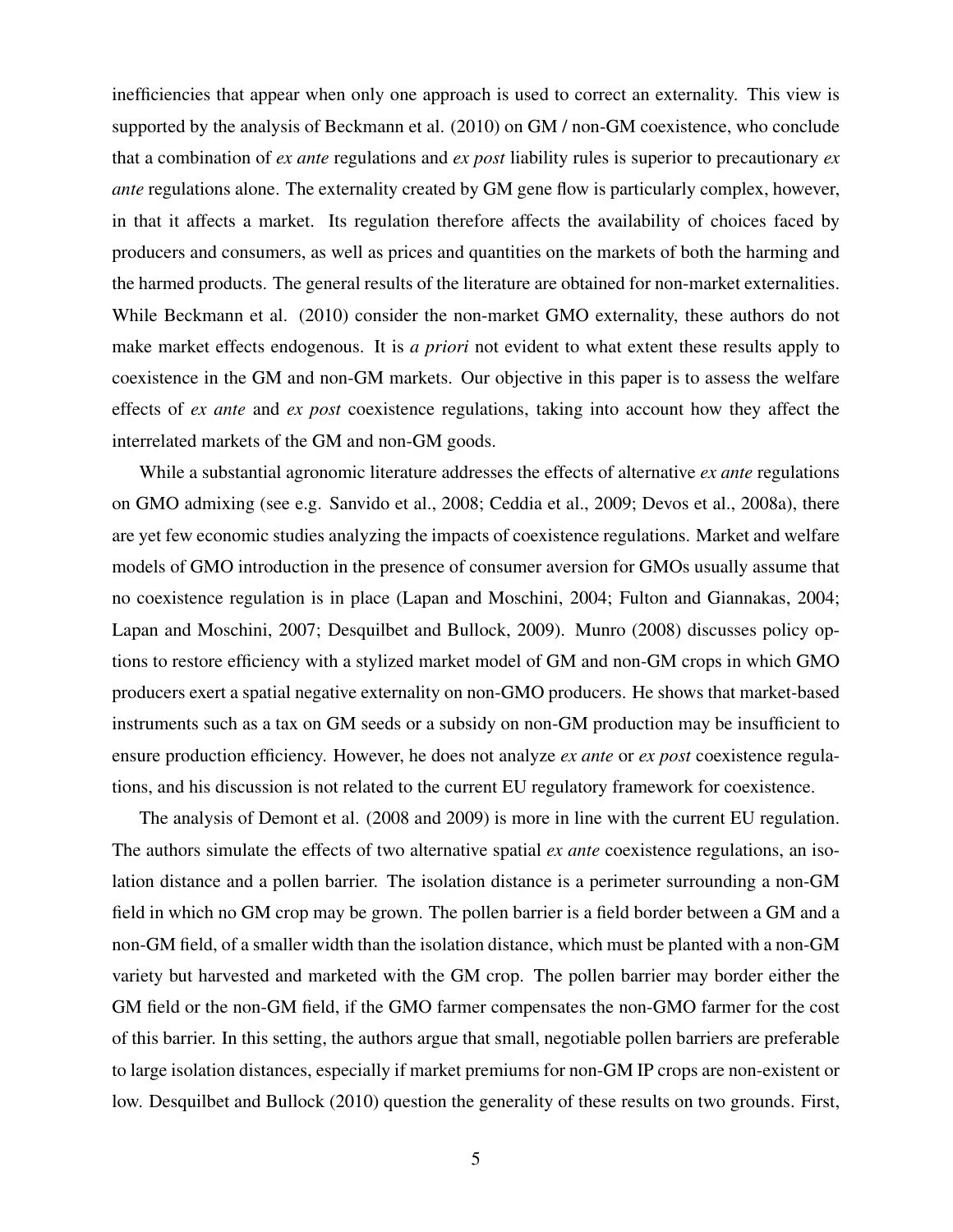the authors include only producer profits in their analysis, ignoring consumer utility. Second, they adopt some restrictive assumptions, such as the absence of any non-GM crop harvest downgrading with either of the two instruments, and the exogeneity of GM and non-GM prices and adoption rates.

In this paper, our aim is to contribute to this economic literature by analyzing the impact of *ex ante* and *ex post* coexistence regulations on prices and market shares of GM and non-GM products, on coexistence achievement, and on global and interest group welfare. We adopt the typical modeling assumptions that, compared to non-GMOs, GMOs are seen as an inferior good by consumers but allow productivity gains for producers. We develop a non-spatial stylized model where *ex ante* coexistence regulations are isolation distances on which GMO producers must grow a non-GM crop. For simplicity, we assume that GMO farmers comply perfectly with these technical measures (even though they bear additional costs because of this regulation). We also assume that non-GMO producers do not take any measures to prevent GMO commingling. These producers face a probability of harvest downgrading that decreases with both the *ex ante* regulation level (higher isolation distances diminish admixture risks) and the regulatory tolerance threshold for GMO content in non-GM products. We assume that when *ex post* regulation is in place, GMO farmers may contribute to a compensation fund via a tax on GM seeds, and that the government also contributes to this compensation fund (via taxpayer money) in order to exactly compensate profit losses of non-GMO farmers facing harvest downgrading. We use this model to analyze the effects of *ex ante* and *ex post* coexistence regulations on market and welfare outcomes. A major characteristic of our model is to allow prices, GMO adoption rates and the extent of non-GM harvest downgrading to be endogenous.

This article proceeds as follows. Section 2 presents the general assumptions that are used in the model. Section 3 presents the different results according to the regulations in place. Section 4 concludes.

# 2 Model

We let  $r \in [0, 1]$  denote the regulatory threshold for authorized adventitious presence of GMOs in Identity Preserved (IP) non-GM products: if  $r = 0$ , no GMO presence is tolerated in the non-GM grain; while a threshold of  $r = 1$ , that is, an authorized presence of 100% GMOs in the non-GM product, is never binding. We assume that producers are profit-maximizers and may produce three different types of a particular crop. The first one is produced using a GM seed and is indexed by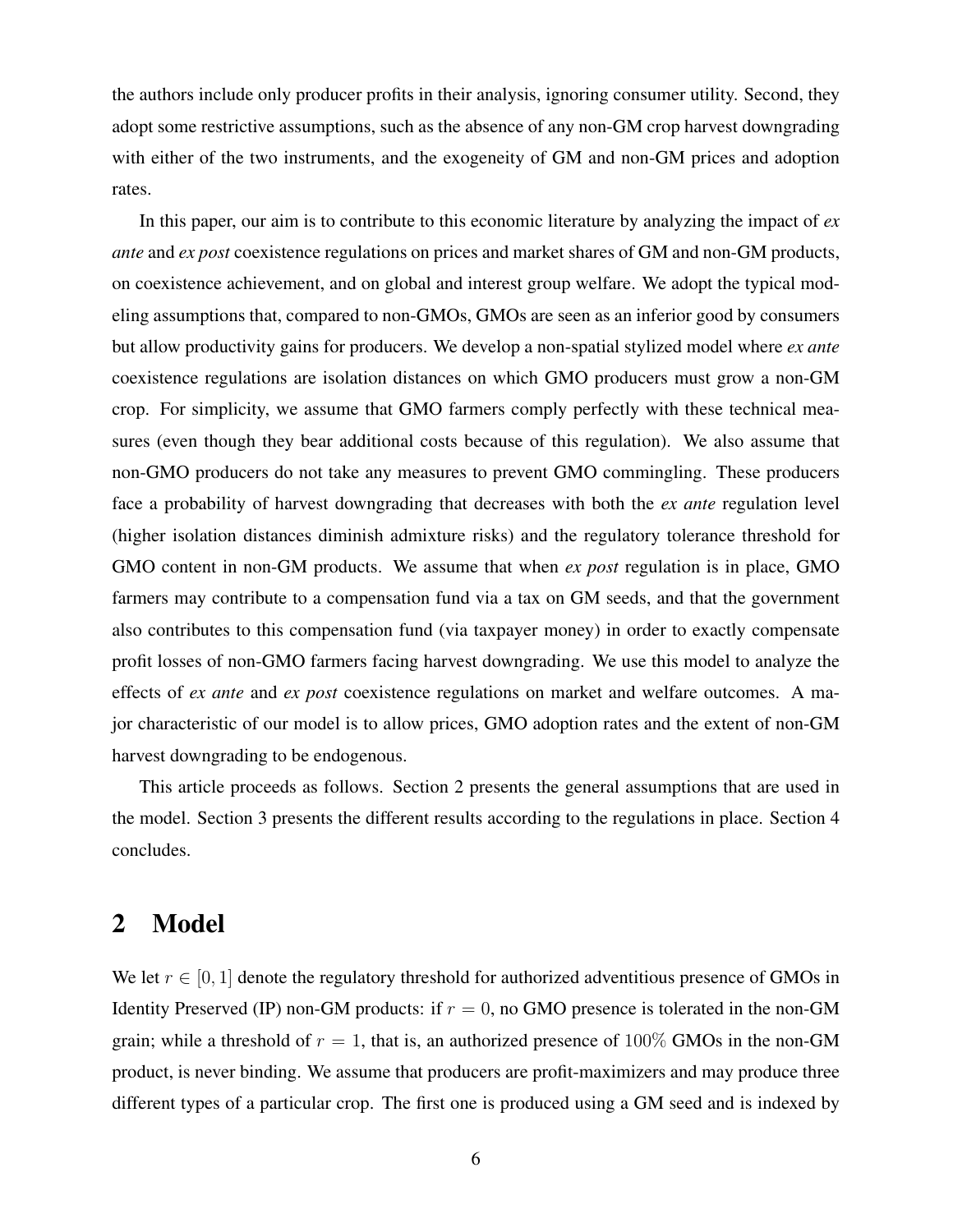q. The second type of grain (indexed by  $n$ ) is produced from a non-GM seed but is not sold as IP: either it is produced by non-GMO producers but downgraded because its GMO content is above the regulatory threshold, or it is produced by GMO producers on some part of their crop area to comply with an *ex ante* coexistence regulation, and is blended with the GMO harvest. Consumers consider n and q to be the same product, referred to here as conventional (indexed by  $c$ ). The third type, indexed by  $i$ , is the IP grain: it is grown from a non-GM seed by non-GM producers, and has a GMO content below the regulatory threshold. For simplicity reasons, we concentrate on the agricultural stage, which is the target of EU coexistence regulations, assuming that no additional commingling occurs at the handling and processing stages.<sup>2</sup>

#### 2.1 Consumers

As in Fulton and Giannakas (2004) and Lapan and Moschini (2007), we model the conventional good as the low-quality good, and the IP good as the high-quality good, in a vertical differentiation framework *a la* Mussa and Rosen (1978). Note that by doing so, we ignore two important aspects of consumer behavior with respect to GMOs and non-GMOs. First, several dimensions of consumers' negative attitudes towards GMOs relate to public-good attributes (for example, environmental effects, ethical issues such as the interaction between man and nature, or inequity resulting from biotechnology sector concentration), and therefore the welfare effects of GMOs for consumers cannot be assessed through markets and prices alone (Desquilbet and Poret, 2012). Second, the marketing of GM and non-GM products depends heavily on strategic interactions between retailers, and not only on consumer concern (Lusk, 2011). These simplifications are common to most existing market models of GMOs and non-GMOs.

We assume a continuum of consumers characterized by a willingness to pay for quality  $\theta$  distributed uniformly between 0 and 1. Each consumer consumes either one unit of the conventional good  $(c)$ , or one unit of the IP good  $(i)$ , or none. The quality of the IP good with zero GMO content is normalized to 1. Consuming the conventional product results in a discount in quality  $a < 1$  (that is, the perceived quality of the GM good is  $1 - a$ ). The parameter a can be viewed as the consumers' degree of aversion to GM products. When the labeling threshold is  $r$ , we assume that the perceived quality of the IP good is  $1 - ar$  (the lower the authorized presence of GMOs in the non-GM IP good, the higher its perceived quality). Then, the utility of the consumer with a

<sup>2</sup>For example, the cross-pollination from GM maize to conventional maize is considered to be the main source of adventitious GM presence in non-GM maize harvests (Czarnak-Klos and Rodriguez-Cerezo, 2010).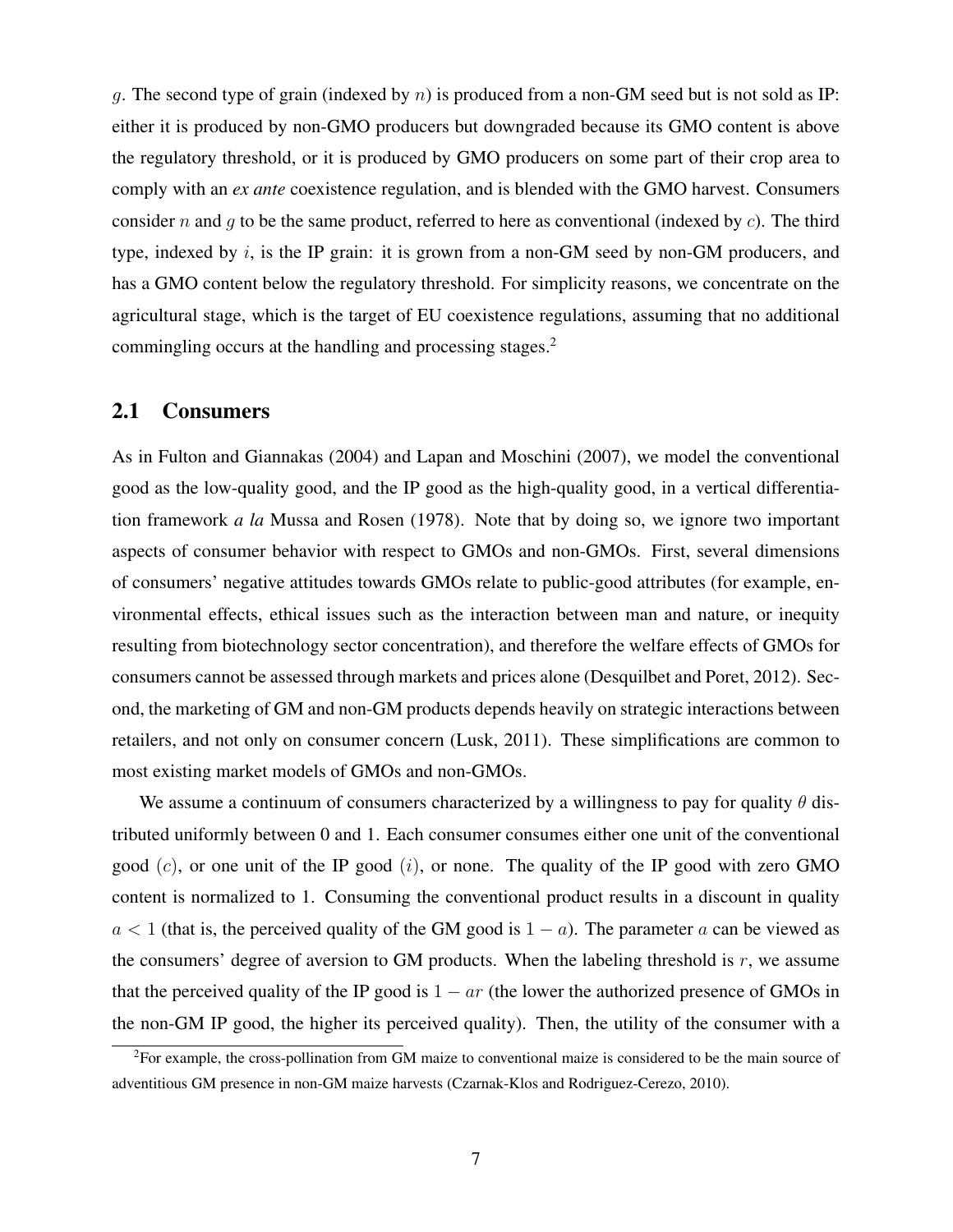willingness to pay for quality  $\theta$  is given by:

$$
\begin{cases}\n\theta(1-ar) - p_i & \text{if he buys one unit of the IP good,} \\
\theta(1-a) - p_c & \text{if he buys one unit of the conventional good, and} \\
0 & \text{if he buys neither of these goods,}\n\end{cases}
$$
\n(1)

where  $p_i$  is the per-unit grain price of the IP good (the IP price) and  $p_c$  the per-unit grain price of the conventional good (the conventional price). $3$ 

The following threshold values allow us to characterize consumers' choices (we omit their price arguments):

$$
\begin{cases}\n\theta^c = \frac{p_c}{1-a}, \\
\theta^i = \frac{p_i}{1-ar}, \\
\tilde{\theta} = \frac{p_i - p_c}{a(1-r)}.\n\end{cases}
$$
\n(2)

All consumers characterized by  $\theta > \theta^j$  ( $j = c, i$ ) obtain a positive utility from consuming good *j*; while all consumers characterized by  $\theta > \tilde{\theta}$  obtain a higher utility from consuming the IP good rather than the conventional good. Immediate calculations show that the threshold values of  $\theta$  must verify either  $\theta^c = \theta^i = \theta$  (in which case every consumer is indifferent between consuming the IP good or the conventional good), or  $\theta^c < \theta^i < \theta$ , or  $\theta < \theta^i < \theta^c$ . When  $r < 1$ , omitting the argument a, our utility functions imply the following demand functions:

For any 
$$
r \in [0, 1)
$$
,  
\nWhen  $\theta^c < \theta^i$ ,  $\begin{cases} D^c(p_c, p_i, r) = \min(\tilde{\theta}, 1) - \theta^c, \\ D^i(p_c, p_i, r) = 1 - \min(\tilde{\theta}, 1). \end{cases}$  (3)

When 
$$
\theta^i \leq \theta^c
$$
, 
$$
\begin{cases} D^c(p_c, p_i, r) = 0, \\ D^i(p_c, p_i, r) = 1 - \min(\theta^i, 1). \end{cases}
$$
 (4)

#### 2.2 Producers

#### 2.2.1 Basic assumptions

We assume the existence of a continuum of competitive producers characterized by a parameter  $\alpha$ , distributed uniformly on [0, 1]. This parameter represents per-unit production costs for the GM

 $3$ Our formulation is close to that adopted by Lapan and Moschini (2007). It is simpler, however, because we assume that consumers care about the regulatory threshold r, as opposed to the actual GM content of the non-GM IP product. In the Lapan and Moschini (2007) model, the perceived quality of the non-GM good depends on the actual presence of GMOs in the non-GM good in equilibrium, which is at most equal to the regulatory threshold.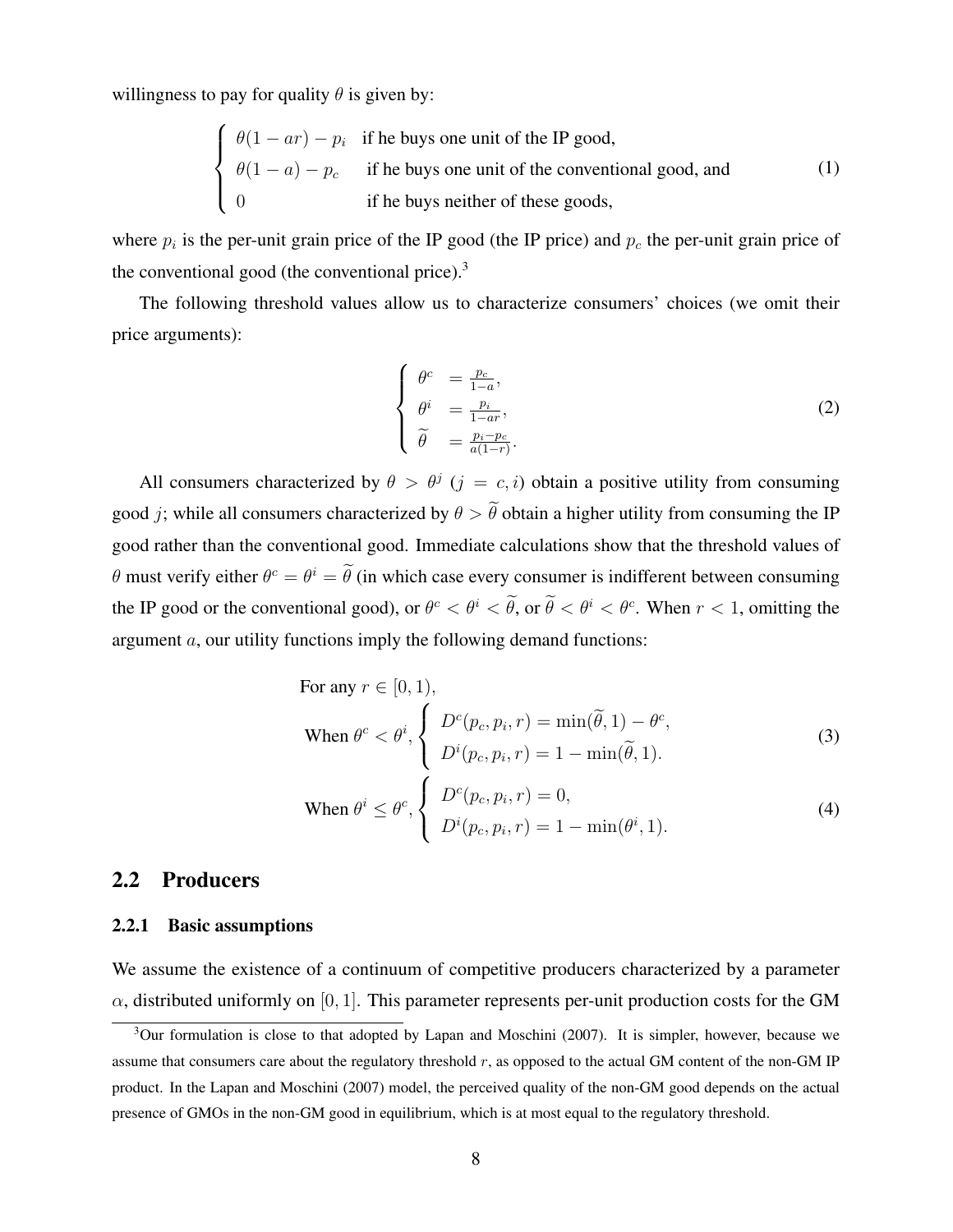crop, which differ depending on land quality. We assume that all producers face an additional cost  $c_n$  when they produce the non-GM crop (for which total per-unit production costs are therefore  $\alpha + c_n$ ). Yield is identical for the two grain types n and g and is normalized to one. The GM seed is more expensive that the non-GM seed, with an additional cost  $w$ . The profit obtained if neither the conventional nor the IP crop is grown is normalized to zero.

Without gene flows from GM to non-GM crops and without coexistence regulation, per-unit profit functions are  $p_c - \alpha - w$  for GMO producers and  $p_i - \alpha - c_n$  for non-GMO producers. We now define these profit functions in the presence of gene flow from GM to non-GM crops, and when the government implements labeling and coexistence regulations.

#### 2.2.2 Coexistence regulations

The *ex ante* coexistence regulation mandates each GMO producer to undertake a level of effort  $e \in [0, 1)$ . This level of effort is the proportion of his land that he plants with the non-GM variety, and sells as conventional together with the GM production. This formulation captures in a stylized fashion *ex ante* regulations such as isolation distances, which prevent GMO producers from growing GMOs too close to non-GM fields.<sup>4</sup> We assume perfect compliance of GMO producers with the mandatory effort, at no cost.

Non-GMO producers sell their harvest as IP, at price  $p_i$ , if its GMO content is less than the regulatory threshold r. Otherwise, their production is downgraded; that is, sold as conventional at price  $p_c$ . Noting the aggregate production of the GM good as  $Q_g$ , we model the probability of downgrading as:

$$
h(e, r, Q_g) = (1 - e)(1 - r)Ind(Q_g),
$$
\n(5)

where  $Ind(Q_g)$  is an indicator function equal to zero if  $Q_g = 0$ , and equal to 1 otherwise.<sup>5</sup> The functional form of  $h(.)$ , chosen for its simplicity, verifies several intuitive properties. First, the probability of downgrading is decreasing in its first two arguments: the higher the *ex ante*

<sup>4</sup>The actual constraint brought about by *ex ante* regulations in real landscapes is more complicated for two reasons. First, a GMO producer does not have to implement the *ex ante* regulation if he knows at planting time that his neighbors will not choose to grow identity-preserved non-GM crops. Second, the size and isolation of fields differ between producers, making the proportion of land affected by the *ex ante* regulation heterogenous between producers. For simplicity reasons, these refinements are kept out of our model.

<sup>&</sup>lt;sup>5</sup>It could be more realistic to assume that the probability of downgrading depends on the relative proportion of GMOs in total production  $(\frac{Q_g}{Q_g+Q_i})$ . However, the model would not be solvable with this assumption. Additionally, the probability of downgrading the non-GM production of one farmer mainly depends on whether or not his neighbor cultivates GMOs, not on the total GM production.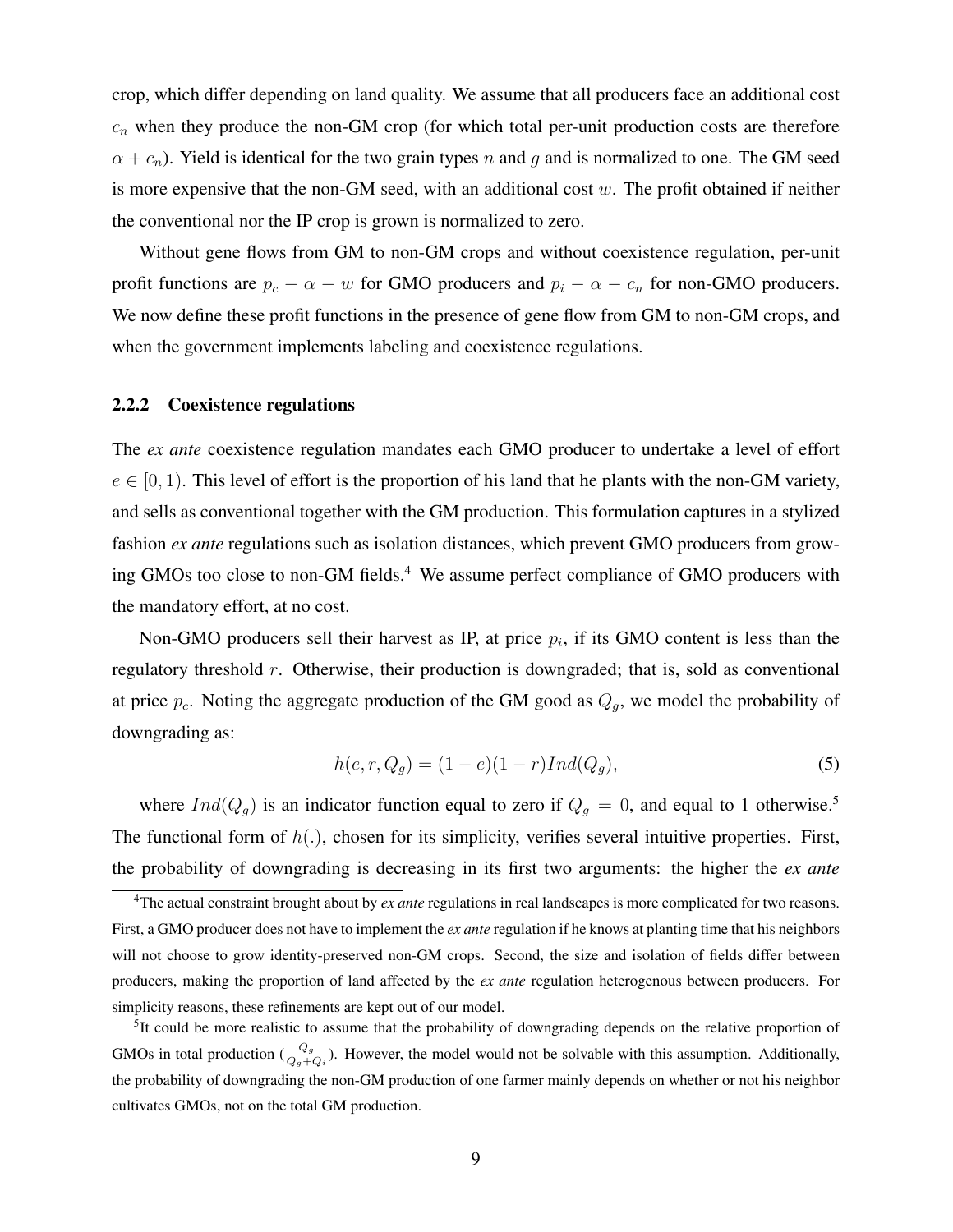regulation e, the lower the GM gene flow towards non-GM fields; similarly, the higher the labeling threshold  $r$ , the higher the proportion of grain that meets this threshold. Second, none of the non-GM production is downgraded either when the standard is never binding  $(h(e, 1, Q_g) = 0)$  or when the effort of GMO producers is maximum and therefore equivalent to an absence of GM plantings  $(h(1, r, Q_q) = 0).$ 

The government may also implement an *ex post* regulation by exactly compensating the profit losses faced by non-GMO producers if their production gets downgraded. We define this *ex post* regulation by an indicator function:

$$
L = \begin{cases} 0 \text{ if no } ex \text{ } post \text{ regulation is in place,} \\ 1 \text{ if an } ex \text{ } post \text{ regulation is in place.} \end{cases}
$$

We assume that when an *ex post* regulation is in place  $(L = 1)$ , the regulator uses two instruments to compensate profit losses of non-GMO producers due to downgrading: a per-unit tax  $t$ on GM seed paid by GMO producers, with  $t \geq 0$ , and a government participation with taxpayer money.

#### 2.2.3 Per-unit profit, aggregate supply, economic damage, tax revenue

We let  $\pi^g(.)$  denote the profit obtained by GMO producers, who plant GM seeds on a proportion  $(1 - e)$  of their area and non-GM seeds on the remaining proportion e. We let  $\pi^{i}$ .) denote the expected profit of non-GMO producers. Given that the government implements the instruments  $r$ (regulatory threshold for GMO content in the non-GM grain), e (*ex ante* regulatory effort imposed on GMO producers), L (*ex post* liability of GMO producers) and t (GM seed tax), omitting the argument  $c_n$ , the per-unit profit functions take the form:

$$
\pi^{g}(p_c, e, L, t; \alpha) = p_c - ec_n - (1 - e)(w + Lt) - \alpha = \alpha^{g} - \alpha,
$$
  

$$
\pi^{i}(p_c, p_i, Q_g, r, e, L; \alpha) = p_i - c_n - (1 - L)(p_i - p_c)h(e, r, Q_g) - \alpha = \alpha^{i} - \alpha
$$

Threshold values  $\alpha^g$  and  $\alpha^i$  are defined so that all producers characterized by  $\alpha < \alpha^j$  obtain a positive profit from producing good  $j$ . From the profit functions defined above, it is immediate that when  $\alpha^i > \alpha^g$ , the IP good (*i*) is more profitable than the GM good (*g*) for all producers; the reverse holds when  $\alpha^i < \alpha^g$ . All producers obtain the same profit from i and g when  $\alpha^i = \alpha^g$ . Let  $P_q$  and  $P_i$  denote the domains where the profit-maximizing choice of producers is to produce, respectively, the GM good (combined with the non-GM good on a proportion  $e$  of the crop area),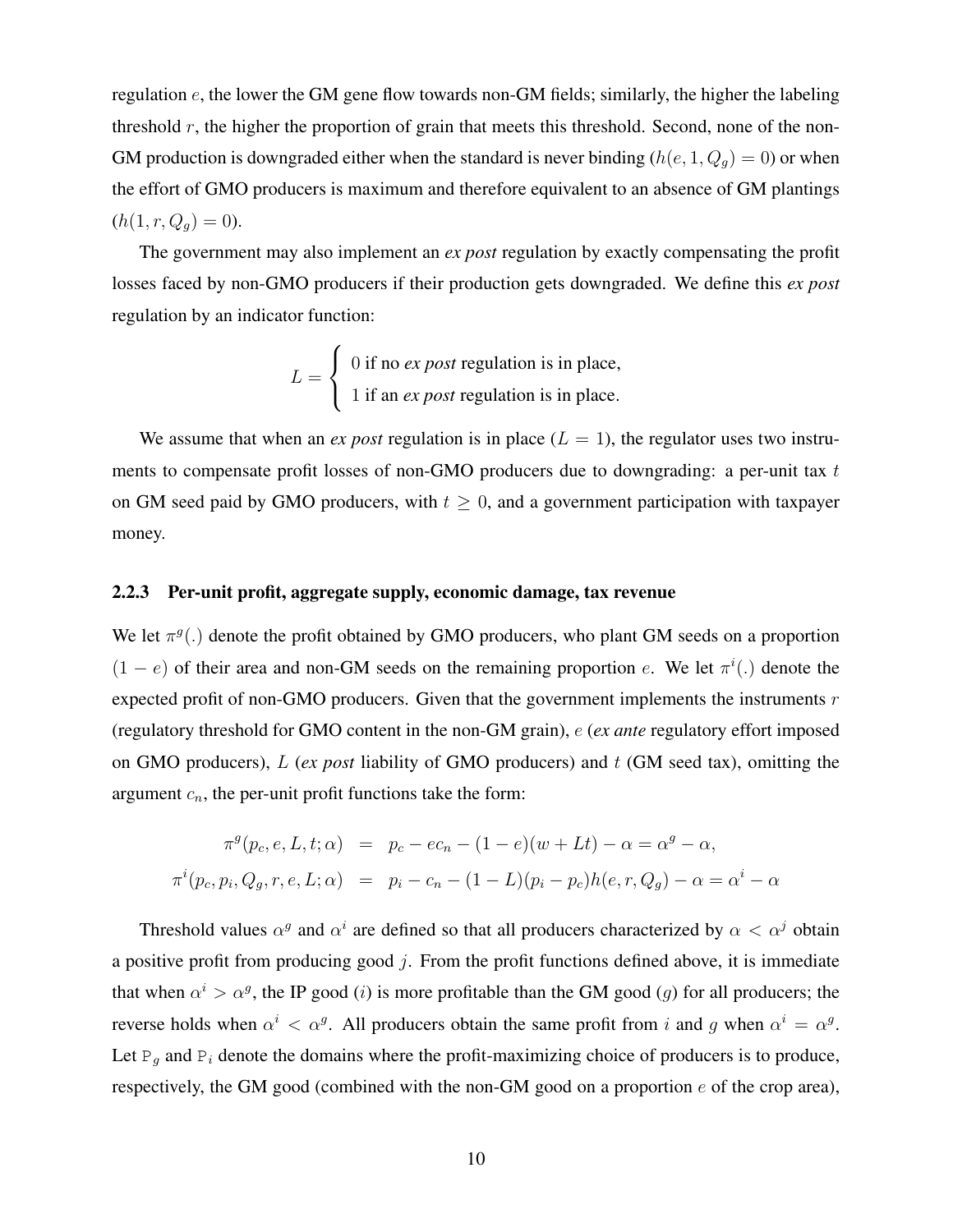and the IP good. Using the above properties, our profit functions imply the following production domains:

$$
\begin{aligned}\n\text{when } \alpha^i > \alpha^g, \\
\text{when } \alpha^i > \alpha^g, \\
\text{when } \alpha^i &= \alpha^g, \\
\text{when } \alpha^i < \alpha^g, \\
\text{when } \alpha^i < \alpha^g, \\
\begin{cases}\n\text{P}_g &= \emptyset \\
\text{P}_g \cup \text{P}_i = \{ \alpha \in [0, 1] : \alpha \le \alpha^g \} \\
\text{P}_g &= \{ \alpha \in [0, 1] : \alpha \le \alpha^g \} \\
\text{P}_i &= \emptyset\n\end{cases}\n\end{aligned}
$$

Let  $S^g$ ,  $S^n$  and  $S^i$  denote quantities supplied of goods g, n and i. On the domain  $P_g$ , a proportion 1 – e of production is GM while a proportion e is non-GM. On the domain  $P_i$ , a proportion  $1 - h(.)$  is sold as IP while a proportion  $h(.)$  gets downgraded because of GM content exceeding the permitted level. Our production domains therefore imply the following supply correspondence:

For any  $e \in [0, 1)$ ,

$$
S(p_c, p_i, Q_g, r, e, L, t) = \left\{ (S^g, S^n, S^i) : S^g = (1 - e) \int_{\alpha \in \mathcal{P}_g} d\alpha, S^n = e \int_{\alpha \in \mathcal{P}_g} d\alpha + h(e, r, Q_g) \int_{\alpha \in \mathcal{P}_i} d\alpha, S^i = (1 - h(e, r, Q_g)) \int_{\alpha \in \mathcal{P}_i} d\alpha \right\}.
$$

When GM and IP products coexist in the market, a proportion  $1-h$  of IP producers' production is sold as IP, while a proportion h is downgraded. Given that the IP consumption is  $1 - \tilde{\theta}$ , the total production of IP producers is therefore  $\frac{1-\theta}{1-h}$ , and their downgraded production is  $\frac{h}{1-h}(1-\tilde{\theta})$ . The unit profit loss on this downgraded production is equal to the price difference  $p_i - p_c$ . Therefore, the total economic damage caused by downgrading is:

$$
D = \frac{(1 - e)(1 - r)}{e + r - er}(1 - \tilde{\theta})(p_i - p_c).
$$
 (6)

Maintaining the assumption of coexistence of both goods in the market, the quantity of conventional product consumed is  $\hat{\theta} - \theta^c$ . Since  $\frac{h}{1-h}(1-\hat{\theta})$  of this quantity is downgraded production of IP producers, the production of GMO producers must account for the remaining  $\hat{\theta} - \theta^c - \frac{h}{1-\theta}$  $\frac{h}{1-h}(1-\theta).$ A proportion  $(1 - e)$  of this production is sown with GM seeds. As a result, the revenue from the GM seed tax is:

$$
T = \left(\tilde{\theta} - \theta^c - \frac{(1 - e)(1 - r)}{e + r - er}(1 - \tilde{\theta})\right)(1 - e)t.
$$
\n(7)

#### 2.3 Definition of equilibrium and benchmark cases

Given the model parameters a,  $c_n$ , w and the policy instruments r, e, L, t, we have that  $p_c$ ,  $p_i$ ,  $Q_g$  $\in R_+^3$  is an *equilibrium* if: (a)  $S^g = Q_g$ , (b)  $(S^g, S^n, S^i) \in S(p_c, p_i, Q_g, e, r, L, t)$  (each producer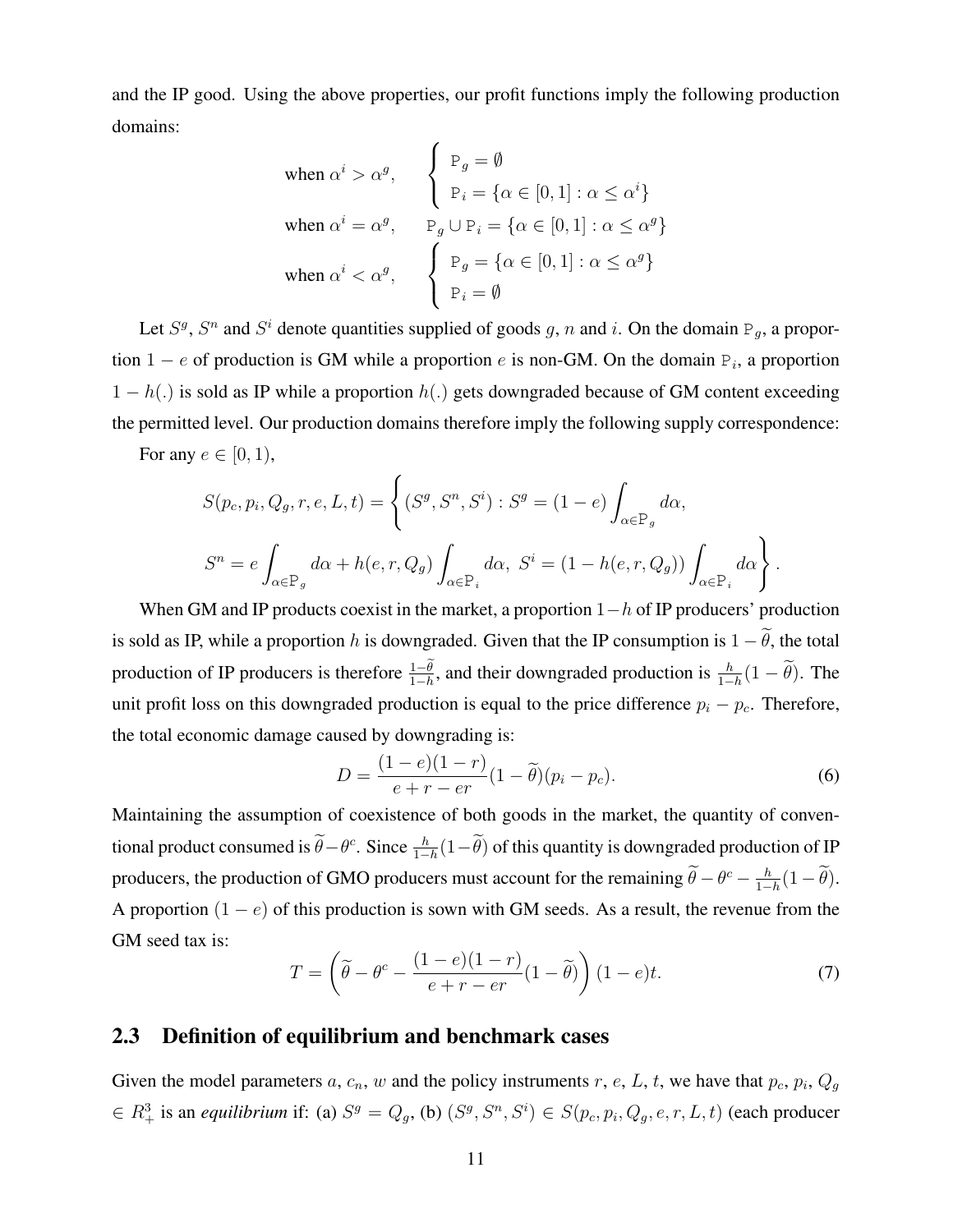maximizes profits), (c)  $S^g + S^n = D^c(p_c, p_i, s)$ , and  $S^i = D^i(p_c, p_i, s)$  (each consumer maximizes utility and markets clear).

In a benchmark case without GMOs (non-GMO consumers perceive no discount of quality), the non-GM good provides a per-unit profit  $p-\alpha-c_n$ , and a per-unit utility  $\theta-p$ . The equilibrium price is  $p^0 = \frac{1+c_n}{2}$  $\frac{1-c_n}{2}$ , the equilibrium quantity is  $Q^0 = \frac{1-c_n}{2}$  $\frac{c_{n}}{2}$  and welfare is  $W^{0} = \frac{(1 - c_{n})^{2}}{4}$  $\frac{(c_n)^2}{4}$ .

Consider now a different benchmark where GMOs are introduced without any regulation: no labeling (or equivalently  $r = 1$ ) and no coexistence regulation ( $e = L = 0$ ). The GM and non-GM goods provide per-unit profits  $\pi^g = p_c - w - \alpha$  and  $\pi^i = p_i - c_n - \alpha$  respectively, while consumers demand only the cheapest product, with  $D(p) = 1 - \frac{p}{1-p}$  $\frac{p}{1-a}$ . In this situation, as long as  $w < c_n$ , only the GM good is produced and consumed, and the equilibrium price is then  $p_c^0 = \frac{1-a}{2-a}$  $\frac{1-a}{2-a}(1+w)$ . The equilibrium quantity is  $Q_c^0 = \frac{1-a-w}{2-a}$  $\frac{a-w}{2-a}$  and welfare is  $W_c^0 = \frac{(1-a-w)^2}{2(2-a)}$  $rac{-a-w)^2}{2(2-a)}$ .

We consider hereafter that the price of the GM seed is lower than the non-GM crop additional cost of production, and therefore that the GMO technology provides efficiency gains to producers.

Assumption 1.  $w < c_n$ .

# 3 The effects of coexistence regulations

We now study several forms of regulation: a regulatory maximum threshold for the adventitious presence of GMOs in the non-GMO production, *ex ante* regulation in addition to the threshold, and *ex ante* regulation with *ex post* liability.

#### 3.1 Equilibrium characterization

Whether both, neither, or only one of the IP and the conventional goods are produced and consumed in equilibrium depends on the values of the supply and demand parameters  $(c_n$  and  $a)$ , on the price of the GM seed (w), and on the policy instruments characterizing labeling, *ex ante* and *ex post* regulation (r, e, L and t). Table 1 below summarizes the conditions under which each type of equilibrium may emerge. The equilibrium prices in each type of equilibrium are also presented, considering either *ex ante* regulation only (column 2), or both *ex ante* and *ex post* regulations (column 3) (the proof is given in Appendix A.1). $<sup>6</sup>$ </sup>

<sup>&</sup>lt;sup>6</sup>Production and consumption choices are defined as follows. In a coexistence equilibrium, producers characterized by  $\alpha \leq \alpha^g$  produce either the GM good with the mandatory isolation distances, or the non-GM IP good which is subject to some downgrading. Consumers characterized by  $\theta^c \le \theta \le \theta$  consume the conventional good, while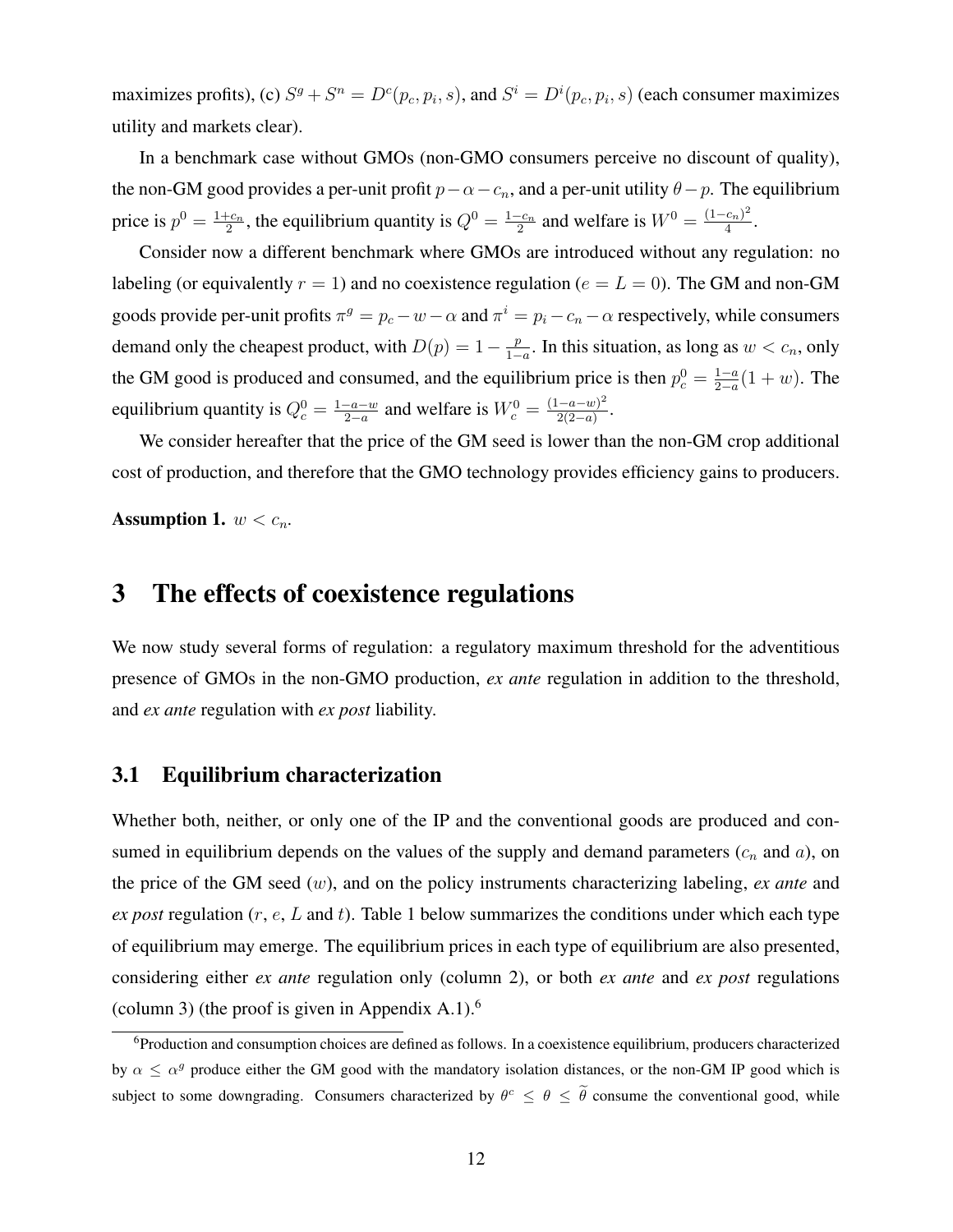#### *[Insert Table 1]*

Figures 1 and 2 illustrate both possible configurations of equilibrium domains when only *ex ante* regulation is in place. In both figures, domains with only conventional production and with coexistence are separated by their common frontier  $(C1)$ , which compares the additional cost of IP production to the net utility from IP rather than conventional consumption. The equilibrium with only the conventional crop appears when consumers' aversion to GM products  $(a)$  is low and the additional cost of the non-GM crop  $(c_n)$  is high. As a rises and  $c_n$  falls, the equilibrium changes, first to coexistence, then to IP cultivation only. In addition, there exist multiple equilibria for some values of the parameters: some equilibria with coexistence and some with only conventional cultivation coexist with an equilibrium with only IP. These multiple equilibria arise because the profit obtained from IP cultivation depends on whether or not some GMOs are cultivated as well: if they are, IP producers are not compensated for the expected damage created by the negative externality of GM production, which results in the downgrading of some of their production.<sup>7</sup> The difference between Figure 1 and Figure 2 in the configuration of equilibrium domains stems from the position of the curve  $C_4$  and therefore from the scope for multiple equilibria.

#### *[Insert Figure 1]*

#### *[Insert Figure 2]*

With *ex ante* and *ex post* regulations (Figure 3), IP producers are fully compensated for any crop downgrading they face, and GMO producers face the same regulations whether or not IP crops are actually cultivated. In this case, there is no multiple equilibrium because unit profit functions do not depend on which equilibrium occurs.<sup>8</sup> The equilibrium areas are laid out as in Figure 1: an increase in a and/or a decrease in  $c_n$  shifts the equilibrium from conventional cultivation to coexistence, and then to IP-only cultivation. *Ex post* regulation (which compensates consumers characterized by  $\theta > \tilde{\theta}$  consume the IP good. In an equilibrium with only the conventional crop, producers characterized by  $\alpha \leq \alpha^g$  all produce the GM good (sowing the non-GM seed on a proportion e of their crop area), while consumers characterized by  $\theta \geq \theta^c$  consume the conventional good. Finally, in an equilibrium with only IP, producers characterized by  $\alpha \leq \alpha^i$  all produce the IP good, which is consumed by consumers characterized by  $\theta \geq \theta^i$ .

<sup>7</sup>More precisely, the unit profit  $\pi_i$  is written  $p_i - c_n - (p_i - p_c)(1 - e)(1 - r) - \alpha$  if GMOs are cultivated, and  $p_i - c_n - \alpha$  if they are not, which allows for multiple equilibria.

<sup>8</sup>More precisely, the unit profit  $\pi_i$  is written  $p_i - c_n - \alpha$  whether GMOs are cultivated or not and the unit profit  $\pi_g$ is written  $p_c - ec_n - (1 - e)(w + t) - \alpha$  whether or not IP crops are cultivated (in our model GMO producers have to implement the isolation distance  $e$  and to pay the tax  $t$  regardless of whether IP crops are actually cultivated).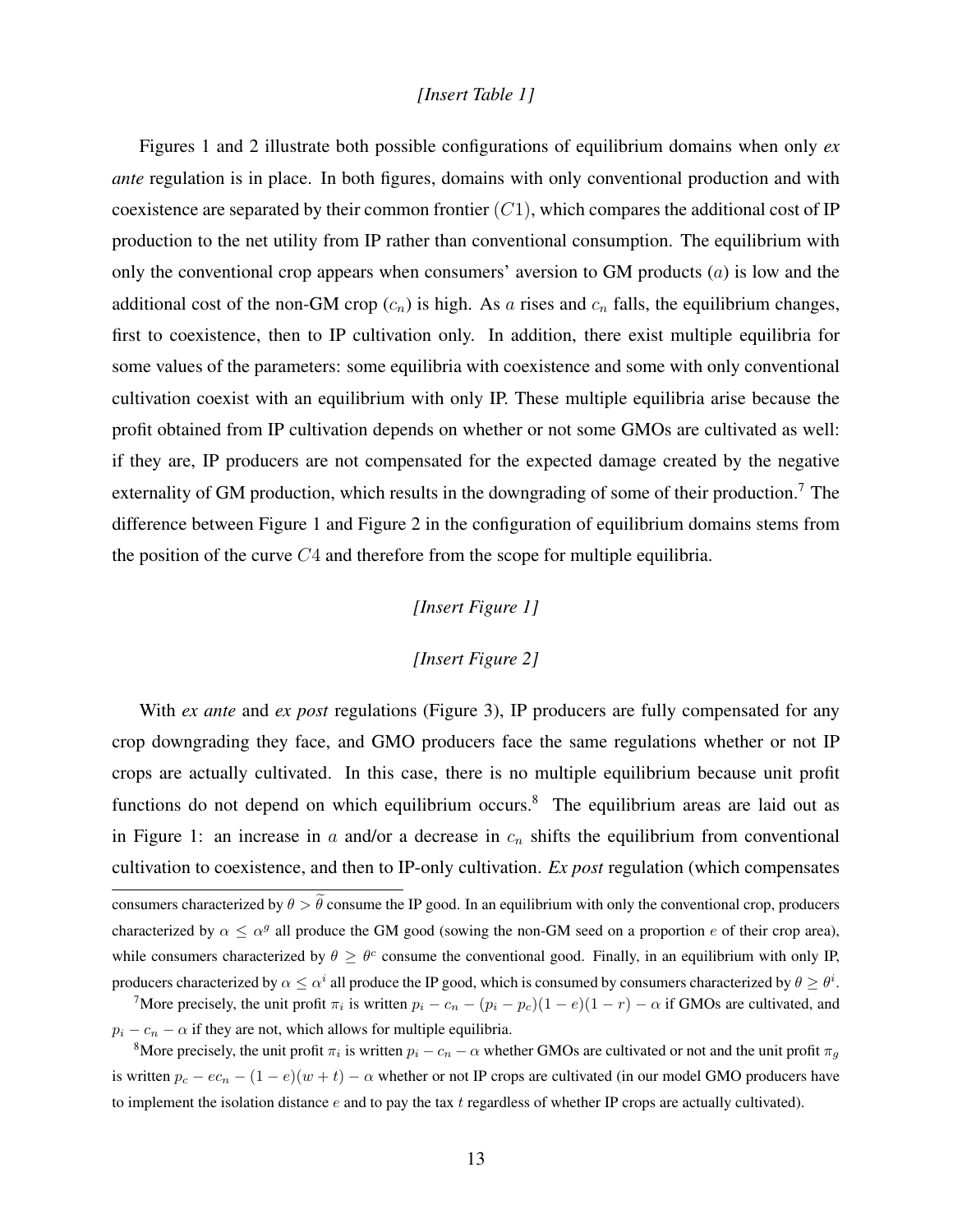IP producers for the profit losses caused by crop downgrading) is favorable for IP production; the area with conventional-only production is therefore smaller, and the area of IP-only cultivation is larger under joint *ex ante* and *ex post* regulations (Figure 3) compared with *ex ante* regulation alone (Figures 1 and 2).

#### *[Insert Figure 3]*

#### 3.2 Coexistence regulations and the emergence of coexistence

We now analyze how changes in regulations affect the emergence of coexistence. Freedom of choice between GMOs and non-GMOs for producers and consumers is a stated objective of the European recommendation on coexistence (Commission of the European Communities, 2010). The set of parameter values for which this freedom of choice is effective, in the sense that both goods do coexist on markets, is an indicator of the achievement of this political goal.

#### Proposition 1. *Effects of coexistence regulations on the emergence of coexistence*

*For given levels of the supply and demand parameters (c<sub>n</sub> and a), of the price of the GM seed (*w*) and of the threshold of GMO content for labeling (*r*), changes in coexistence regulations affect the types of goods produced and consumed in equilibrium as follows.*

*For a given level of ex ante regulation, when ex post regulation is introduced, a former coexistence equilibrium either remains a coexistence equilibrium or changes into an equilibrium with only IP, while a former equilibrium with only conventional crops may turn into a coexistence equilibrium.*

*Either with or without ex post regulation in place, an increase in the level of ex ante regulation may cause an equilibrium with only the conventional good to disappear in favor of a coexistence equilibrium, or a coexistence equilibrium to disappear in favor an equilibrium with only IP.*

*Proof.* A.  $C2 < C4 \le C4'$ ,  $C4 < C6$ . When  $t > 0$ ,  $C4 < C4'$ .

B. Expressions  $C1$ ,  $C6$ ,  $C2$  and  $C4'$  are increasing in  $e$ .

The mechanisms at work when *ex post* regulation is introduced or when the level of *ex ante* regulation is increased are alike: both regulation changes make the IP crop more profitable and the GM crop less profitable, possibly making the IP good appear on the market, or the GM good disappear from the market.

 $\Box$ 

As a consequence, the absence of IP goods on the market when no coexistence regulations are in place does not necessarily indicate that consumers are not interested in them. It may be that gene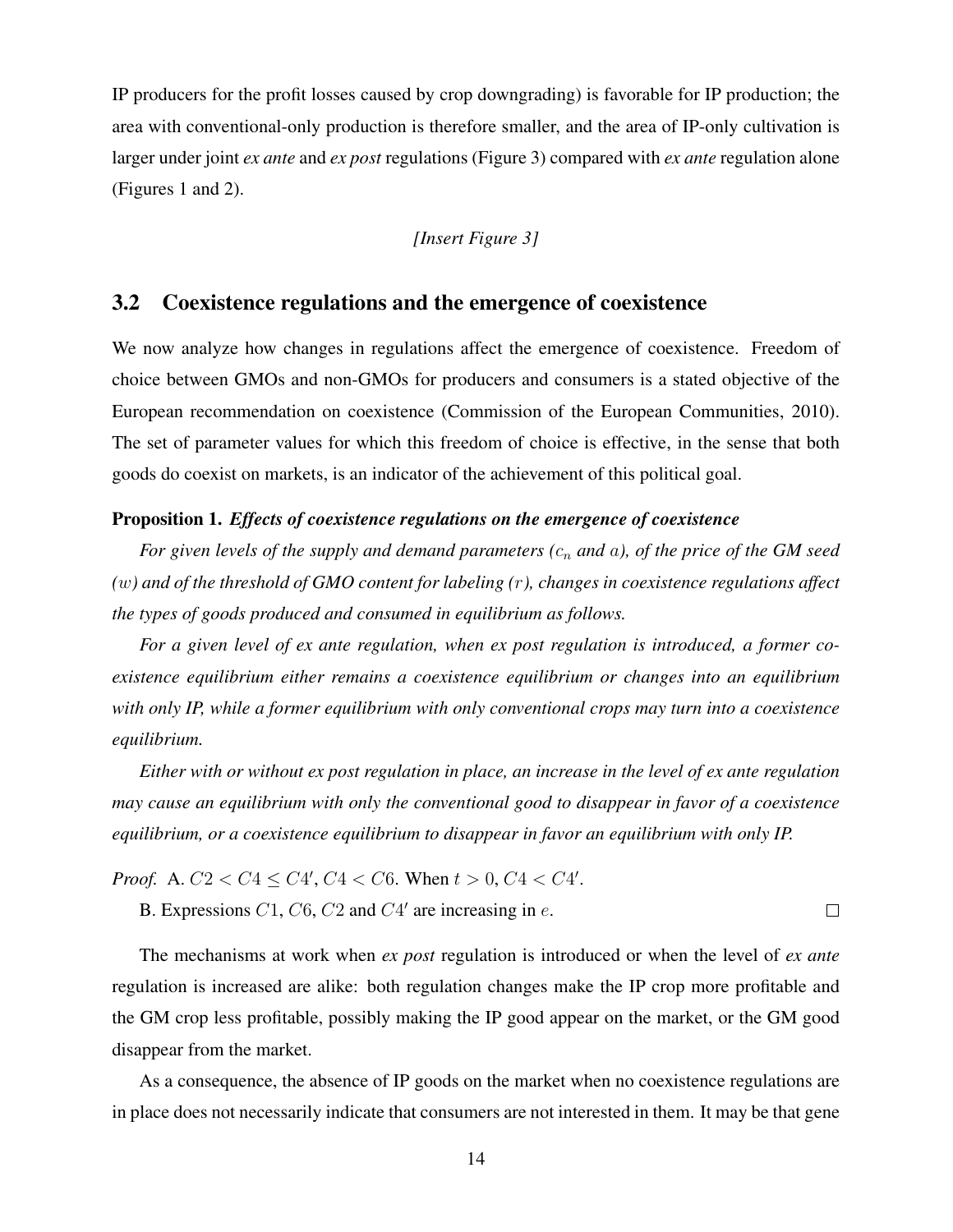flow in fields, and the implied downgrading of IP production, makes such production too expensive in the absence of regulation. This production choice may yet become profitable when coexistence measures imposed on GMO producers reduce the probability of gene flow towards non-GM fields. This endogeneity of production choices therefore makes the analysis more complicated than what is suggested for example by Devos et al. (2008b) when they state that *"In markets where consumers are unwilling to pay significant price premiums for GM-free maize, there is no coexistence issue stricto sensu."*. Because producers' incentives to supply GM or non-GM crops are endogenous and subject to change when regulation is introduced, the absence of market signals for IP crops in the absence of coexistence regulation is not an indicator that such coexistence policy is not desirable.

To complete the description of the emergence of coexistence, we define a measure of the size of the coexistence area in Figures 1 to 3. We write this coexistence area in relation to the two axes of these figures,  $c_n$  and  $a$ . Denoting  $A$  the coexistence area with  $ex$  ante regulation alone, and  $A'$ the coexistence area with *ex ante* and *ex post* regulations, we have:

$$
A = \int_0^{a^{max}} [C1 - C2] da \text{ with } a^{max} = \frac{(1 - e)(1 - w)}{1 - e[1 - (1 - r)(e + r - er)]},
$$
  

$$
A' = \int_0^{\frac{(1 - e)(1 - (w + t))}{1 - er}} [C6 - C4'] da.
$$

We now examine how different combinations of regulatory instruments affect the size of the coexistence area. First, we note that with *ex post* regulation in place, the GM seed tax reduces the area of coexistence, because it introduces an additional cost for GM producers without changing the per-unit profit for IP producers (Proposition 2 below).

#### Proposition 2. *Size of the coexistence area and level of the GM seed tax*

*For any given parameter values, when ex post regulation is in place, the area of coexistence*  $(A')$  is largest when the ex post regulation is funded entirely by taxpayer money.

 $\Box$ 

*Proof.* See Appendix A.2.

Next, we analyze the size of the coexistence area when the regulator can choose both the level of *ex ante* regulation (e) and the presence or absence of *ex post* regulation, funded entirely by taxpayers  $(L)$ . We take the authorized threshold level of GMOs in IP products  $(r)$  as given. Such a regulatory choice may be representative of the current situation in the European Union, where the implementation of coexistence measures is posterior to regulation on the threshold for GMO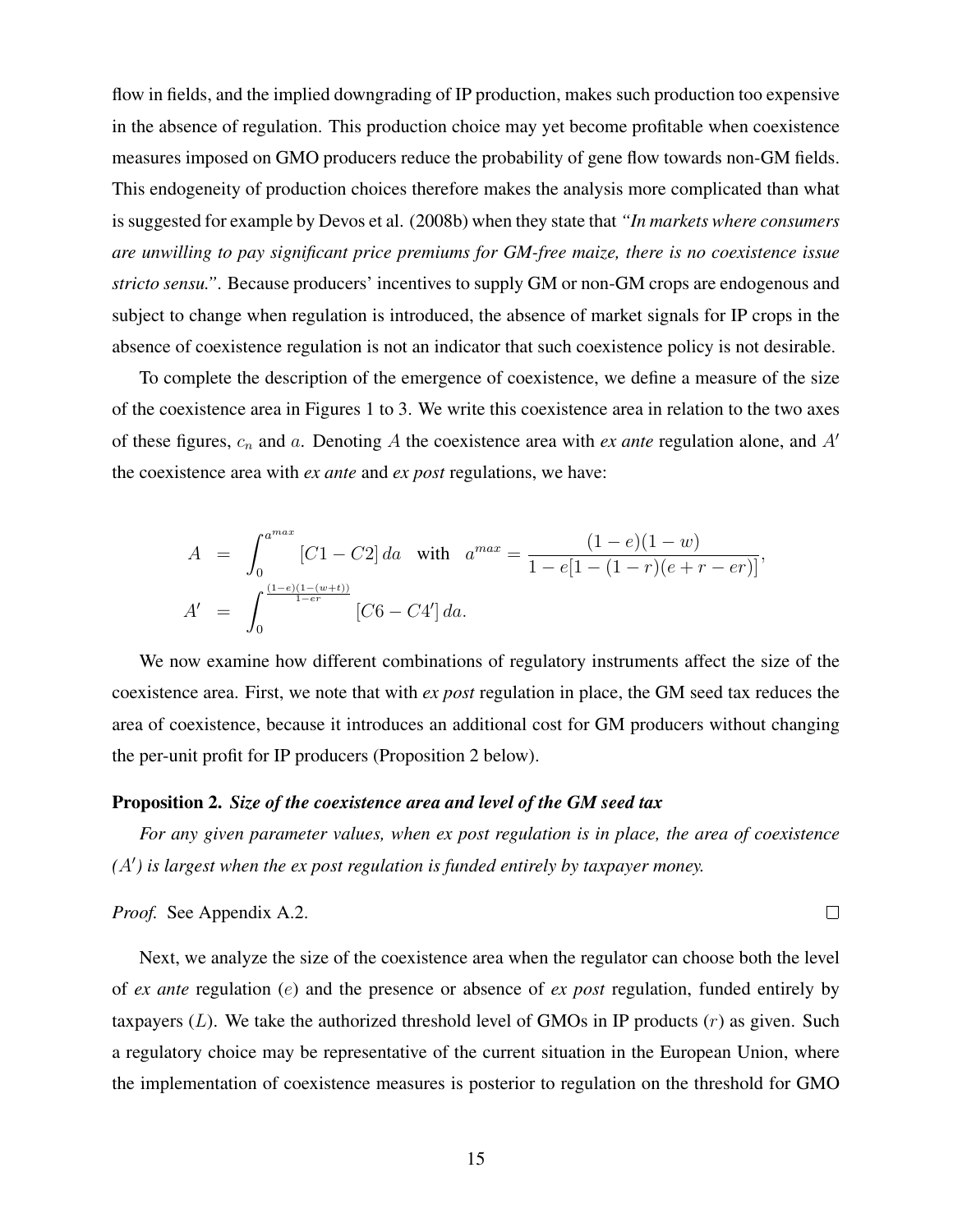content, which is now politically difficult to adjust. The results are shown graphically in Figure 4. The derivation of this Figure is detailed in Appendix A.2.

The white area represents the equilibria for which the coexistence area is larger with *ex post* regulation than without, while the dark area represents the opposite case. Lax *ex ante* technical measures to reduce GMO gene flows (that is, a small  $e$ ) are favorable to GMO producers. Under such conditions, coexistence appears for a wider range of parameters  $(c_n, a)$ , as long as this lax *ex ante* effort of GMO producers is counterbalanced by *ex post* compensation, favorable to IP producers (white area). On the contrary, a stringent *ex ante* regulation (e high) is favorable to IP producers. Then, coexistence emerges for a wider range of parameters in the absence of *ex post* regulation (dark area). Furthermore, a lax regulation on the level of adventitious presence of GMOs in IP goods (r high) reduces IP demand. Coexistence is then favored when *ex post* regulation, which is favorable to IP producers, is in place.

#### *[Insert Figure 4]*

We consider now the level of *ex ante* regulation that maximizes the size of the coexistence area for a given  $r$ : let  $e(r)$  and  $e'(r)$  denote this level with, respectively, *ex ante* regulation alone, and the mixed policy regulation. The introduction of *ex post* regulation makes the coexistence area maximal for a lower level of *ex ante* regulation  $(e(r) > e'(r))$ . This is because both types of regulation have a negative impact on GMO producers.

Areas of coexistence correspond to all possible equilibria in which both GM and IP goods are produced and consumed. In some of these equilibria, however, one of the two goods may only be marketed in an infinitesimal amount. To provide further insight on the scope of coexistence, we now study the quantity of each type of good consumed and the quantity of IP production downgraded in a coexistence equilibrium, depending on the regulation in place. Table 2 summarizes the total quantities marketed in equilibrium (Q and Q'), as well as IP consumption ( $Q_i$  and  $Q'_i$ ), conventional consumption ( $Q_c$  and  $Q'_c$ ), and IP downgrading ( $Q_d$  and  $Q'_d$ ), with *ex ante* regulation alone (column 2) and with both *ex ante* and *ex post* regulations (column 3). The table also details the effects of the level of *ex ante* regulation and of the labeling threshold on these different quantities.

#### *[Insert Table 2]*

From the table it can be seen that IP consumption is higher with both coexistence regulations in place than with *ex ante* regulation alone  $(Q'_i > Q_i)$ , while conventional consumption is lower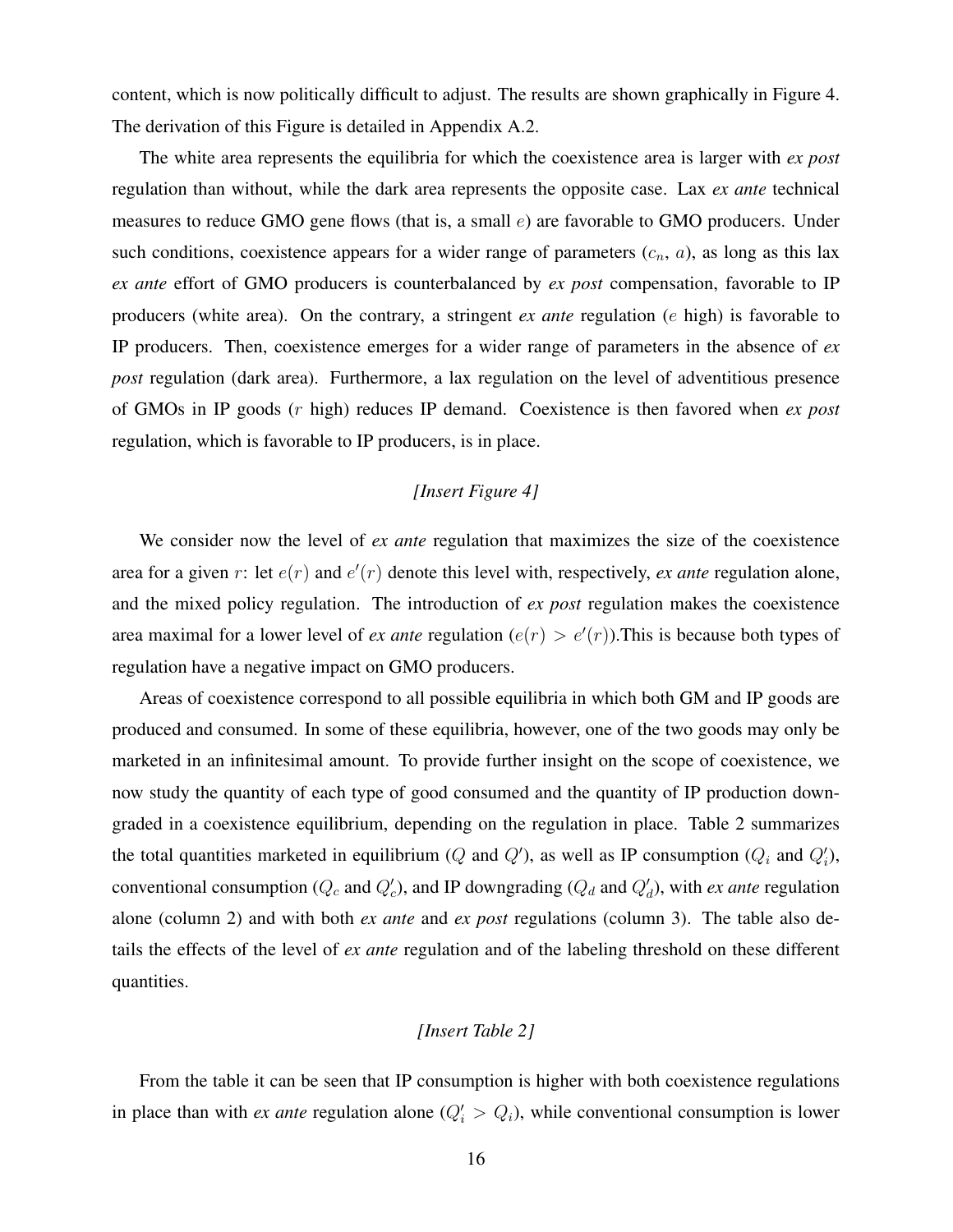$(Q'_c < Q_c)$ . The quantity of IP downgraded is higher under the two regulations  $(Q'_d > Q_d)$ , because *ex post* regulation encourages IP production.

A higher level of technical standards (e) leads to higher production costs for GM producers. With *ex ante* regulation alone, it also lowers downgrading costs for IP producers. In equilibrium, as e increases, under either one or both coexistence regulations, conventional consumption decreases by a greater amount than IP consumption increases. The more complex effect of an increase in  $e$ on IP downgrading is detailed in the following equation. The equivalent holds in the mixed policy condition, with variables  $Q'_d$  and  $Q'_i$  in place of  $Q_d$  and  $Q_i$ .

$$
\frac{\partial Q_d}{\partial e} = \frac{1-r}{e+r-er} \left[ \underbrace{(1-e)\frac{\partial Q_i}{\partial e}}_{\text{supply effect}} - \underbrace{Q_i}{\underbrace{e+r-er}} \right]. \tag{8}
$$

The negative direct effect is the reduction in downgrading which results from an increase in the required technical measures for GM production. Since  $Q_i < Q'_i$ , this direct effect is lower when *ex ante* regulation is implemented alone. The positive supply effect reflects the indirect effect of *ex ante* technical measures on IP production. We find that the positive supply effect necessarily dominates the negative direct effect with *ex ante* regulation alone. Under such conditions, stricter technical measures in fields cause IP downgrading to increase, because the IP production grows. When both regulations are in place, stricter technical measures in fields induce a decrease in downgrading as long as the IP production is relatively high compared to the GM production, and an increase otherwise.

A higher labeling threshold reduces the IP quality perceived by consumers and therefore the demand for the IP good. With both *ex ante* and *ex post* regulations in place, an increase in this labeling threshold results in a decrease in both IP consumption and IP downgrading, and an increase in conventional consumption, with no price change. With *ex ante* regulation alone, an increase in the labeling threshold directly diminishes the expected costs of IP downgrading, which leads to a decrease in the IP price. When the probability of downgrading (h) is so high that  $Q_d \geq Q_i$ , that is, when  $e \leq \frac{1-2r}{2(1-r)}$  $\frac{1-2r}{2(1-r)}$ , an increase in the labeling threshold leads to an increase in IP consumption and a decrease in conventional consumption. The results are reversed for a low threshold (and therefore a low probability of downgrading). Under *ex ante* regulation alone the analysis of IP downgrading, described in the following equation, is more complex.

$$
\frac{\partial Q_d}{\partial r} = \frac{1 - e}{e + r - er} \left[ \underbrace{(1 - r) \frac{\partial Q_i}{\partial r}}_{\text{effect on } Q_i} \underbrace{- \frac{Q_i}{e + r - er}}_{\text{direct effect}} \right]. \tag{9}
$$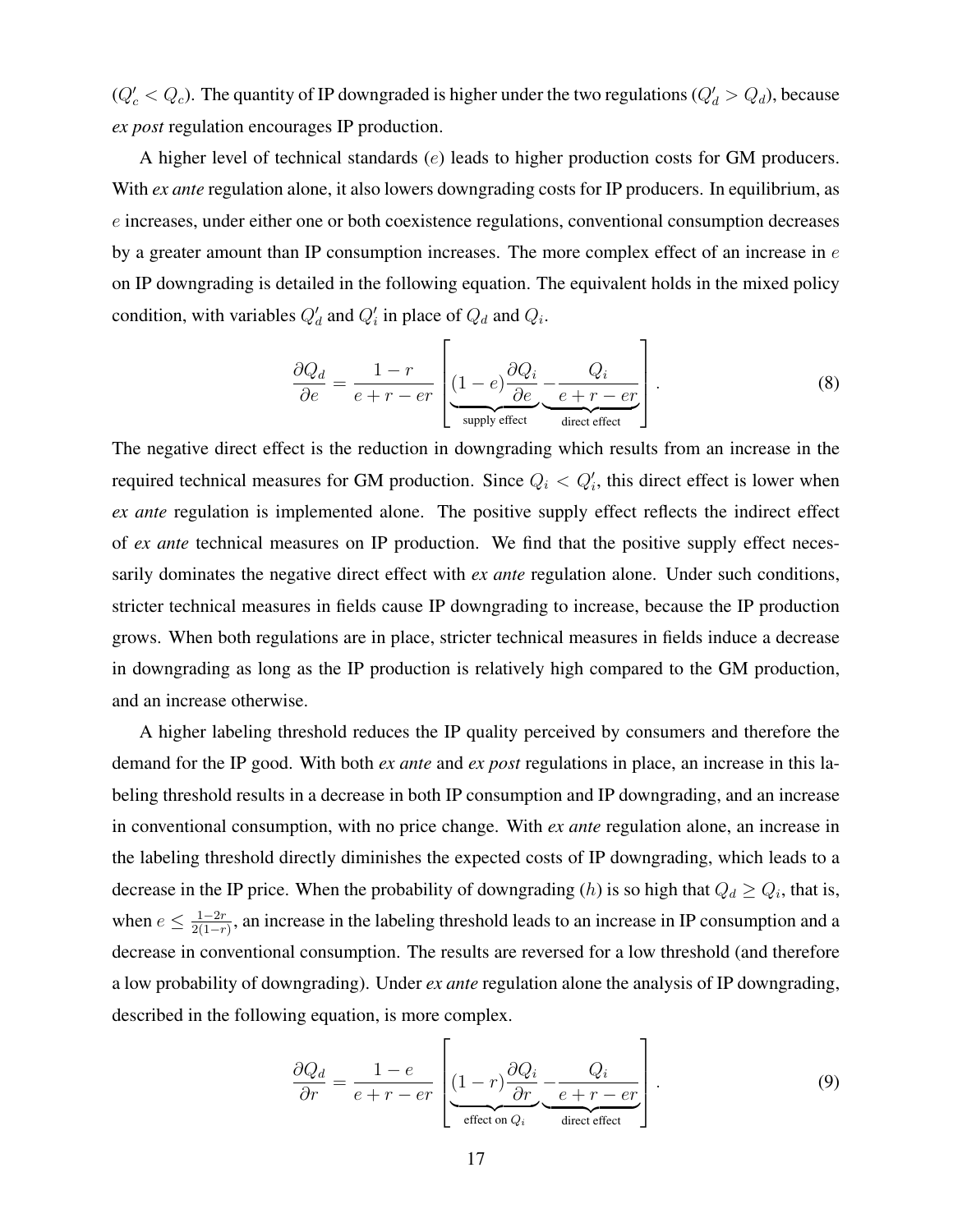When the probability of downgrading (h) is so high that  $Q_d \geq Q_i$ , the positive effect of the increase in IP consumption may counterbalance the negative direct effect related to the decrease of IP downgrading. In this case, as the labeling threshold increases, IP downgrading increases even more, which may jeopardize coexistence. With low additional costs of IP production, on the contrary, the direct effect dominates and an increase in the labeling threshold reduces IP downgrading. When the probability of downgrading is low, both effects work in the same direction on IP downgrading, and a higher labeling threshold induces a decrease in IP downgrading.

#### 3.3 Market and welfare effects

With *ex ante* regulation alone, total welfare in a coexistence equilibrium, is given by:

$$
W = \int_0^{\alpha^g} (\alpha^g - \alpha) d\alpha + \int_{\theta^c}^{\tilde{\theta}} (\theta(1 - a) - p_c) d\theta + \int_{\tilde{\theta}}^1 (\theta(1 - ar) - p_i) d\theta.
$$

Proposition 3 below details the effects of labeling ( $r < 1$ ) on total welfare, absent any coexistence regulation. By increasing the utility of consumers who turn to the IP good, when mandatory labeling allows the emergence of coexistence it induces an increase in welfare.

**Proposition 3.** Absent any coexistence regulation ( $e = L = t = 0$ ), the introduction of labeling, *when it allows the emergence of coexistence, leaves unchanged the conventional price, total production and consumption, producers' profits and the utility of consumers who keep consuming the conventional good. The utility of consumers who turn to the (more expensive) IP good increases and total welfare increases.*

*Proof.* See Appendix A.4.

Market and welfare effects of *ex ante* regulation are summarized in Proposition 4 below.

Proposition 4. *In a coexistence equilibrium without ex post regulation, an increase in the level of ex ante regulation causes the conventional price to increase and the IP price to decrease. Conventional consumption decreases and IP consumption increases, resulting in a decrease in total (conventional + IP) consumption. Consumers of the conventional good and producers are hurt, while consumers of the IP good are better off. The introduction of a low level of ex ante regulation is welfare-increasing if and only if the following condition holds:*

$$
-1 + \frac{1}{r^2} + \frac{1+w}{2-a} - \frac{c_n - w}{a(1-r)r^3} > 0
$$
\n(10)

 $\Box$ 

*This condition is more likely to hold if the aversion towards GMOs* (a) *and the GM seed cost* (w) are large and the additional cost of non-GM production  $(c_n)$  is small.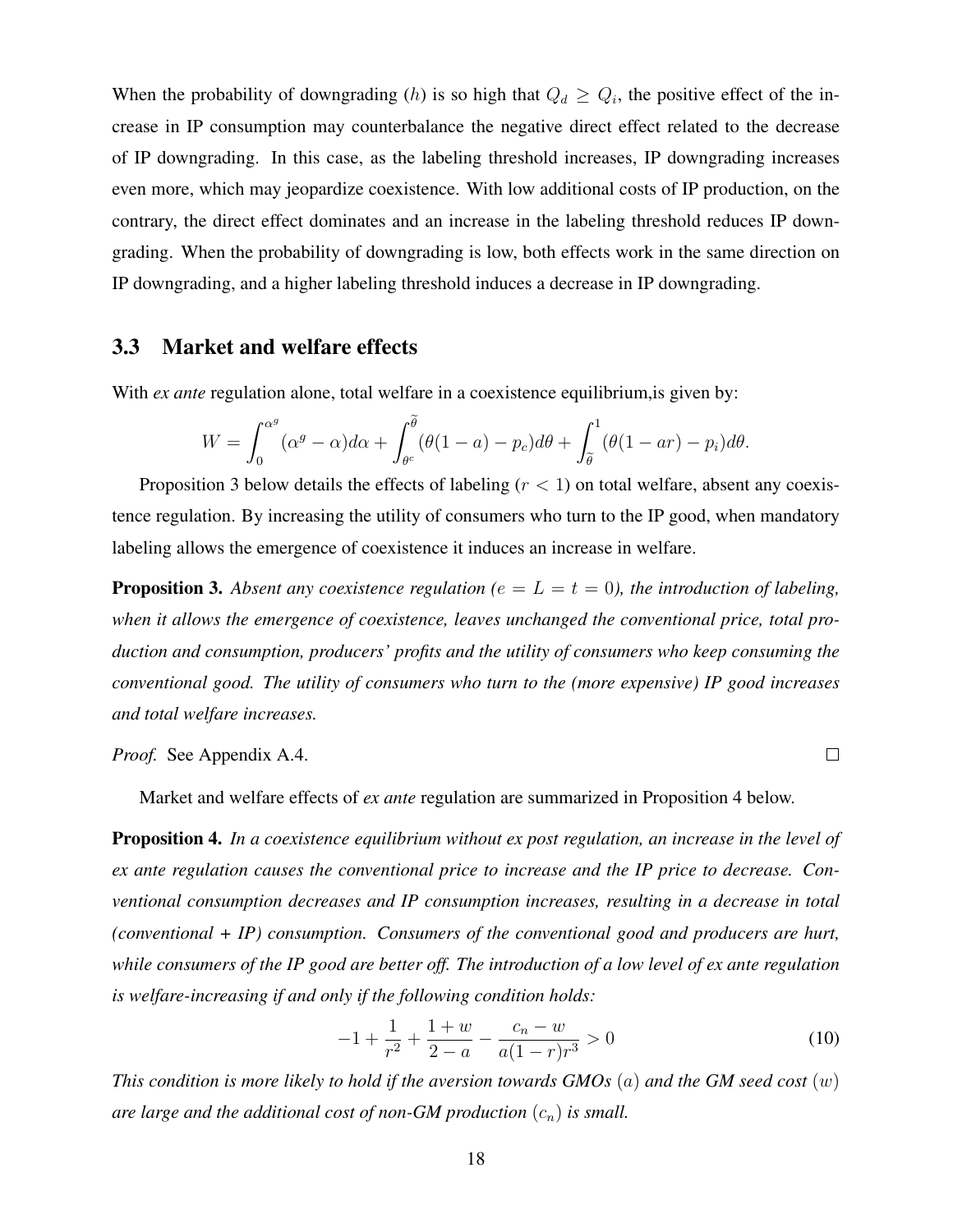At initial market prices, the first effect of an increase in the *ex ante* regulation is to force GMO farmers to dedicate some of their crop area to isolation distances sown with non-GM seeds, decreasing their profitability while leaving their total production of conventional good unchanged (since GM and non-GM goods have identical yields in our setting). The aggregate production of IP producers is also unchanged, but the proportion of it which gets downgraded decreases. Therefore, the profitability of the GM crop decreases while the profitability of the IP crop increases, and conventional production decreases while IP production increases (total production remains unchanged). As a second effect, these changes tend to raise the price of the conventional good and lower the price of the IP good, thereby increasing the profitability of the conventional crop and decreasing the profitability of the IP crop (note that the two crops must be equally profitable for a coexistence equilibrium to be sustained after the introduction of the regulation).

The possible welfare-increasing effect of the *ex ante* regulation arises because this regulation forces GMO producers to internalize some of the costly gene flow externality that they exert towards consumer-preferred IP good producers. There is no general property on the level of the regulatory threshold, r, under which this condition is more likely to hold. Nevertheless, numerical evaluation indicates that the condition (10) is more likely to hold for intermediate values of the regulatory threshold  $r$ . This is the result of the two opposite effects related to the regulatory threshold. A loose regulatory standard  $(r \text{ high})$  discourages the demand for IP goods, since the number of IP consumers  $(1 - \tilde{\theta})$  and the utility of each IP consumer  $(\theta(1 - ar) - p_i)$  are low. At the same time, a strict regulatory threshold  $(r \text{ low})$  discourages the production of IP goods, since it entails much downgrading ( $\alpha^i$  low) and a high price difference between IP and GMOs.

We now turn to the case where both *ex ante* and *ex post* regulations are in place. Under such conditions, aggregate welfare is the sum of producers' profits and the utility of both types of consumers, minus the damage funded by taxpayer money. The total compensation to IP producers for the downgrading they incur is D (Equation (6)), of which T (Equation (7)) is paid by the GM seed tax revenue and the rest by taxpayers.In a coexistence equilibrium aggregate welfare is given by:

$$
W' = \int_0^{\alpha^g} (\alpha^g - \alpha) d\alpha + \int_{\theta^c}^{\tilde{\theta}} (\theta(1 - a) - p_c) d\theta + \int_{\tilde{\theta}}^1 (\theta(1 - ar) - p_i) d\theta
$$

$$
-\frac{h}{1 - h} (1 - \tilde{\theta})(p_i - p_c) + (\tilde{\theta} - \theta^c - \frac{h}{1 - h} (1 - \tilde{\theta}))(1 - e)t.
$$

Proposition 5 below summarizes market and welfare effects in this case.

19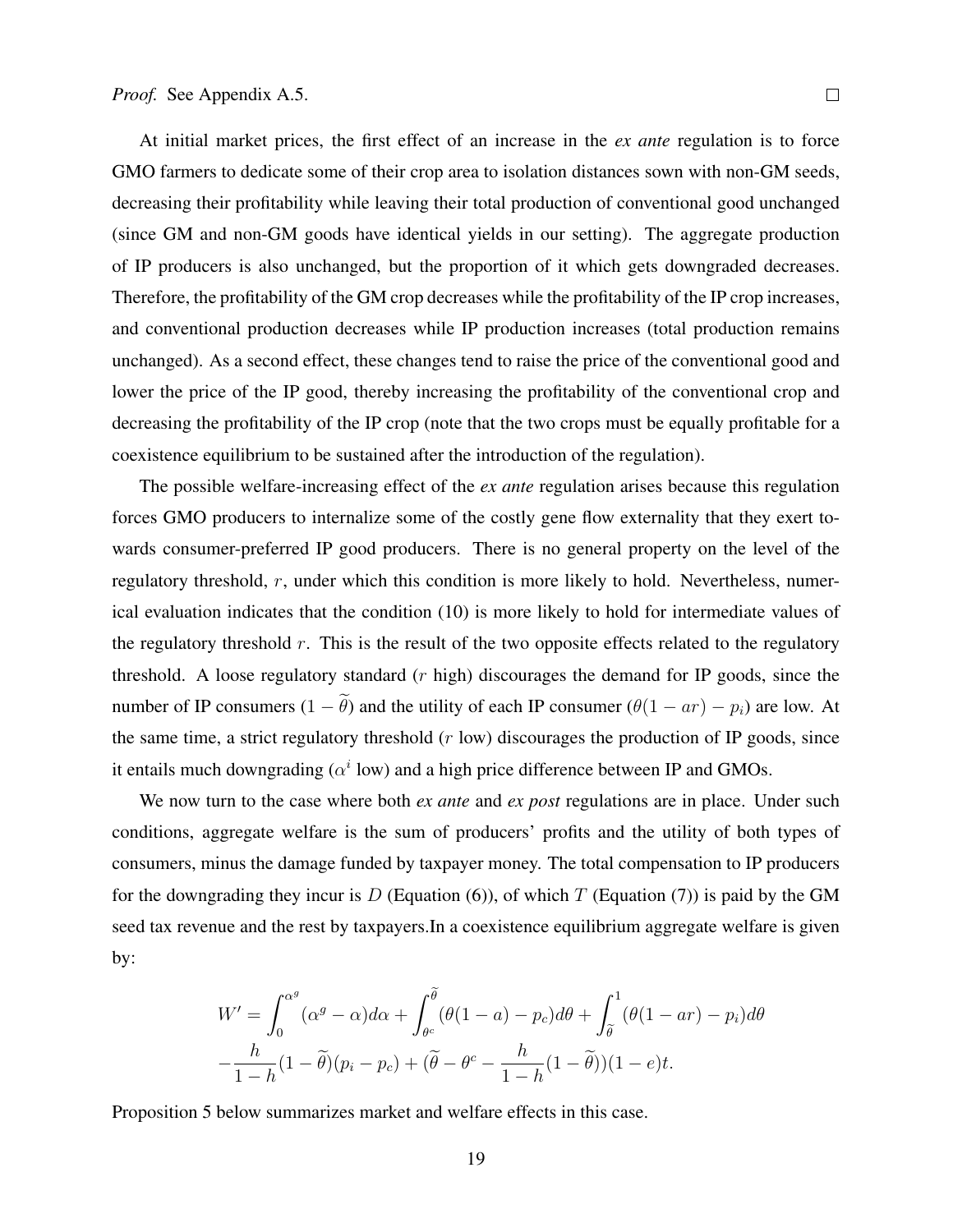Proposition 5. *In a coexistence equilibrium with ex post regulation, for a given level of ex ante regulation, the introduction of a GM seed tax as as substitute to taxpayer funding for downgrading compensation induces an increase in the conventional price and a decrease in the IP price. Producers' profits and conventional consumers' utility decrease, while IP consumers' utility increases. The total production level decreases, with the conventional quantity lower and the IP quantity higher. IP downgrading increases. Total welfare decreases (therefore, the optimal level of the tax on GM seeds is*  $t = 0$ *).* 

*Assume now that ex post regulation is funded entirely by taxpayers*  $(t = 0)$ *. Absent ex ante regulation, the introduction of labeling increases the total welfare. With labeling in place, the introduction of a low level of ex ante regulation is welfare-increasing if the following condition holds:*

$$
-2(c_n-w)(1+r-r^2)+a[2+c_n(1+r-r^2)-w(1+r(1-r)^2)-r(2+r-r^2)]-a^2(1-r)^2(1+r)>0
$$
\n(11)

*This condition is more likely to hold if the aversion towards GMOs* (a) *and the GM seed cost* (w) *are large and the additional cost of non-GM production*  $(c_n)$  *and the regulatory threshold*  $(r)$  *are small.*

 $\Box$ 

#### *Proof.* See Appendix A.6.

For any given level of *ex ante* regulation, with *ex post* regulation in place, social welfare is maximized when the damage related to the externality is paid entirely through taxpayers' money, not by GMO producers through a GM seed tax. This is due to the fact that the GM seed tax introduces a market distortion.

Compared with an unregulated equilibrium, the introduction of labeling and of *ex post* liability funded entirely by taxpayers increase the total welfare when the enforced regulations allow the coexistence to emerge. These regulations change neither the producers' profit nor the surplus of consumers who continue to buy the GM good. However, they allow some consumers to choose the IP good, which increases their utility.

Even when an *ex post* regulation funded by taxpayers' money protects IP producers from damages related to the externality, an *ex ante* regulation may increase total welfare. This is the case when the aversion towards GMOs and the GM seed cost are large and the additional cost of non-GM production and the regulatory threshold are low. Indeed, under these conditions the expected damage D at the coexistence equilibrium is decreasing with the level of the *ex ante* regulation, which allows such a regulation to increase total welfare.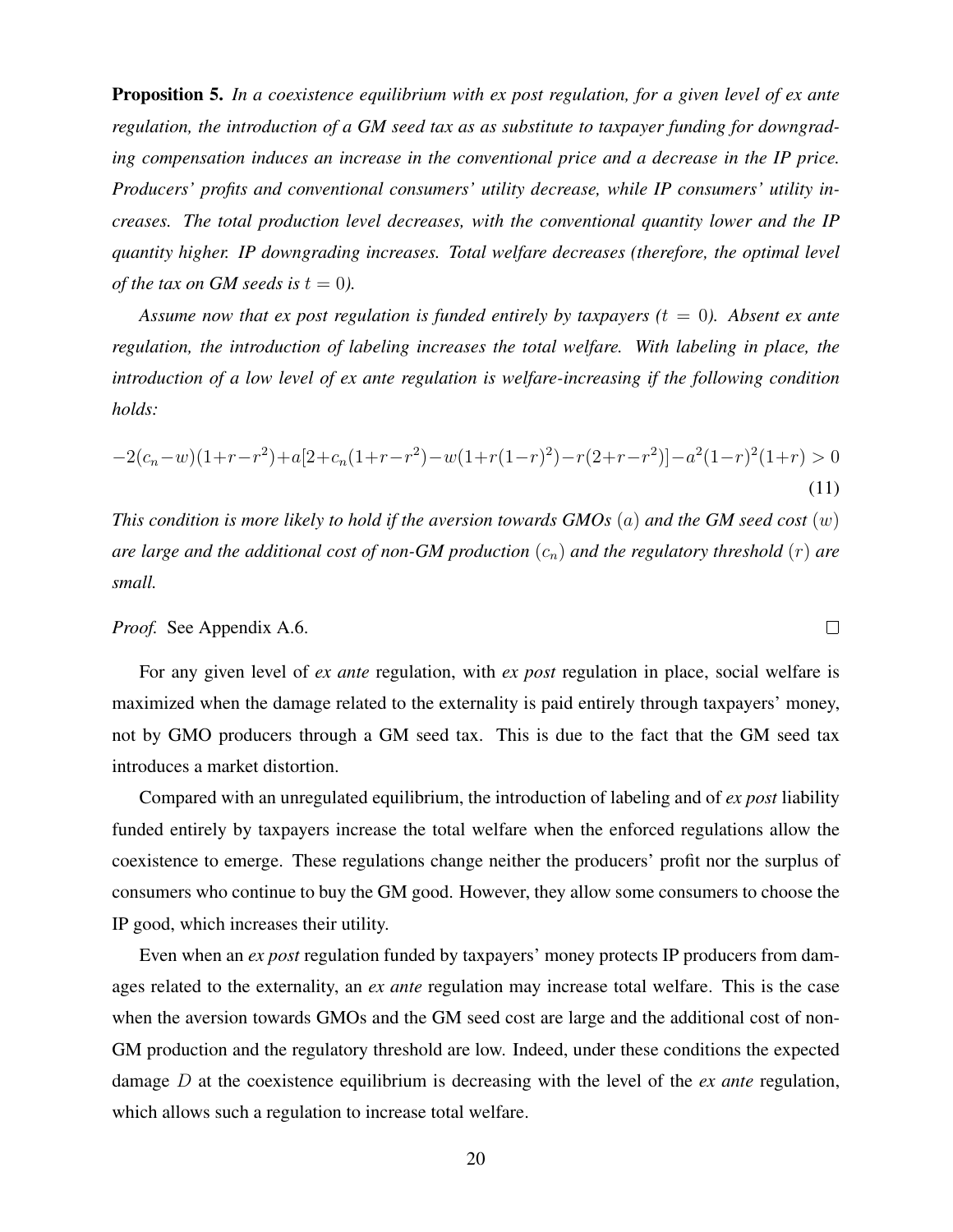Contrary to the *ex ante* regulation case, the condition (11) is more likely to hold when the regulatory threshold is low. A strict regulatory standard  $(r \text{ low})$  increases the demand for IP goods and does not discourage their production, since IP producers do not bear the cost of downgrading, and the price difference between IP and GM goods is low.

We now study the effects of the introduction of ex post regulation, funded entirely by taxpayers, from a baseline equilibrium with ex ante regulation alone. The next three propositions address successively the three possible equilibrium configurations that arise. In the first, from a coexistence equilibrium with ex ante regulation alone, the introduction of ex post regulation maintains a coexistence equilibrium; in the second, starting again from a coexistence equilibrium, the introduction of ex post regulation shifts the equilibrium to one with only the IP good; and in the third, from an equilibrium with only conventional production, the introduction of ex post regulation shifts the equilibrium to a coexistence one.

Proposition 6. *For given values of the other parameters, the introduction of ex post regulation funded entirely by taxpayers, when it maintains a coexistence equilibrium (that is, when* C4 <  $c_n < C_1$ ), leaves the conventional price unchanged. The IP price decreases. Total production and *consumption are unchanged, with some former conventional producers and consumers turning to IP production and consumption. Producers' profits and the utility of consumers who continue to consume the conventional good are unchanged. The utility of continued and new consumers of the IP good increases, but this increase is more than offset by the cost to taxpayers. Total welfare therefore decreases.*

*Proof.* See Appendix A.7.

This proposition establishes that the implementation of taxpayer-funded *ex post* regulation increases the utility of former or new consumers of the IP product only at the cost of a higher expense for taxpayers, and is therefore never a welfare-increasing policy option.

 $\Box$ 

This result is not surprising given that the *ex post* regulation gives no incentive to GMO producers to decrease the amount of damage they inflict on IP producers. This effect is a direct consequence of our assumption that GMO producers never undertake any effort to decrease gene flow in the absence of a restrictive *ex ante* policy. It is in accordance with the non-point source nature of GM gene flow, which makes it possible for any individual producer to escape the threat of being held individually liable for his actions, therefore giving him no incentive to internalize the externality that he exerts on producers wishing to identity-preserve their non-GM crop.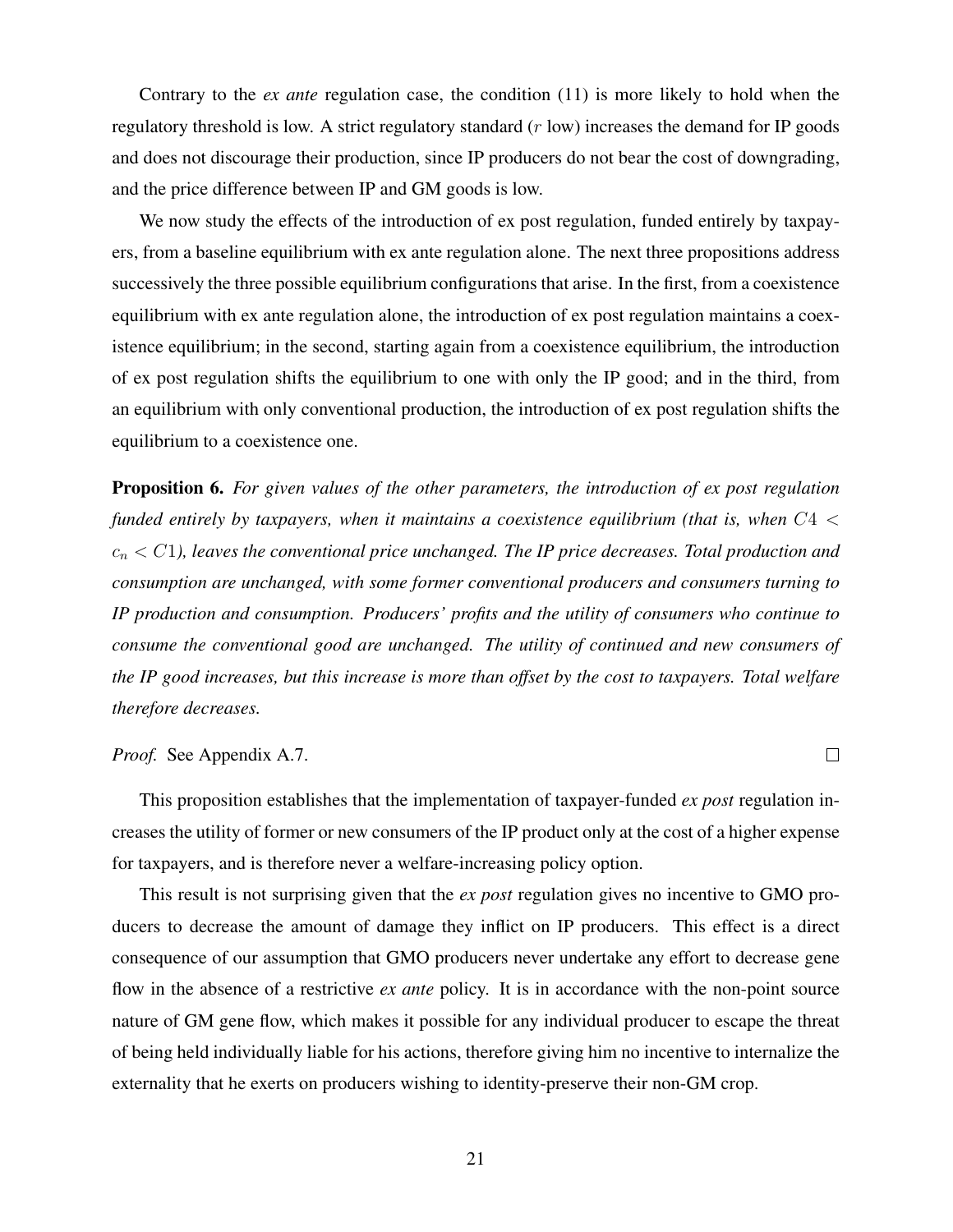Results are similar when the introduction of *ex post* regulation shifts the equilibrium configuration from conventional production alone (in which case the welfare level is simply  $\int_0^{\alpha}$  $\int_0^{\alpha^g} (\alpha^g \alpha$ ) $d\alpha + \int_{\theta^c}^1 (\theta(1-a) - p_c) d\theta$ ) to coexistence, as indicated in Proposition 7.

Proposition 7. *For given values of the other parameters, the introduction of ex post regulation funded entirely by taxpayers, when it makes the equilibrium shift from conventional production alone to coexistence (that is, when*  $Max(C1, C4) < c_n < C6$ ), leaves the conventional price *unchanged. Total production and consumption are unchanged, with some former conventional producers and consumers turning to IP production and consumption. Producers' profits and the utility of consumers who keep consuming the conventional good are unchanged. The utility of consumers who turn to the (more expensive) IP good increases, but this increase is more than compensated by the cost to taxpayers. Total welfare therefore decreases.*

*Proof.* See Appendix A.8.

With a relatively high supply parameter  $(c_n)$ , the introduction of *ex post* regulation allows coexistence to emerge from a situation where only the conventional crop was produced and consumed. From this initial situation, consumers willing to consume IP goods may request the enforcement of *ex post* liability regulation. Such a policy would not affect producers and other consumers, but would be paid by taxpayers.

Finally, the introduction of *ex post* regulation may also destroy coexistence, in favor of an equilibrium with only IP (and with a welfare level given simply by  $\int_0^{\alpha^i}$  $\int_0^{\alpha} \alpha^i (\alpha^i - \alpha) d\alpha + \int_{\theta^i}^1 (\theta (1$  $ar(-p_i)d\theta$ ). The effects of such a transition are detailed in the following proposition.

Proposition 8. *For given values of the other parameters, the introduction of ex post regulation, funded entirely by taxpayers, which shifts the equilibrium from coexistence to IP production alone (that is, when*  $C2 < c_n < Min(C1, C4)$ *) results in a new price for IP goods which is above the former conventional price and below the former IP price. Total production and consumption increase. The profit increases for every producer and the utility increases for every consumer. As a result, total welfare increases.*

#### *Proof.* See Appendix A.9.

With a relatively low supply parameter  $(c_n)$ , the introduction of *ex post* regulation makes coexistence disappear in favor of the IP good. This policy increases total welfare by eliminating the damages caused by GMO cultivation, which decreases the IP price and increases producers' profit.

 $\Box$ 

 $\Box$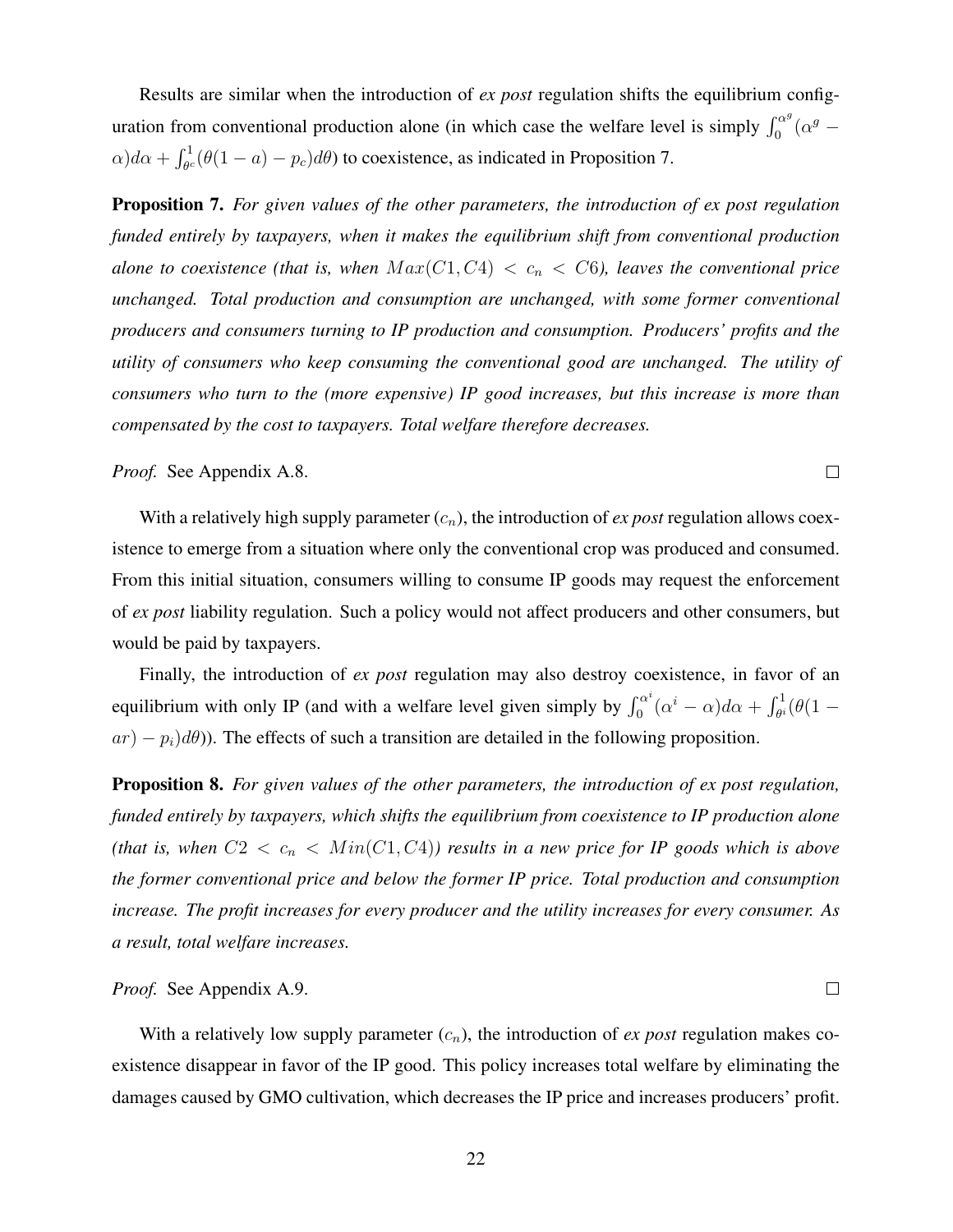The results in Propositions 6 to 8 show that coexistence is costly in terms of social welfare, because coexistence creates the potential of damage due to the negative externality one crop has on the other. Moreover, *ex post* regulation cannot reduce expected damages related to crop downgrading, because the externality is a non-point source pollution. This regulation does not provide GMO producers with any incentive to decrease the externality that they exert towards non-GMO producers in our context.

# 4 Conclusion

In this paper we examine the effects of *ex ante* and *ex post* regulation of GM / non-GM coexistence in fields. To this aim, we define a framework that allows prices, and therefore production and consumption choices, to be endogenous. We use a classical vertical differentiation framework on the consumer side. On the production side, our model captures the main effects of coexistence regulation. GM gene flow is a non-point source pollution and therefore GMO producers do not have the appropriate individual incentives to correct the externality that they exert on non-GMO producers. *Ex ante* technical measures such as isolation distances reduce GM gene flow, and therefore the possible downgrading of some part of the non-GM production. Technical measures are costly for GMO producers, because they force them to give up more profitable GMO production on some part of their crop area. *Ex ante* regulation reduces but does not eliminate the risk of excessive gene flow. *Ex post* compensation of IP producers for any loss of profit due to downgrading may be implemented using public funds and/or the revenue generated by a GM seed tax.

The GM/non-GM coexistence issue is an interesting case within the law and economic literature which studies the efficiency of *ex ante* and *ex post* regulations to reduce externalities. We consider these policy options in light of their effects on both coexistence and welfare. First considering coexistence, we show that the regulation which maximizes the set of demand and supply parameters allowing coexistence is more likely a mixed policy or an *ex post* regulation, depending on the level of the labeling threshold. When coexistence is maintained, the introduction of an *ex post* compensation scheme permits the reduction of the *ex ante* technical measures imposed on GMO producers. At the same time, such regulation favors the production and consumption of the IP good compared to the GM good. Turning to the analysis of welfare, there is no incentive effect of *ex post* regulation on conventional good producers, because the gene flow externality is a non-point source pollution. As a result, we find that *ex post* regulation deteriorates welfare when it maintains or induces coexistence, since such conditions give rise to damages due to gene flow.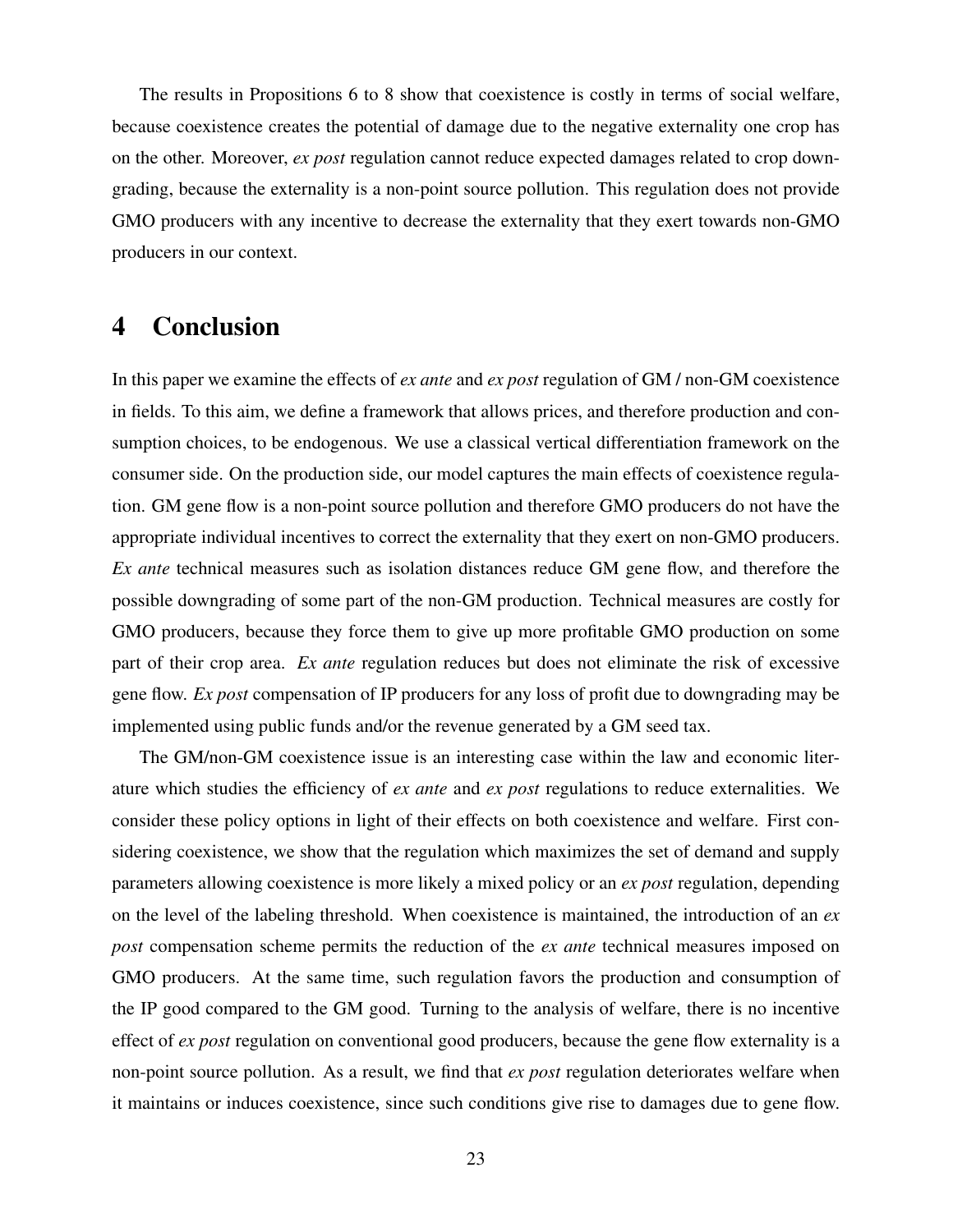This result suggests that coexistence is a costly objective. On the contrary, we find that *ex ante* technical measures may be welfare increasing, as long as consumers care sufficiently for non-GM goods and GMO cost reductions are modest. *Ex ante* regulation reduces the potential damage, that is, the risk of IP crop downgrading. Whether or not the benefits of this damage reduction increase global welfare depends on consumers' preferences and producers' costs. Taking both coexistence and welfare as policy objectives, we conclude that a mixed policy regulation with *ex ante* technical measures and *ex post* compensation may encourage the coexistence of GMOs and non-GMOs on the market while minimizing the loss of social welfare.

For tractability reasons, our model assumes that all producers are identical. In reality, producers are differentiated and antagonism in producers' interests for regulation is strong. Our main results hold, however, if we assume that producers have heterogenous cost savings from GMOs, with per-unit costs  $s\alpha+w$  for the GM crop and  $\alpha$  for the IP non-GM crop. Notably, because of the nonpoint nature of the externality exerted by GM producers towards IP producers, the introduction of *ex post* regulation still decreases welfare when assuming that producers experience heterogeneous cost savings from GMO cultivation. In this case, however, IP producers benefit from *ex post* regulation.

As a final point, labeling and coexistence regulations only partially address the market failure arising from the positive non-use and public-good attributes that some consumers associate with non-GM goods (due to concerns that they may have regarding life patenting, environmental effects...). Even in the case where some consumers perceive a high quality difference between these two goods, as long as public-good attributes are driving their preferences, they will not necessarily be reflected in a high willingness to pay, unless these consumers behave altruistically. Other policies are therefore necessary to mitigate these market failures (see Desquilbet and Poret, 2012). Trust in public authorities may be reinforced by stronger risk assessment criteria, although this must be balanced with increased authorization costs, which are already very high. More fundamentally, trust may be reinforced by a more transparent regulatory process, open to public scrutiny. Opposition to GMOs which stem from their development by multinational corporations could, in principle, be partly addressed by competition authorities. Entitling consumers to choose to buy non-GM goods rather than GM goods by a labeling and coexistence policy is important for those consumers who prefer non-GM products; at the same time, it is likely that those consumer-citizens who are strongly opposed to GMOs will not be satisfied with these policies alone, as they do not target market failures resulting from positive non-use public-good attributes these consumers associate with non-GM goods.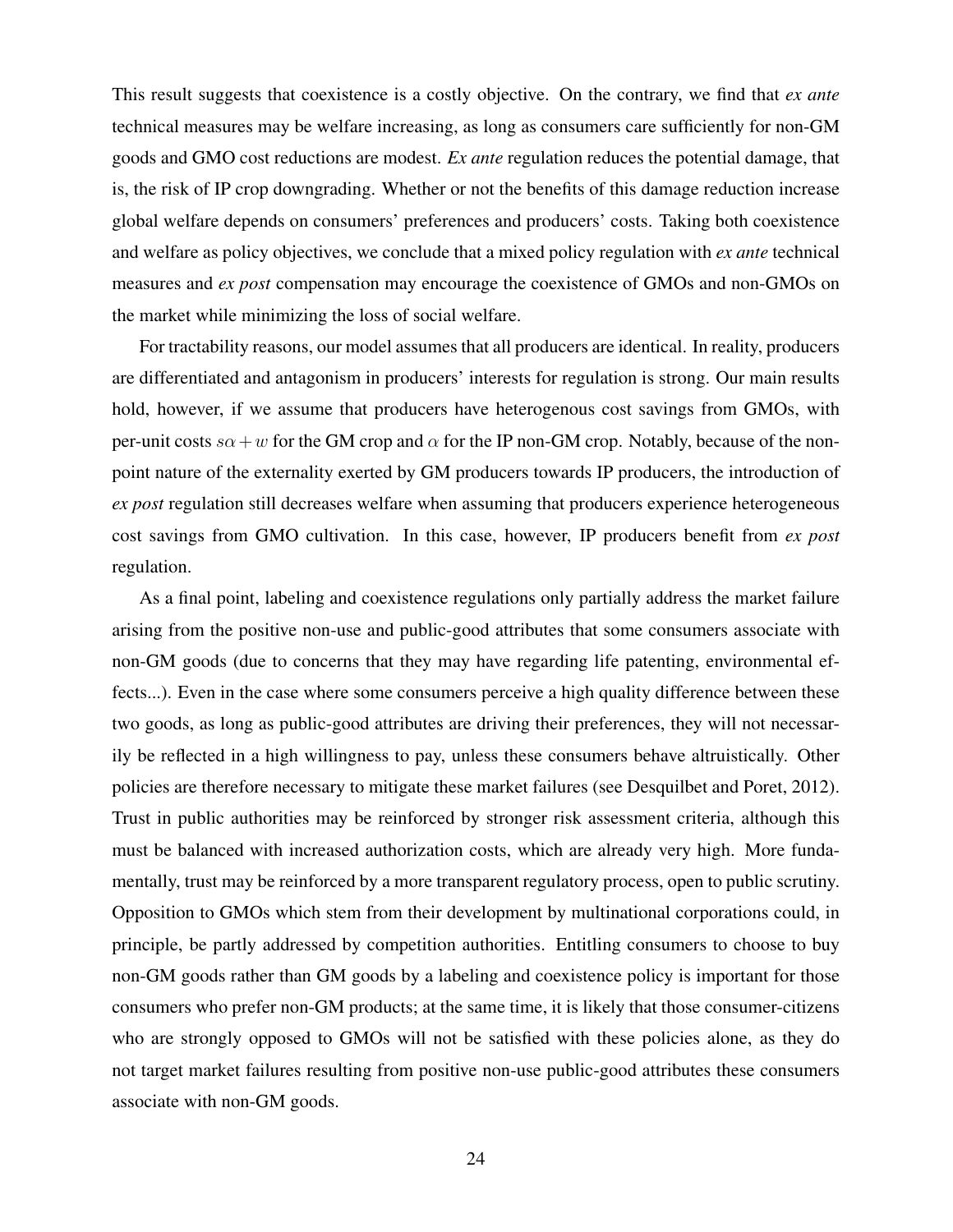Acknowledgements. Funding was provided by the French Agence Nationale de la Recherche (ANR).

Conflicts of interest. The authors declare that they have no conflict of interest.

# References

Beckmann, V., Soregaroli, C. & Wesseler, J. (2006). Coexistence rules and regulations in the European Union. *American Journal of Agricultural Economics*, 88(5), 1193-1199.

Beckmann, V., Soregaroli, C. & Wesseler, J. (2010). Ex-ante regulation and ex-post liability under uncertainty and irreversibility: Governing the coexistence of GM crops. *Economics - The Open-Access, Open-Assessment E-Journal*, 4, 1-33.

Bertheau, Y. (2012). OGM : de la traçabilité et de la coexistence des filières à l'aménagement du territoire... *Territoire en mouvement*, 12, 58-80.

Burrows, P. (1999). Combining regulation and legal liability for the control of external costs. *International Review of Law and Economics*, 19, 227-244.

Ceddia, M.G., Bartlett, M. & Perrings, C. (2009). Quantifying the effect of buffer zones, crop areas and spatial aggregation on the externalities of genetically modified crops at landscape level. *Agriculture, Ecosystems and Environment*, 129(1-3), 65-72.

Czarnak-Klos, M. & Rodríguez-Cerezo, E. (2010). European Coexistence Bureau (ECoB). Best practice documents for coexistence of genetically modified crops with conventional and organic farming. Maize crop production. Brussels: JRC-IPTS, European Commission.

Demont, M., Daems, W., Dillen, K., Mathijs, E., Sausse, C. & Tollens, E. (2008). Regulating coexistence in Europe: beware of the domino-effect! *Ecological Economics*, 64(4), 683-689.

Demont, M., Dillen, K., Daems, W., Sausse, C., Tollens, E. & Mathijs, E. (2009). On the proportionality of EU spatial *ex ante* coexistence regulations. *Food Policy*, 34, 508-518.

Desquilbet, M. & Bullock, D.S. (2009). Who pays the costs of non-GMO segregation and identity preservation? *American Journal of Agricultural Economics*, 91(3), 656-672.

Desquilbet, M. & Bullock, D.S. (2010). On the proportionality of EU spatial *ex ante* coexistence regulations: a comment. *Food Policy*, 35, 87-90.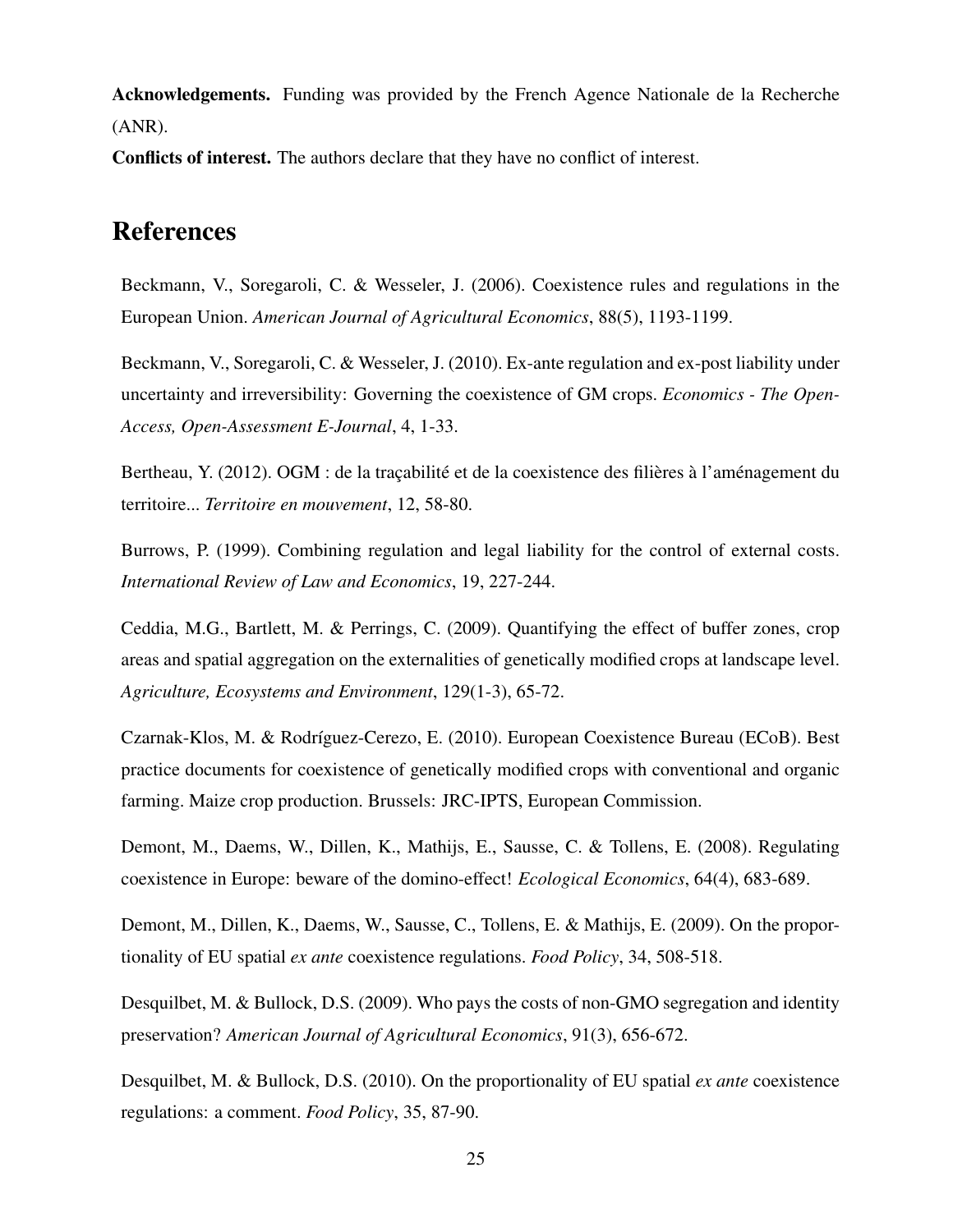Desquilbet, M. & Poret, S. (2012). Labelling GM or non-GM products, regulating coexistence of GMOs and non- GMOs: an economic perspective. In: *GM and non-GM supply chains: coexistence and traceability*, Y. Bertheau (ed.), Wiley-Blackwell, Oxford (UK).

Devos, Y., Thas, O., Cougnon, M., De Clercq, E., Cordemans, K. & Reheul, D. (2008a). Feasibility of isolation perimeters for genetically modified maize on an intraregional scale in Flanders. *Agronomy for Sustainable Development*, 28.

Devos, Y., Demont, M. & Sanvido, O. (2008b). Coexistence in the EU - Return of the moratorium on GM crops?. *Nature Biotechnology*, 26, 1223-1225.

Devos Y., Reheul D., De Waele D. & Van Speybroeck L. (2006). The interplay between societal concerns and the regulatory frame on GM crops in the European Union. *Environmental Biosafety Research*, 5, 127-149.

European Commission (1997). EU Regulation (EC) No 258/97 of the European Parliament and of the Council of 27 January 1997 concerning novel foods and novel food ingredients. Official Journal of the European Communities, L 43 (1997), 1–7.

European Commission (2003a). Commission Regulation (EC) No 1829/2003 of 22 September on genetically modified food and feed. Official Journal of the European Communities L268, 18/10/2003, 1–23.

European Commission (2003b). Commission recommendation of 23 July 2003 on guidelines for the development of national strategies and best practices to ensure the coexistence of genetically modified crops with conventional and organic farming. Official Journal of the European Communities L189, 36-47.

European Commission (2009). Report on the coexistence of genetically modified crops with conventional and organic farming, The Commission to the Council and the European Parliament, 2 April 2009 COM(2009) 153.

European Commission (2010). Commission Recommendation of 13 July 2010 on guidelines for the development of national co-existence measures to avoid the unintended presence of GMOs in conventional and organic crops (2010/C 200/01). Official Journal of the European Union, C 200: 1-5.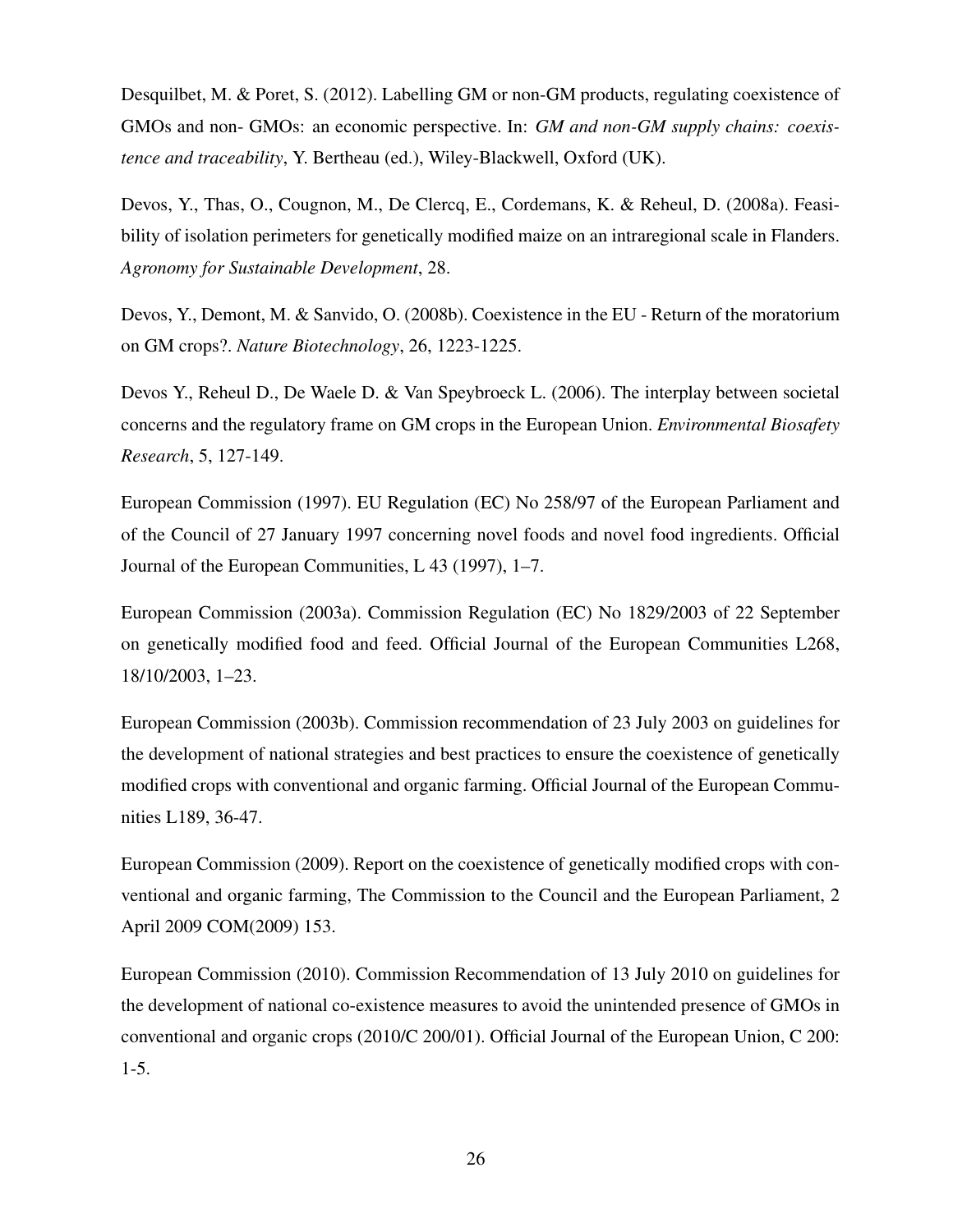European Commission (2012). Rules on GMOS in the EU - ban on GMO cultivation. http://ec.europa.eu/food/food/biotechnology/gmo\_ban\_cultivation\_en.htm, Accessed July 23, 2012.

Fulton, M. & Giannakas, K. (2004). Inserting GM products into the food chain: The market and welfare effects of different labeling and regulatory regimes, *American Journal of Agricultural Economics*, 86(1), 42-60.

Lusser, M., Raney, T., Tillie, P., Dillen, K. & Rodriguez Cerezo, E. (2012). JRC Scientific and Policy Reports: International workshop on socio-economic impacts of genetically modified crops co-organized by JRC-IPTS and FAO, Workshop Proceedings. European Commission, Joint Research Center, Institute for Prospective Technological Studies.

Koch, B.A (2010). *Damage caused by genetically modified organisms: Comparative survey of redress options for harm to persons, property or the environment*. Tort and Insurance Law 27. De Gruyter, Berlin.

Kolstad, C. D., Ulen, T. S. & Johnson, G. V. (1990). Ex post liability for harm vs. ex ante safety regulation: Substitutes or complements? *American Economic Review*, 80, 888-901.

Lapan, H. & Moschini, G. (2004). Innovation and trade with endogeneous market failure: The case of genetically modified products. *American Journal of Agricultural Economics*, 86(3):634- 48.

Lapan, H. & Moschini, G. (2007). Grading, minimum quality standards, and the labeling of genetically modified products. *American Journal of Agricultural Economics*, 89(3), 769-783.

Lusk, J.L. (2011). Consumer preferences for genetically modified food. In Frontiers of Economics and Globalization Vol. 10: Genetically Modified Food and Global Welfare, Carter C.A., Moschini G. and Sheldon I. (eds), Emerald, Bingley, UK.

Munro, A. (2008). The spatial impact of genetically modified crops. *Ecological Economics*, 67(4), 658-666.

Mussa, M. & Rosen, S. (1978). Monopoly and product quality. *Journal of Economic Theory*, 18(2), 301-317.

Quedas, M. de F. & de Carvalho, P.C. (2012). A quinquennium of coexistence in portugal. *Ag-BioForum*, 15(1), 1-9.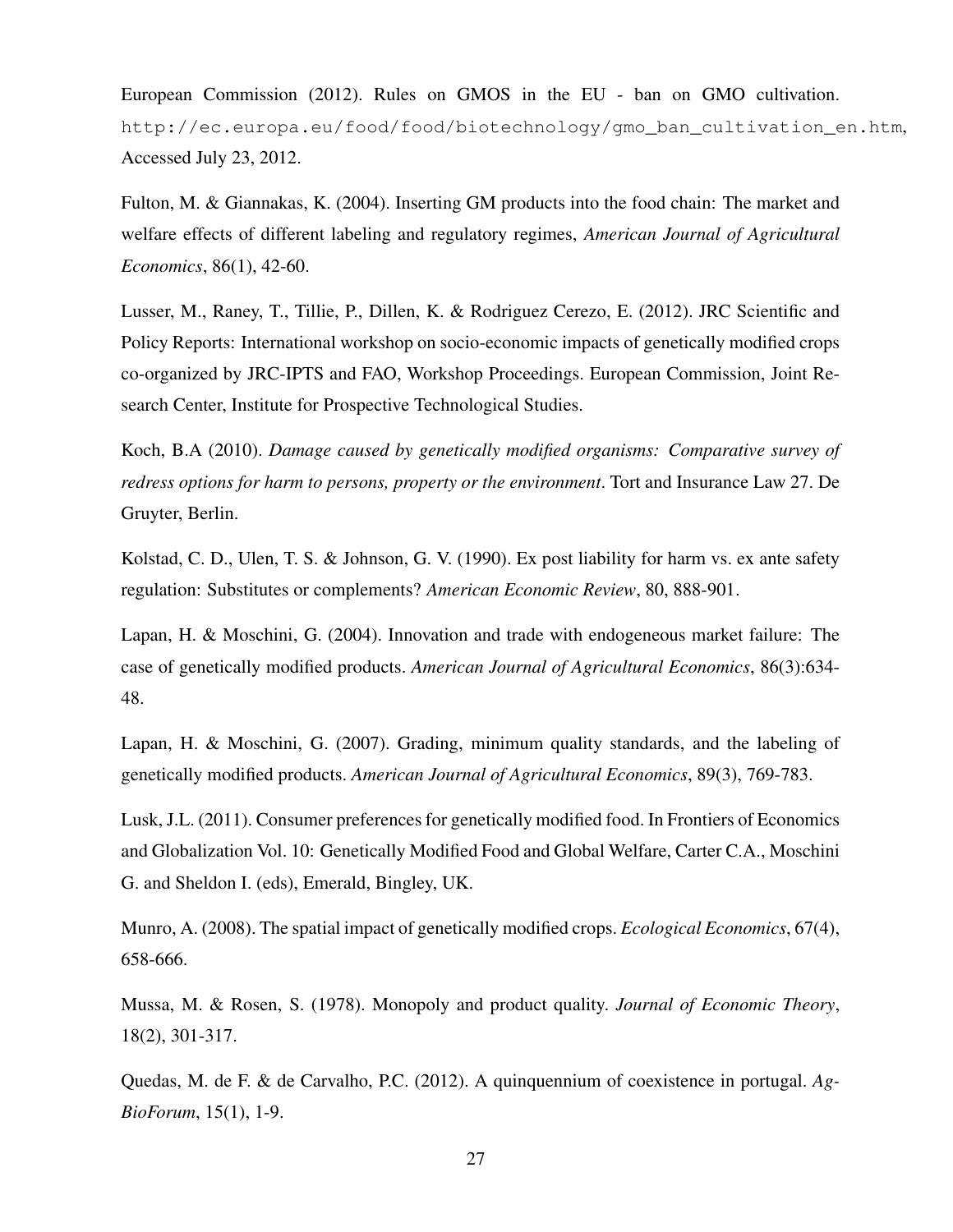Sanvido, O., Widmer, F., Winzeler, M., Streit, B., Szerencsits, E. & Bigler, F. (2008). Definition and feasibility of isolation distances for transgenic maize cultivation. *Transgenic Research*, 17(3), 317-335.

Schmitz, P. W. (2000). On the joint use of liability and safety regulation. *International Review of Law and Economics*, 20, 371-382.

Shavell, S. (1984a). Liability for harm versus regulation of safety. *Journal of Legal Studies*, 13, 357-374.

Shavell, S. (1984b). Model for optimal use of liability and safety regulation; *Rand Journal of Economics*, 15, 271-280.

USDA FAS (2011). Spain: Agricultural biotechnology annual. GAIN Report, 8/5/2011.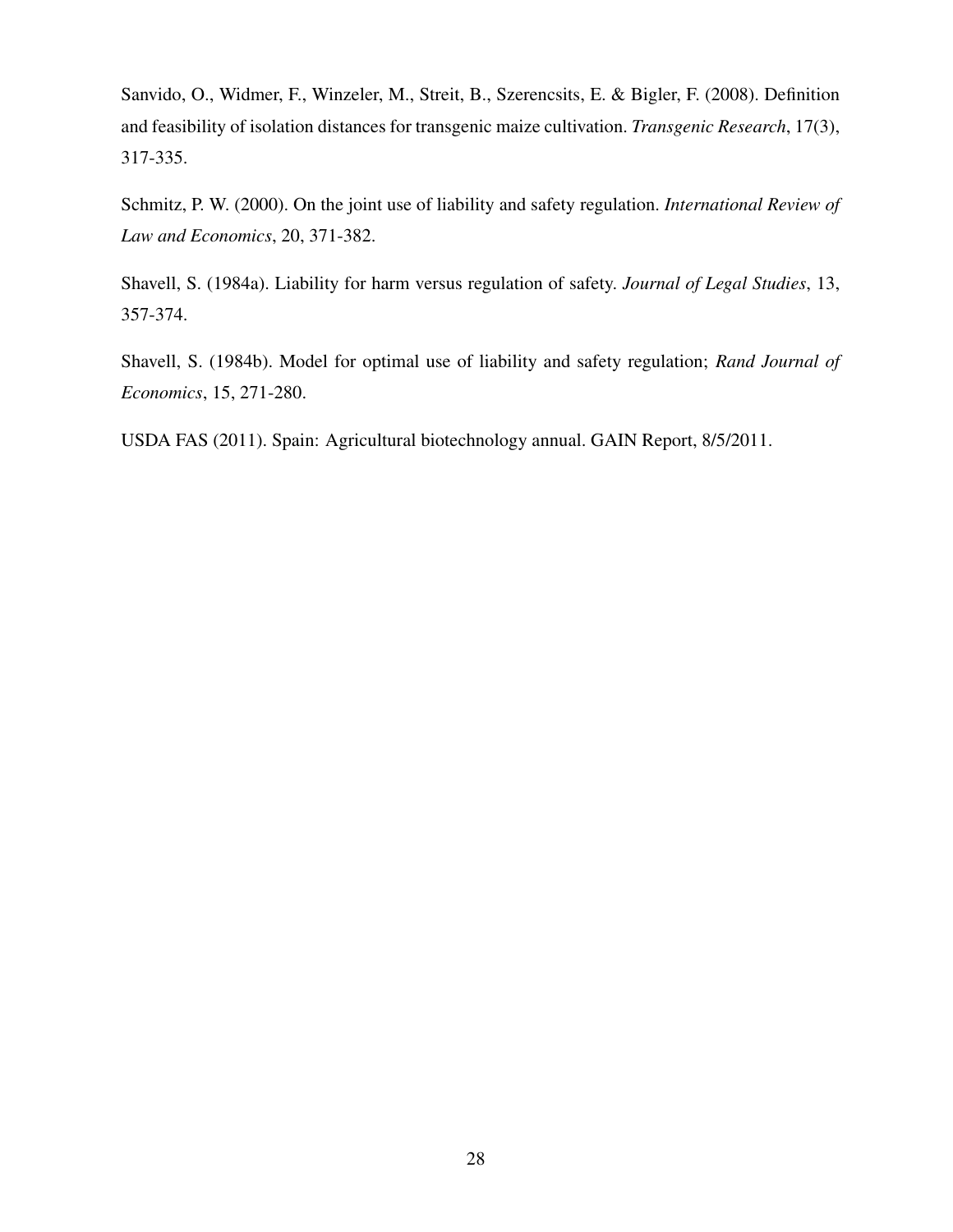|                                      | ex ante regulation alone                                                                                          | ex ante and ex post regulations                                                       |
|--------------------------------------|-------------------------------------------------------------------------------------------------------------------|---------------------------------------------------------------------------------------|
| Coexistence                          | $p_c^* = \frac{1-a}{2-a}(1 + ec_n + (1 - e)w)$                                                                    | $p_c^* = \frac{1-c}{2-a}(1 + ec_n + (1-e)(w+t))$                                      |
| (Necessary conditions:               | $p_i^* = p_c^* + \frac{(1-e)(c_n-w)}{1-(1-e)(1-r)}$                                                               | $p_i^* = \frac{(1-a)(1+c_n)+(1-e)(c_n-w-t)}{h}$<br>$2-a$                              |
| Either $e$ or $r \neq 0$ ; $e < 1$ ) | $\label{eq:conformal} c_n \leq \tfrac{a(1-r)(e+r-er)}{1-e} + w = C1$<br>$1-e$                                     | $c_n \leq \frac{a(1-r)}{1-e} + w + t = C6$                                            |
|                                      | $c_n > \frac{a(1-r)(e+r-r)(1+(1-e)w)+(2-a)(1-e)w}{(2-a)(1-e)-a(1-e)w+(2-a)} = C2$<br>$(2-a)(1-e)-a(1-r)e(e+r-er)$ | $c_n > \frac{a(1-r)+(2-ar)(1-e)(w+t)}{(2-a)(1-e)(w+t)} = C4'$<br>$(2-a)(1-e)-a(1-r)e$ |
| Conventional production alone        | $p_c^* = \frac{1-a}{2-a}(1 + ec_n + (1-e)w)$                                                                      | $p_c^* = \frac{1-c}{2-a}(1 + ec_n + (1-e)(w+t))$                                      |
| (Necessary condition:                | $c_n > C1$                                                                                                        | $c_n > C6$                                                                            |
| e < 1                                | $c_n<\frac{1-a-(1-e)w}{e}=C3$                                                                                     | $c_n < \frac{1 - a - (1 - e)(w + t)}{e} = C3'$                                        |
| IP alone                             | $p_i^* = \frac{1-ar}{2-ar}(1+c_n)$                                                                                | $p_i^* = \frac{1-ar}{2-ar}(1+c_n)$                                                    |
| (Necessary condition:                | $c_n \leq \frac{a(1-r)+(2-ar)(1-e)w}{(2-a)(1-e)-a(1-r)e} = C4$                                                    | $c_n \leq C4'$                                                                        |
| Either $e$ or $r \neq 0$ )           | $c_n < 1 - ar = C5$                                                                                               | $c_n < C5$                                                                            |
| Neither good produced                | $c_n > C3$                                                                                                        | $c_n>C3^\prime$                                                                       |
|                                      | $c_n > C5$                                                                                                        | $c_n > C5$                                                                            |

Table 1: Prices and equilibrium conditions with labeling and ex ante and/or ex post regulations Table 1: Prices and equilibrium conditions with labeling and *ex ante* and/or *ex post* regulations

Note:  $C3'$  and  $C4'$  may be obtained by replacing w by  $w + t$  respectively in  $C3$  and  $C4$ . Note: C3' and C4' may be obtained by replacing w by  $w + t$  respectively in C3 and C4.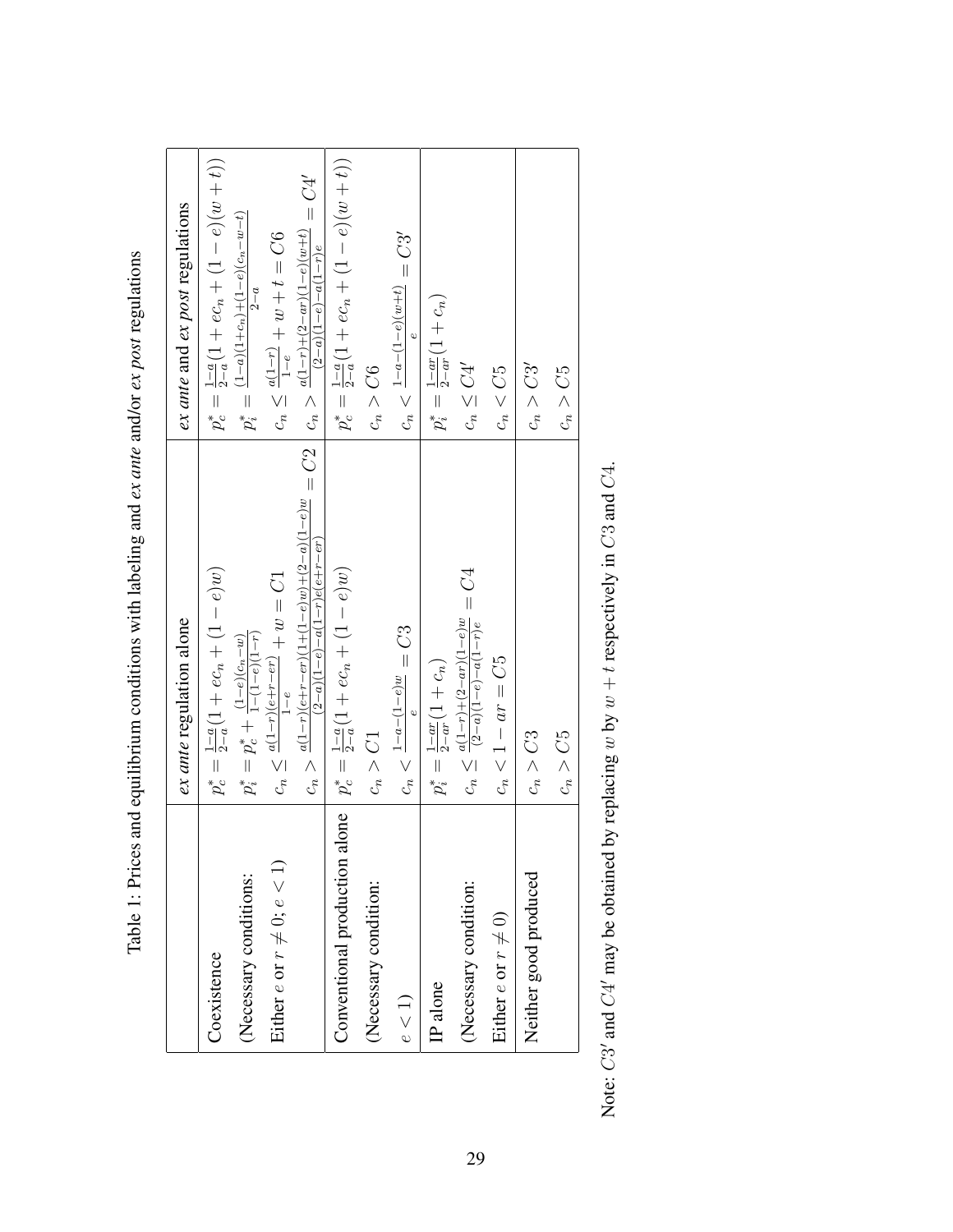|                                           | ex ante regulation alone                                                                                                                                                          | ex ante and ex post regulations                                                                                                                       |
|-------------------------------------------|-----------------------------------------------------------------------------------------------------------------------------------------------------------------------------------|-------------------------------------------------------------------------------------------------------------------------------------------------------|
| Total quantity                            | $\frac{1-a-e c_n-(1-e)w}{$<br>$\overline{a}$<br>$\bullet \frac{\partial Q}{\partial \epsilon} < 0$<br>$Q =$                                                                       | $\frac{1 - a - e_{n} - (1 - e)(w + t)}{1 - e}$<br>$2-a$<br>$\frac{\partial Q'}{\partial e}<0$<br>$Q' =$                                               |
| IP good consumed<br>Quantity of           | $\frac{1}{a(1-r)(e+r-er)}$<br>$(1-e)(c_n-w)$<br>$\bullet \frac{\partial Q_i}{\partial e}$<br>$Q_i =$                                                                              | $(1-e)(c_n-(w+t))$<br>$a(1-r)$<br>$Q'_i=1-$<br>$\bullet$ $\frac{\partial Q'_i}{\partial \epsilon} > 0$                                                |
|                                           | when $e \leq \frac{1-2r}{2(1-r)}$<br>otherwise<br>$\circ$<br>$\circ$<br>$\wedge$ l<br>$\vee$<br>$\frac{\partial Q_i}{\partial r}$                                                 | $\bullet$ $\frac{\partial Q_{i}^{\prime }}{\partial r}<0$                                                                                             |
| conventional good consumed<br>Quantity of | $\frac{c_n F - w(1-e)[2-a(1-e-r+2er+(1-e)r^2)] - a(1-r)(e+r-er)}{2}$<br>$a(2-a)(1-r)(e+r-er)$<br>$\frac{0}{\sqrt{2}}$<br>$\bullet \frac{\partial Q_{c}}{\partial e}$ .<br>$Q_c =$ | $Q'_c = \frac{2(1-e)(c_n-(w+t)) - a(1-r+(1-er)c_n-(1-e)r(w+t))}{\sqrt{2}}$<br>$a(2-a)(1-r)$<br>$\bullet \frac{\partial Q_{c}^{\prime}}{\partial e}<0$ |
|                                           | when $e \leq \frac{1-2r}{2(1-r)}$<br>otherwise<br>$\circ$<br>$\frac{0}{\Lambda}$<br>$\vee$<br>$\frac{\partial Q_{c}}{\partial r}$                                                 | $\frac{\partial Q_{c}^{\prime }}{\partial r}>0$                                                                                                       |
| Quantity of                               | $(1-e)[a(1-r)(e+r-er)-(1-e)(c_n-w)]$<br>$a(e+r-er)^2$<br>$Q_d = \frac{h}{1-h} Q_i =$                                                                                              | $Q_d' = \frac{h}{1-h} Q_i' = \frac{(1-e)[a(1-r)-(1-e)(c_n-(w+t))]}{e^{(c+r)}}$<br>$a(e+r-er)$                                                         |
| IP production downgraded                  | $\bullet \frac{\partial Q_d}{\partial \epsilon} > 0$                                                                                                                              | $<0$ if $C4^\prime < c_n < C8$<br>if $C8 \leq c_n \leq C6$<br>$\frac{1}{2}$<br>$\frac{\partial Q_d'}{\partial e}$ .                                   |
|                                           | $<0$ if $C2 < c_n < C7$<br>if $C7 \leq c_n \leq C1$<br>$\frac{1}{2}$<br>$\frac{1-2r}{2(1-r)}, \frac{\partial Q_d}{\partial r}$<br>$\bullet$ when $e \leq$                         | $\frac{\partial Q_d'}{\partial r}<0$                                                                                                                  |
|                                           | $\frac{\partial Q_d}{\partial r}<0$<br>otherwise                                                                                                                                  |                                                                                                                                                       |
|                                           | Note: $F = 2(1 - e) - a(1 - e(-1 - e - r + 2e^r + (1 - e)r^2))$ , $C7 = \frac{a(e + r - er)}{2(1 - e)^2} + w$ , and $CS = \frac{a(1 - r)}{(1 - e)(1 + e + r - er)} + (w + t)$ .   |                                                                                                                                                       |

Table 2: Quantities of each type of products in a coexistence equilibrium with labeling and ex ante and/or ex post regulations Table 2: Quantities of each type of products in a coexistence equilibrium with labeling and *ex ante* and/or *ex post* regulations

Note: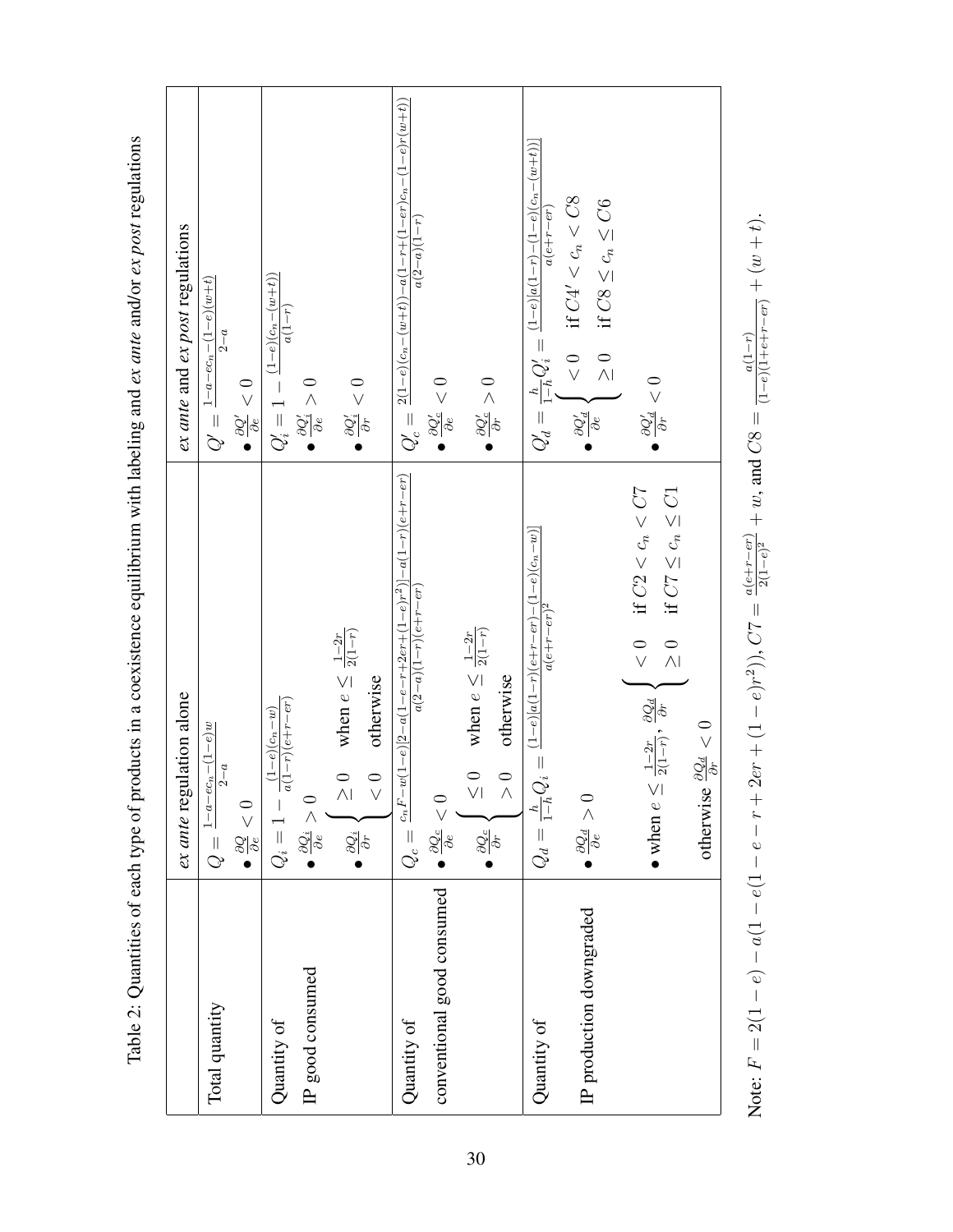# A Appendixes

#### A.1 Characterization of equilibrium

The parameters  $\alpha^g$  and  $\alpha^i$  are given by  $\alpha^g = p_c - ec_n - (1 - e)w$  and  $\alpha^i = p_i - c_n - (p_i - p_c)(1 - e)w$  $e(1-r)Ind(Q<sub>g</sub>)$  in the absence of *ex post* regulation ( $L = 0$ ), and by  $\alpha<sup>g</sup> = p<sub>c</sub> - ec<sub>n</sub> - (1-e)(w+t)$ and  $\alpha^i = p_i - c_n$  with *ex post* regulation ( $L = 1$ ). In order to determine possible equilibria in each of these two cases ( $L = 0$  or 1), we must consider three possible supply cases, depending on whether  $\alpha^g$  is smaller, equal to or higher than  $\alpha^i$ , and two possible demand cases, depending on whether  $\theta^c$  is smaller or higher than  $\theta^i$ .

A coexistence equilibrium arises when  $\alpha^i = \alpha^g$ ,  $\theta^c < \theta^i$ ,  $e < 1$  ( $S^g > 0$ ) and either r or  $e \neq 0$  ( $S^i > 0$ ). Equations ((a)-(c)), which define an equilibrium, imply that  $\alpha^g = 1 - \theta^c$ . Solving the system composed of the two equalities above, with the corresponding values for  $\alpha^{i}$  and  $\alpha^{g}$ respectively when  $L = 0$  and when  $L = 1$ , yields the equilibrium prices given in Table 1 for the coexistence case. Equilibrium conditions are  $\theta \le 1$  and  $\theta^c < \theta^i$ , which respectively yield  $c_n \le C1$ and  $c_n > C2$  when  $L = 0$ ,  $c_n \leq C6$  and  $c_n > C4'$  when  $L = 1$ .

An equilibrium with only the conventional crop arises when  $\alpha^i < \alpha^g$ ,  $\theta^c < \theta^i$  and  $e < 1$ . The definition of equilibrium in ((a)-(c)) then implies that  $\alpha^g = \hat{\theta} - \theta^c$  and  $\hat{\theta} = 1$ . From these equations we obtain the equilibrium conventional prices given in Table 1 for the case with only the conventional crop, respectively when  $L = 0$  and when  $L = 1$ . Solving the equilibrium conditions  $\alpha^i < \alpha^g$  and  $\theta^c < \theta^i$ , we obtain  $c_n > C1$  and  $c_n < C3$  when  $L = 0$ ,  $c_n > C6$  and  $c_n < C3'$  when  $L=1$ .

An equilibrium with only IP arises when  $\alpha^i \geq \alpha^g$ ,  $\theta^c \geq \theta^i$  and either r or  $e \neq 0$ . The definition of equilibrium in ((a)-(c)) then implies that  $\alpha^{i} = 1 - \theta^{i}$  and  $Q_{g} = 0$ . The equilibrium price of the IP good is the same whether  $L = 0$  or 1 and is given in Table 1 for the case with only IP. Whatever the value of L, the equilibrium condition  $\theta^i$  < 1 is equivalent to  $c_n$  < C5. When  $L = 0$ , the conditions  $\alpha^i \geq \alpha^g$  and  $\theta^c \geq \theta^i$  are respectively equivalent to  $p_c \leq \frac{1-ar}{2-ar}$  $\frac{1-ar}{2-ar}(1+c_n)-(1-e)(c_n-w)$ and  $p_c \geq \frac{1-a}{2-ay}$  $\frac{1-a}{2-ar}(1+c_n)$ , therefore implying  $c_n \leq C4$ . When  $L=1$ , these same conditions are respectively equivalent to  $p_c \leq 1 + ec_n + (1 - e)(t + w) - \frac{1+c_n}{2-ar}$  $\frac{1+c_n}{2-ar}$  and  $p_c \geq \frac{1-a}{2-ar}$  $\frac{1-a}{2-ar}(1+c_n)$ , therefore implying  $c_n \leq C4'$ .

Finally, when  $\alpha^i < \alpha^g$  and  $\theta^c \ge \theta^i$ , equilibrium conditions ((a)-(c)) imply that  $\alpha^g = 0$  and  $\theta^i = 1$ , therefore there is no production at all. When  $\alpha^i > \alpha^g$  and  $\theta^c < \theta^i$ , equilibrium conditions ((a)-(c)) imply that  $\theta = \theta^c$ , which is equivalent to  $\theta^i = \theta^c$ , and which is in contradiction with the condition  $\theta^c < \theta^i$ , therefore there is no equilibrium in this case.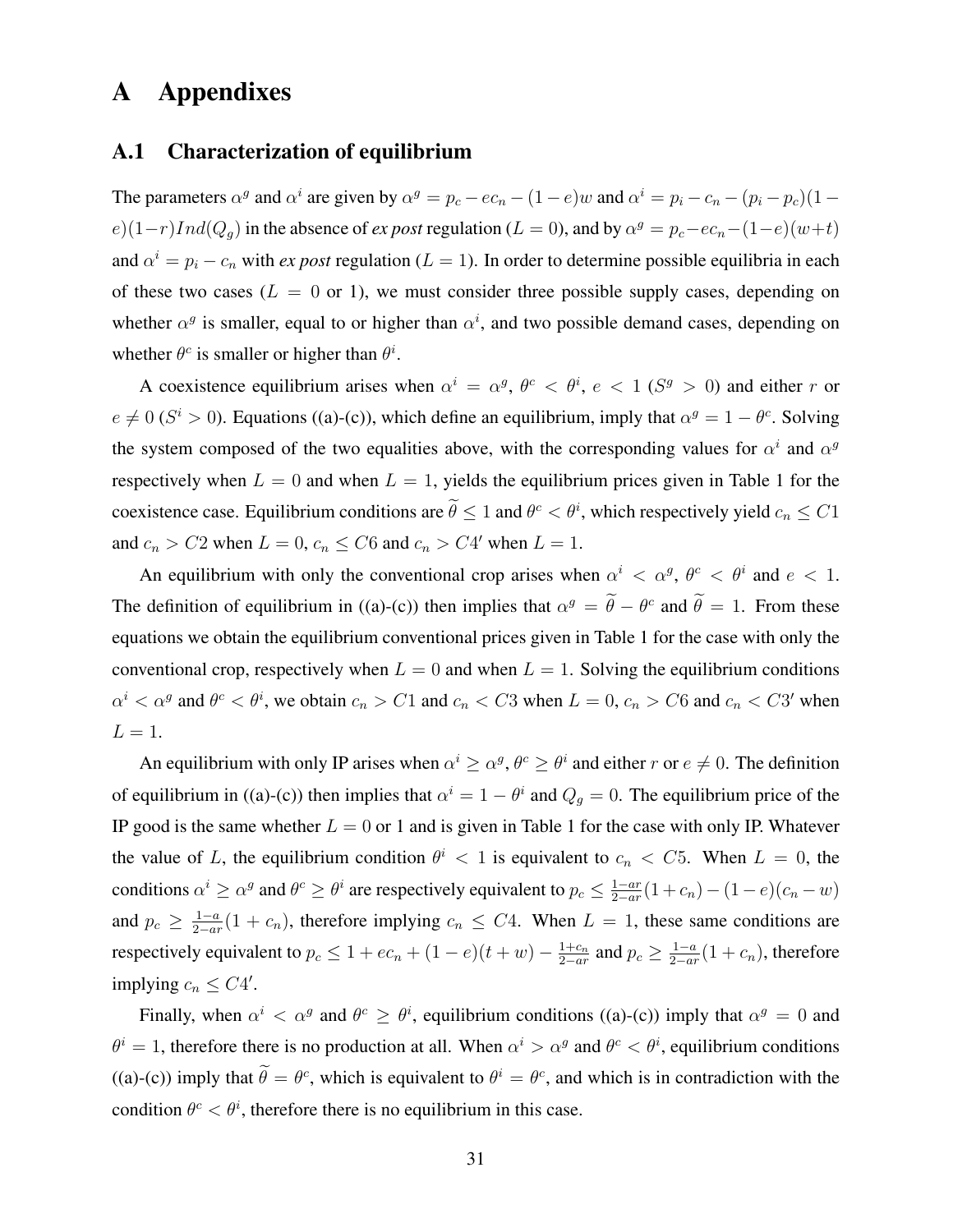#### A.2 Proof of Proposition 2

With *ex post* regulation, the area of coexistence is  $A' = \int_0^{\frac{(1-e)(1-(w+t))}{1-er}} [C6 - C4'] da$ . The upper bound of the integral,  $\frac{(1-e)(1-(w+t))}{1-er}$ , is decreasing in t. In addition, we have that  $\frac{\partial [C6-C4']}{\partial t}$  =  $-\frac{a(1-r)}{2(1-e)-a(1-r)}$  $\frac{a(1-r)}{2(1-e)-a(1-er)}$ , which is negative as long as  $a < \frac{(1-e)(1-(w+t))}{1-er}$ : the term inside the integral is also decreasing in t. Therefore, A' is decreasing in t and is at a maximum when  $t = 0$ .

### A.3 Comparison between  $A$  and  $A'$

We calculate that the area of coexistence is given by  $A = BX$  in the absence of *ex post* regulation, and  $A' = B'X'$  with *ex post* regulation, with

$$
\begin{cases}\nB = \frac{(1-e)(1-r)(e+r-er)}{2[1-e(1-(1-r)(e+r-er))]^2}, \\
B' = \frac{(1-e)(1-r)}{2(1-er)^2}, \\
X' = 3 - t^2 - 2t(1+w + ln(4)) - ln(16) - w(2+w + ln(16)) + 4(w+t+1)ln(w+t+1), \\
X = X'|_{t=0} > 0 \text{ for all } w \in [0,1].\n\end{cases}
$$

When  $t = 0$ ,  $X = X'$  and therefore the comparison of the coexistence areas with and without  $ex$  *post* regulation is simply the comparison of  $B$  and  $B'$ . The comparison of these functions leads to the white and dark areas in Figure 4.

A simple analysis of the function B shows that  $B_{|e=0} = \frac{r(1-r)}{2} > 0$ ,  $B_{|e=1} = 0$ ,  $\frac{\partial B}{\partial e}|_{e=0} =$  $\frac{(1-r)(1-2(1-r)r^2)}{2} > 0$  and  $\frac{\partial B}{\partial e}|_{e=1} = \frac{-1}{2(1-r)} < 0$ . Therefore, the function B has a maximum in e on  $(0, 1)$  for some  $0 < e < 1$ . We obtain that this maximum is unique and is shown by  $e(r)$  in Figure 4.

We have that  $\frac{\partial B'}{\partial e} \mid_{t=0} = \frac{-(1-r)(1-(2-e)r)}{2(1-er)^3}$  $\frac{2(1-(2-e)r)}{2(1-er)^3}$ . Therefore the function B' has a maximum  $e'(r) =$  $\sqrt{ }$  $\int$  $\mathcal{L}$ 0 if  $r \leq \frac{1}{2}$ 2  $2-\frac{1}{r}$  $\frac{1}{r}$  if  $r > \frac{1}{2}$ . Figure 4 shows that  $e(r) \geq e'(r)$  for  $0 \leq r < 1$ .

## A.4 Proof of Proposition 3

From Table 1, given that  $L = e = 0$ ,  $p_c$  is identical in the GM equilibrium without any regulation and in the coexistence equilibrium with labeling only. The total quantity produced and consumed is unchanged. The difference in welfare levels with and without labeling is  $W_{|e=0} - W^0 c =$  $\frac{(ar(1-r)+w-c_n)^2}{2ar^2(1-r)} > 0$ . Since the conventional price and total quantity are unchanged, welfare effects on producers and consumers are straightforward.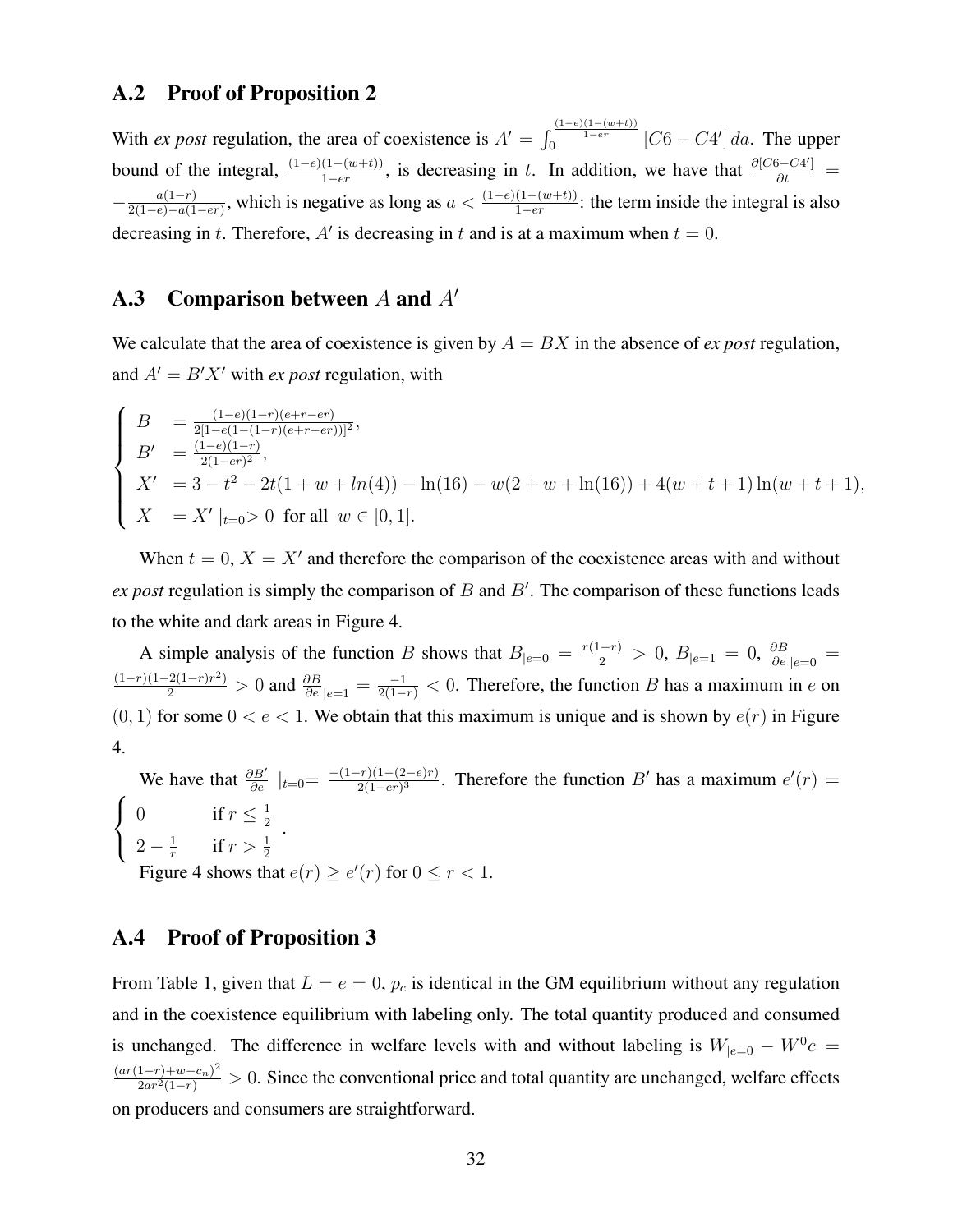#### A.5 Proof of Proposition 4

In the coexistence equilibrium without *ex post* regulation, the welfare is:

$$
W = \frac{1}{2} \left[ \frac{(1+ec_n+(1-e)w)^2}{2-a} + \frac{(1-e)^2(c_n-w)^2}{(1-r)a(e+r-er)^2} - ar - \frac{2c_n(1-e(1-r)(1-e))-2w(1-r)(1-e)^2}{e+r-er} \right]
$$
  
We obtain:  $\frac{\partial W}{\partial e} \mid_{e=0} = \underbrace{(c_n-w)}_{>0} \underbrace{\left[-1+\frac{1}{r^2}+\frac{1+w}{2-a}-\frac{c_n-w}{a(1-r)r^3}\right]}_{=Y}.$ 

Then,  $\frac{\partial Y}{\partial w} > 0$ ,  $\frac{\partial Y}{\partial c_n} < 0$ , and  $\frac{\partial Y}{\partial a} > 0$ . Although a general result is  $\frac{\partial Y}{\partial c_n}$  < 0, and  $\frac{\partial Y}{\partial a}$  > 0. Although a general result is impossible to establish for r, we obtain that  $\lim_{r\to 0} Y = -\infty$  and  $\lim_{r\to 1} Y = -\infty$ . Numerical evaluation indicates that  $Y > 0$  for intermediate values of r.

.

#### A.6 Study of the welfare  $W'$

In the coexistence equilibrium with *ex post* regulation, the welfare is:

$$
W' = \frac{1}{2} \left[ -ra + \frac{2w(1-e)^2(1-r) - 2c_n(1-e(1-r)(1-e))}{e+r-er} + \frac{(1+ec_n+(1-e)w)^2 - ((1-e)t)^2}{2-a} + \frac{(1-e)^2(c_n-t-w)(c_n(2-e-r+er)+rt-w(2-r)+e(1-r)(t+w))}{(1-r)a(e+r-er)} \right].
$$

We have:  $\frac{\partial W'}{\partial t} = \frac{-(1-e)^2}{(2-a)a(1-r)(e-a)}$  $\frac{-(1-e)^{2}}{(2-a)a(1-r)(e+r-er)}\left[(2-a)(1-e)(1-r)(c_n-w)+(2-ar)(e+r-er)t\right]$ 0. Therefore, the optimal level of the per-unit tax on GM seeds  $(t)$  is zero.

From Table 1, given that  $L = 1$  and  $t = e = 0$ ,  $p_c$  is unchanged compared with the conventional price when there is no regulation at all. The total quantity is also unchanged.

The difference in welfare levels with and without labeling is:

$$
W'_{|e=0} - W^0 c = \frac{[a(1-r) + w - c_n][ar(1-r) + (2-r)w - (2-r)c_n]}{2ar(1-r)} > 0 \text{ since } c_n < \frac{ar(1-r)}{2-r} + w < a(1-r) + w = C1_{|e=0}.
$$

When 
$$
t = 0
$$
, we have:  $\frac{\partial W'(t=0)}{\partial e} \Big|_{e=0} = \frac{(c_n - w)}{(2 - a)a(1 - r)r^2} Z$ , with  $Z = -2(c_n - w)(1 + r -$ 

 $>0$  $r^2$ ) + a[2 + c<sub>n</sub>(1 + r - r<sup>2</sup>) - w(1 + r(1 - r)<sup>2</sup>) - r(2 + r - r<sup>2</sup>)] - a<sup>2</sup>(1 - r)<sup>2</sup>(1 + r). Then,  $\frac{\partial Z}{\partial w} > 0, \, \frac{\partial Z}{\partial c_n}$  $\frac{\partial Z}{\partial c_n}$  < 0, and  $\frac{\partial Z}{\partial a}$  > 0. In addition, we have that  $Z = 0$  has a unique real solution in r,  $\lim_{r\to 0} \left( \frac{\partial W'(t=0)}{\partial e} \mid_{e=0} \right) = +\infty$ , and  $\lim_{r\to 1} \left( \frac{\partial W'(t=0)}{\partial e} \mid_{e=0} \right) = -\infty$ .

#### A.7 Proof of proposition 6

From Table 1, given that  $t = 0$ ,  $p_c^*$  is identical in the coexistence equilibrium with *ex ante* regulation alone and in the coexistence equilibrium with *ex ante* and *ex post* regulations. The difference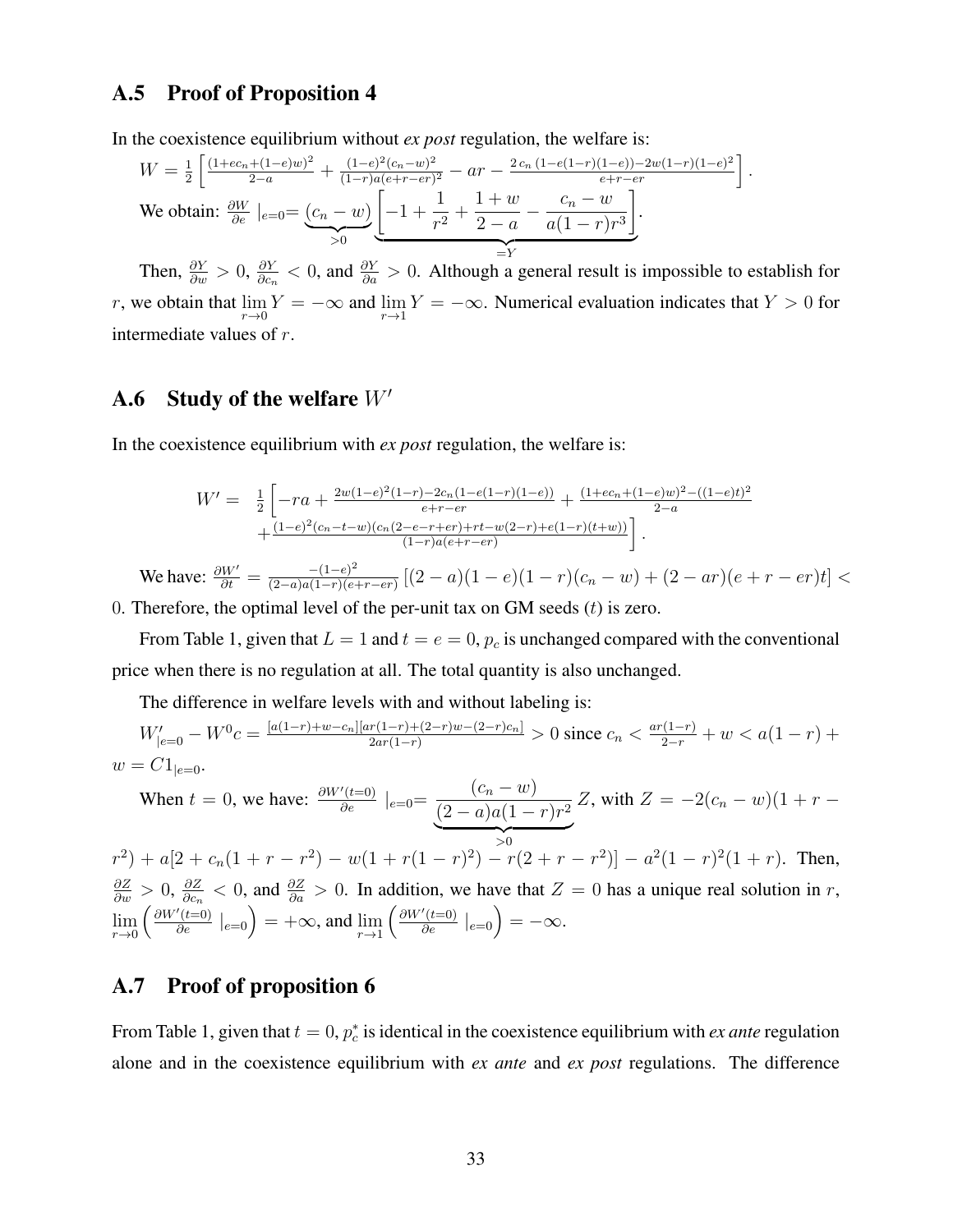between IP prices in these two equilibria is  $p_i^* - p_i = -\frac{(1-e)^2(1-r)(c_n-w)}{e+r-er} < 0$ . It follows that  $\ddot{\theta}' < \ddot{\theta}$ , therefore  $Q_i^{d'} > Q_i^d$ .

Welfare effects on producers and consumers are straightforward. The difference in welfare levels with and without *ex post* regulation is:  $W' - W = -\frac{(1-e)^4(1-r)(c_n-w)^2}{2a(e+r-er)^2}$  $\frac{2a(e+r-(r)(c_n-w)^2)}{2a(e+r-er)^2}$  < 0. Therefore the cost to taxpayers has to be larger than the utility gain for consumers.

#### A.8 Proof of proposition 7

From Table 1,  $p_c^*$  is identical in the equilibrium with *ex ante* regulation alone and conventional production alone and in the equilibrium with *ex ante* and *ex post* regulations with coexistence, as long as  $t = 0$ . From the definition of  $\alpha_g$ , total production is identical in both cases as long as  $t = 0$ .

From Figures 2 and 3, and given that  $C4' = C4$  when  $t = 0$ , the coexistence area with *ex post* regulation is defined by  $Max(C1, C4) < c_n < C6$  which implies  $a < a^{maxt} = \frac{(1-e)(1-w)}{1-er}$  $\frac{e^{i(1-w)}}{1-er}$ . The difference in welfare levels with and without *ex post* regulation is:

$$
W' |_{t=0} - W_{\text{c only}}
$$
  
= 
$$
\frac{a^2(e(1-r) + r)(1-r)^2 - 2a(1-e)(1-r)(c_n - w) + (1-e)^2(2 - e(1-r) - r)(c_n - w)^2}{2a(e(1-r) + r)(1-r)}
$$

.

The denominator is positive while the numerator is a second-order equation in  $c_n$  with roots  $c_{n1} = \frac{a(1-r)(e+r-er)}{(1-e)(2-e-r+er)} + w \in (0, C6 \mid_{t=0})$  and  $C6 \mid_{t=0}$ , which is negative (res. positive) inside (resp. outside) these roots. We have that  $C1 - c_{n1} = \frac{a(e+r-er)(1-r)^2}{2-(e+r-er)} > 0$ , which implies that  $c_{n1} < Max(C1, C4)$ . Therefore  $W'|_{t=0} < W_{c}$  only for any  $c_n \in (Max(C1, C4), C6 |_{t=0})$ .

#### A.9 Proof of proposition 8

We have that  $p'_i \mid_{\text{ionly}} = p_i \mid_{\text{coexistence}}$  (that is, from Table 1,  $\frac{1-ar}{2-ar}(1+c_n) = \frac{1-a}{2-a}(1+ec_n+(1-a_n))$  $e(w) + \frac{(1-e)(c_n-w)}{1-(1-e)(1-r)}$ , for a unique value of  $c_n$  that we denote as  $c_{n1}$  (which is complicated and is not reproduced here). In the same way, we have that  $p'_i \mid_{\text{inly}} = p_c \mid_{\text{coexistence}}$  for a unique value of  $c_n$  that we denote as  $c_{n2}$ . Also, we have that  $\alpha'_i$  |i only  $\alpha_g$  |coexistence if and only if  $c_n = C4$ . We obtain that as long as  $w > 0$ ,  $r \in (0, 1)$ ,  $e \in (0, 1)$  and  $a \in (0, a^{max})$ , necessarily we have that  $c_{n1} < C2$  and  $c_{n2} < C2$ . Therefore, the signs of  $p'_i \vert_{\text{ionly}} - p_i \vert_{\text{coexistence}}$ ,  $p'_i \vert_{\text{ionly}} - p_c \vert_{\text{coexistence}}$ and  $\alpha'_i$  |i only  $-\alpha_g$  |coexistence do not change on the interval  $c_n \in (C2, Min(C1, C4))$ . Moreover, for  $c_n = C2$ , we find that the first price difference is negative, while the second and third ones are positive. Therefore, whatever  $c_n \in (C2, Min(C1, C4))$ , it has to be that  $p_c$  |coexistence  $\lt p'_i$  |i only  $\lt$  $p_i \mid_{\text{coexistence}}$  and  $\alpha'_i \mid_{\text{i only}} > \alpha_g \mid_{\text{coexistence}}$ .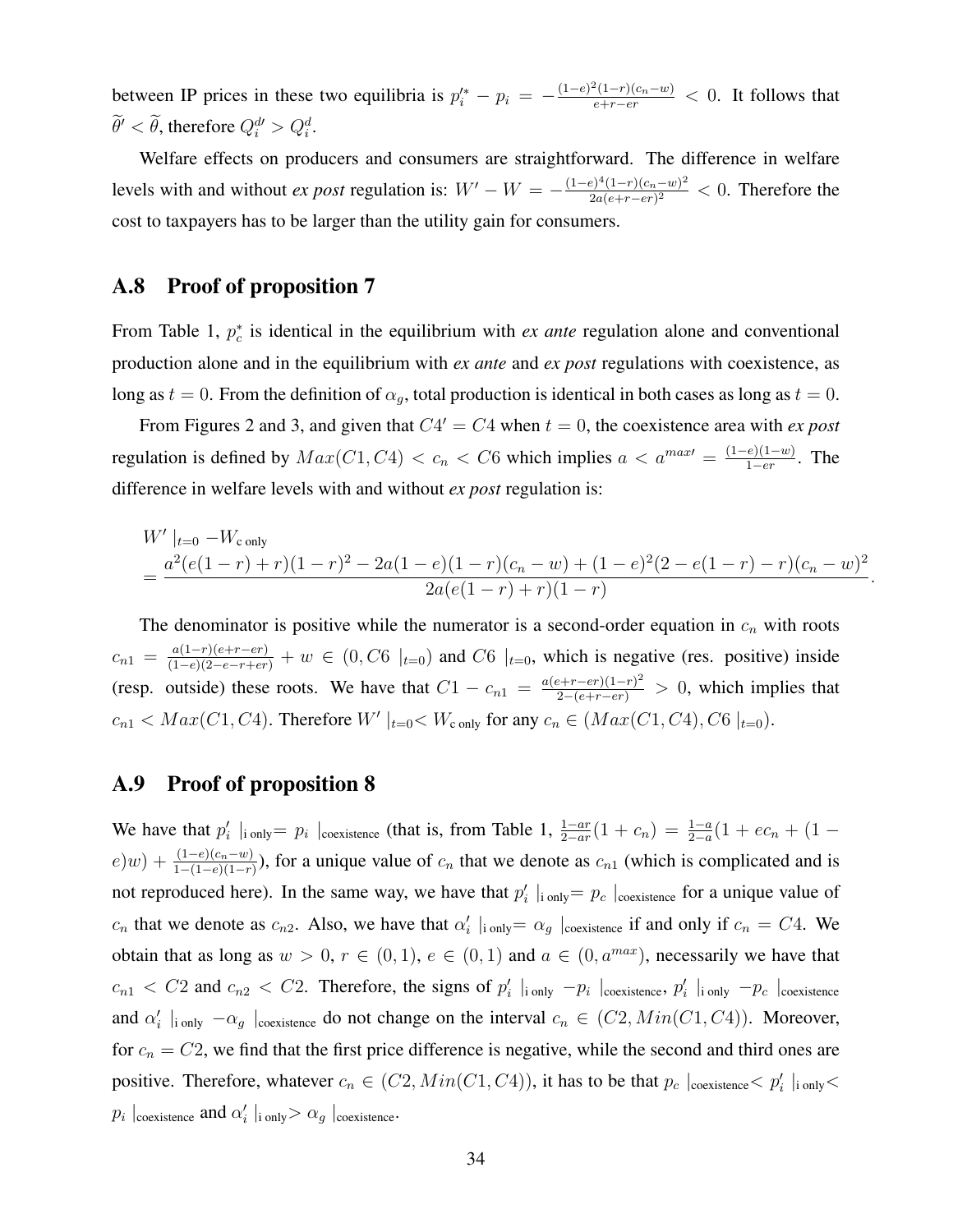All former consumers of the IP good necessarily win from the decrease in the IP price. Given that total consumption increases, all former conventional consumers turn to the IP good. Their individual utility changes from  $\theta(1-a) - p_c$  |coexistence to  $\theta(1-ar) - p'_i$  |i only. Therefore, their individual utility increases if and only if  $\theta > \frac{p'_i|_{\text{inly}}-p_c|_{\text{coexistence}}}{q(1-r)}$  $\frac{a_{\textit{v}} - p_{\textit{c}|\text{coexistence}}}{a(1-r)}$ . Using *Reduce* in Mathematica, we find that this inequality is checked for  $\theta = \theta_c$ , that is for the former conventional consumer characterized by the smallest  $\theta$ . Therefore it has to be true for all former conventional consumers; that is, all former conventional consumers gain. Finally, all consumers who move from consuming nothing to consuming the IP good gain. Therefore, all consumers gain. Since total production increases, total producer profit increases too. Therefore total welfare increases.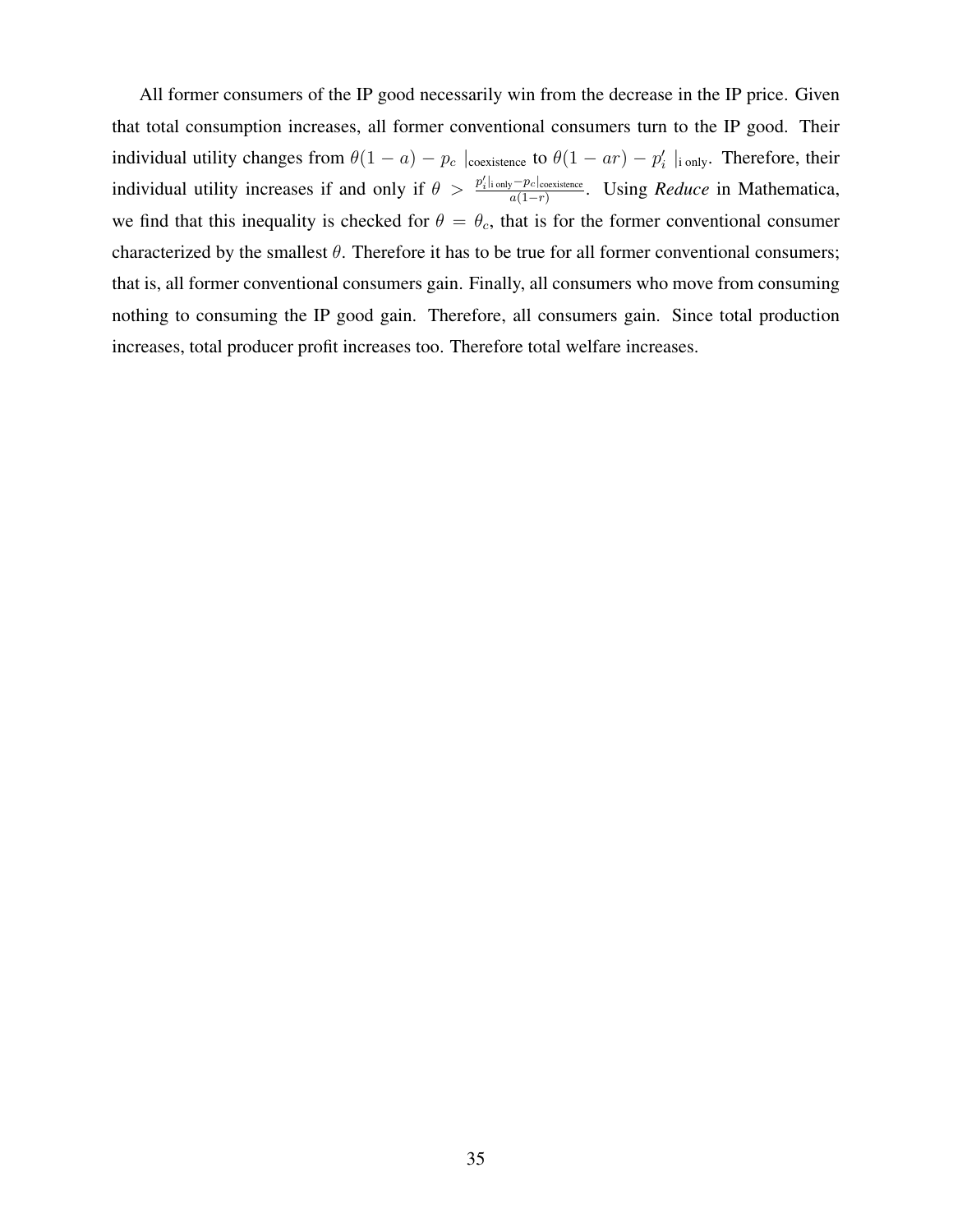

Figure 1: Equilibrium diagram with *ex ante* regulation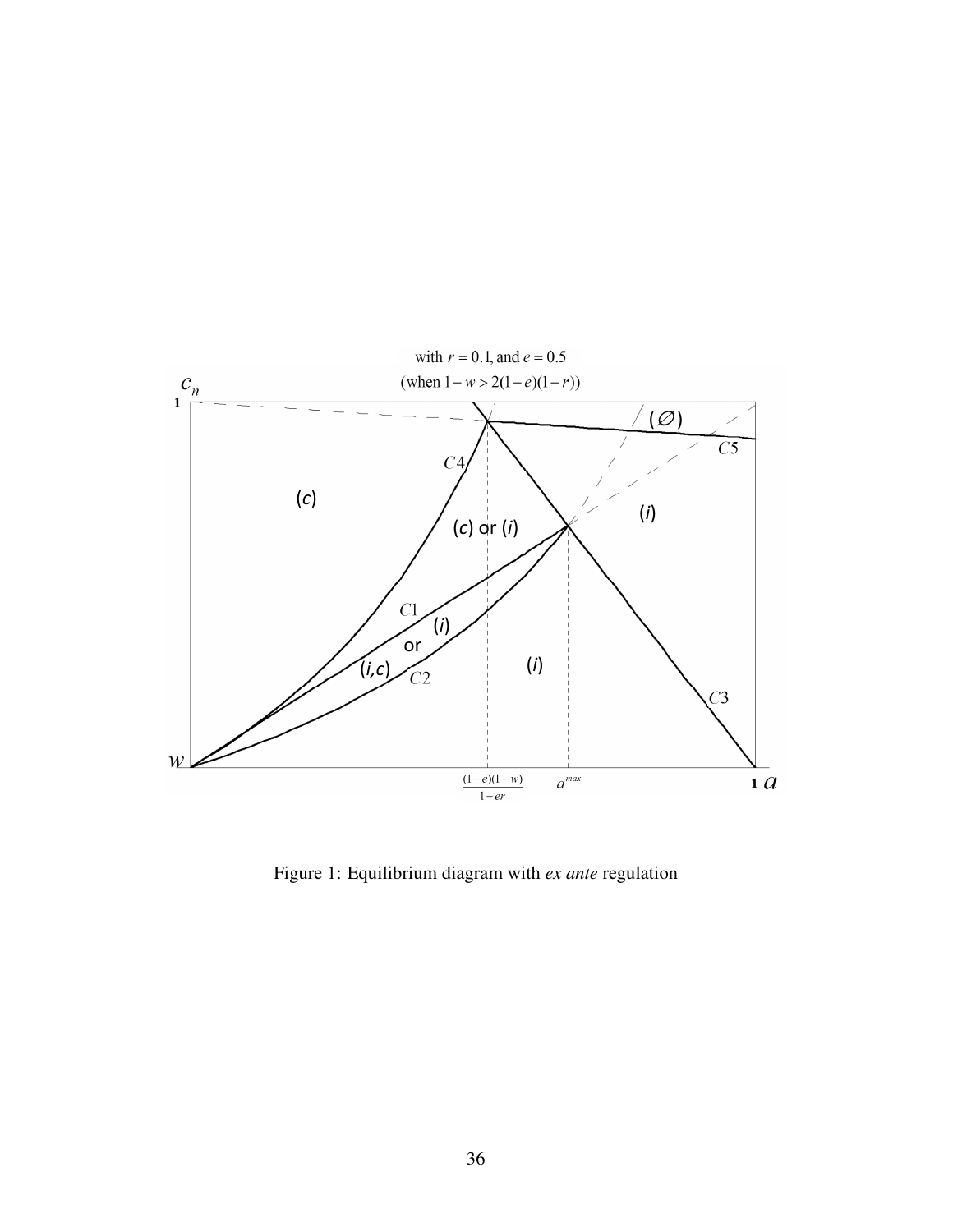

Figure 2: Equilibrium diagram with *ex ante* regulation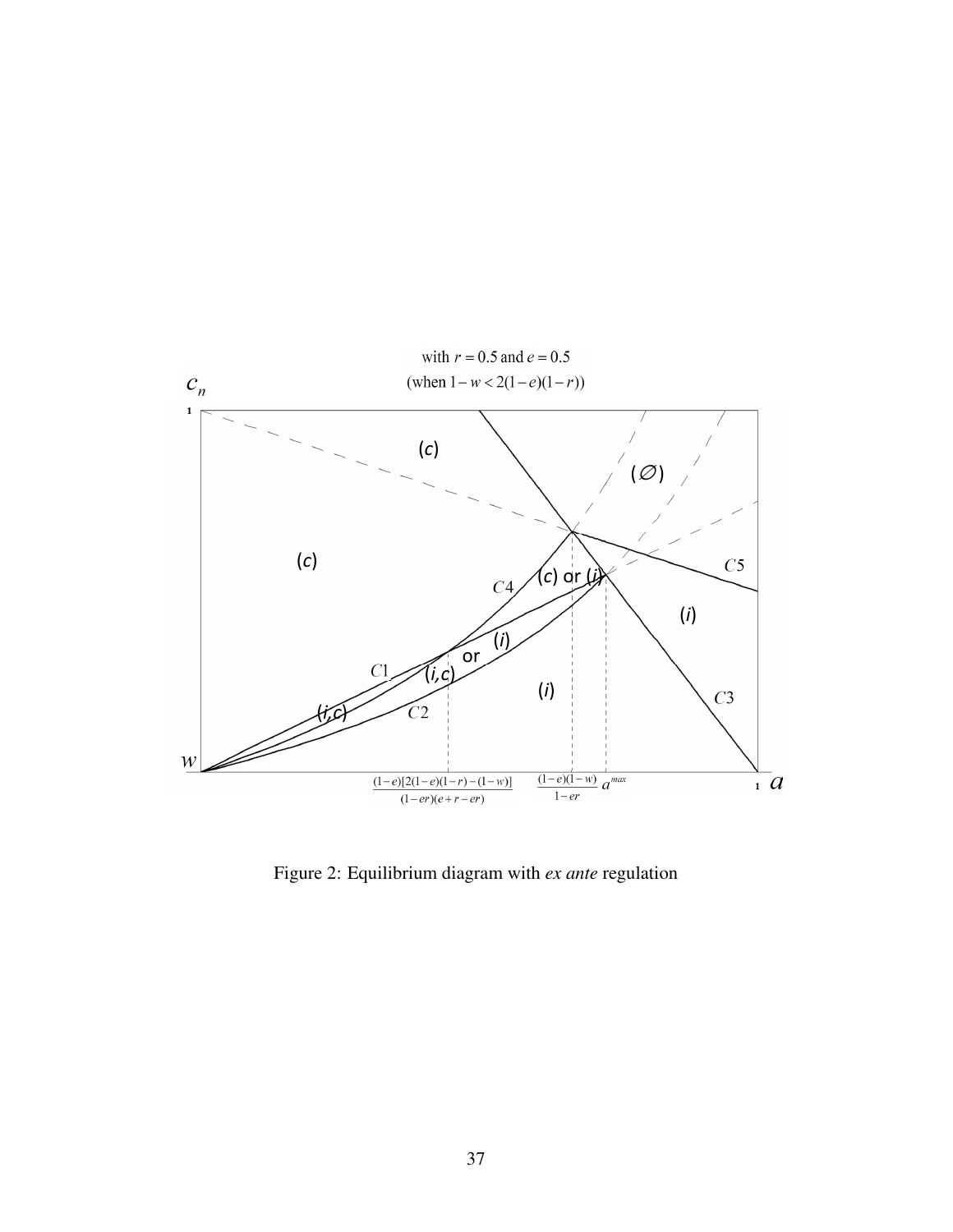

Figure 3: Equilibrium diagram with *ex ante* and *ex post* regulations